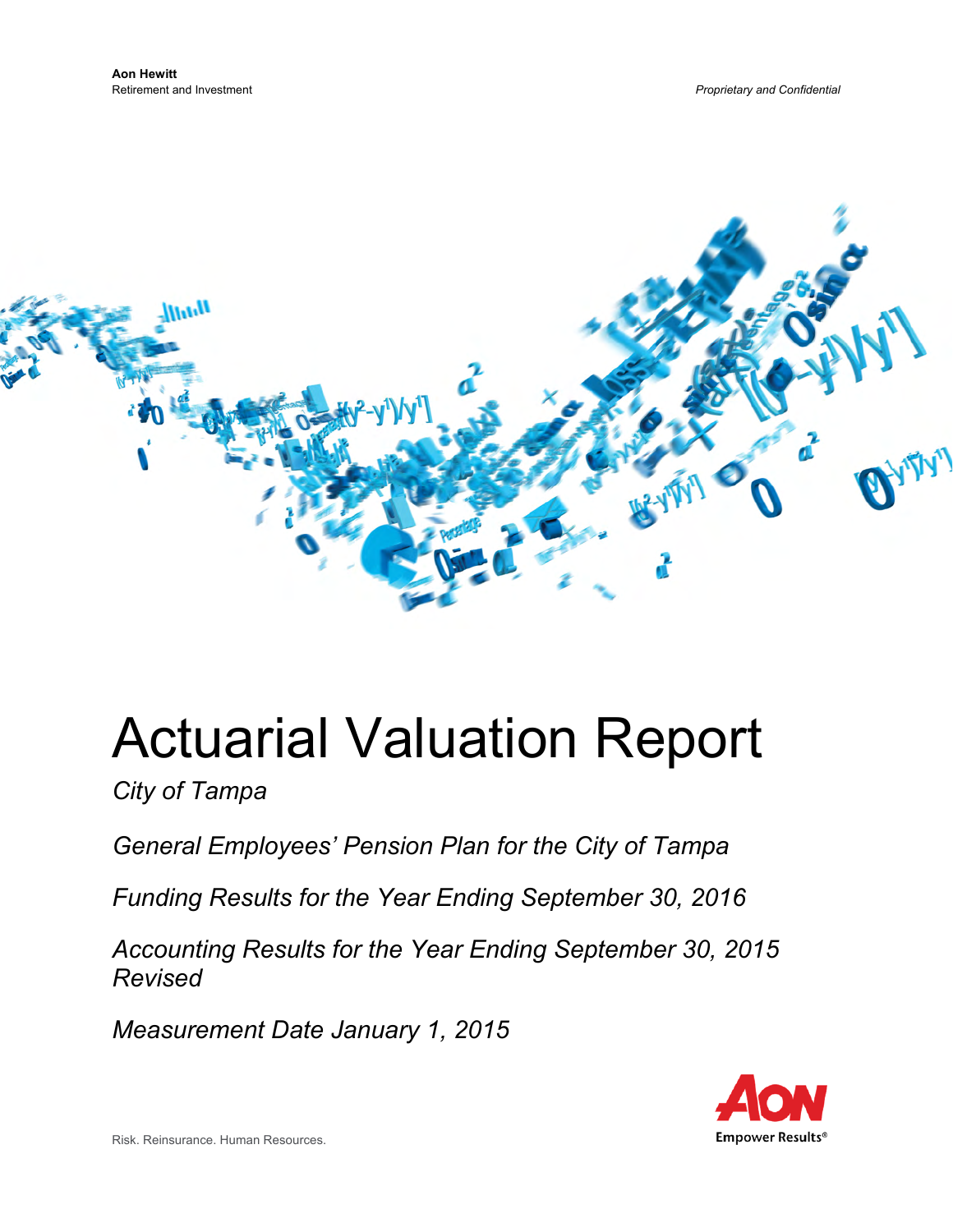#### Introduction

This report documents the results of the actuarial valuation for the of the General Employees' Pension Plan for the City of Tampa for the plan sponsor and for the Board of the General Employees' Pension Plan. The results presented are for fiscal year ending September 30, 2015 for accounting and fiscal year ending September 30, 2016 for funding. The plan is a single-employer plan and does not issue a separate financial statement. As a result, all reporting requirements are included in the employer's financial statement. These results are based on a Measurement Date of January 1, 2015. The information provided in this report is intended strictly for documenting information relating to city and plan disclosure and reporting requirements and plan funding.

Determinations for purposes other than the financial accounting requirements may be significantly different from the results in this report. Thus, the use of this report for purposes other than those expressed here may not be appropriate.

This valuation has been conducted in accordance with generally accepted actuarial principles and practices, including the applicable Actuarial Standards of Practice as issued by the Actuarial Standards Board. In addition, the valuation results are based on our understanding of the financial accounting and reporting requirements under U.S. Generally Accepted Accounting Principles as set forth in Government Accounting Standards Board Statement 68 (GASB 68) including any guidance or interpretations provided by the Company and/or its audit partners prior to the issuance of this report. The information in this report is not intended to supersede or supplant the advice and interpretations of the Company's auditors.

Future actuarial measurements may differ significantly from the current measurements presented in this report due (but not limited to) to such factors as the following:

- Plan experience differing from that anticipated by the economic or demographic assumptions;
- Changes in actuarial methods or in economic or demographic assumptions;
- Increases or decreases expected as part of the natural operation of the methodology used for these measurements (such as the end of an amortization period); and
- Changes in plan provisions or applicable law.

Due to the limited scope of our assignment, we did not perform an analysis of the potential range of such future measurements.

In conducting the valuation, we have relied on personnel, plan design, and asset information supplied by City of Tampa as of the valuation date. While we cannot verify the accuracy of all the information, the supplied information was reviewed for consistency and reasonableness. As a result of this review, we have no reason to doubt the substantial accuracy or completeness of the information and believe that it has produced appropriate results.

The actuarial assumptions and methods used in this valuation are described in the Actuarial Assumptions and Methods section of this report. City of Tampa selected the economic and demographic assumptions and prescribed them for use for purposes of compliance with GASB 68. Aon Hewitt provided guidance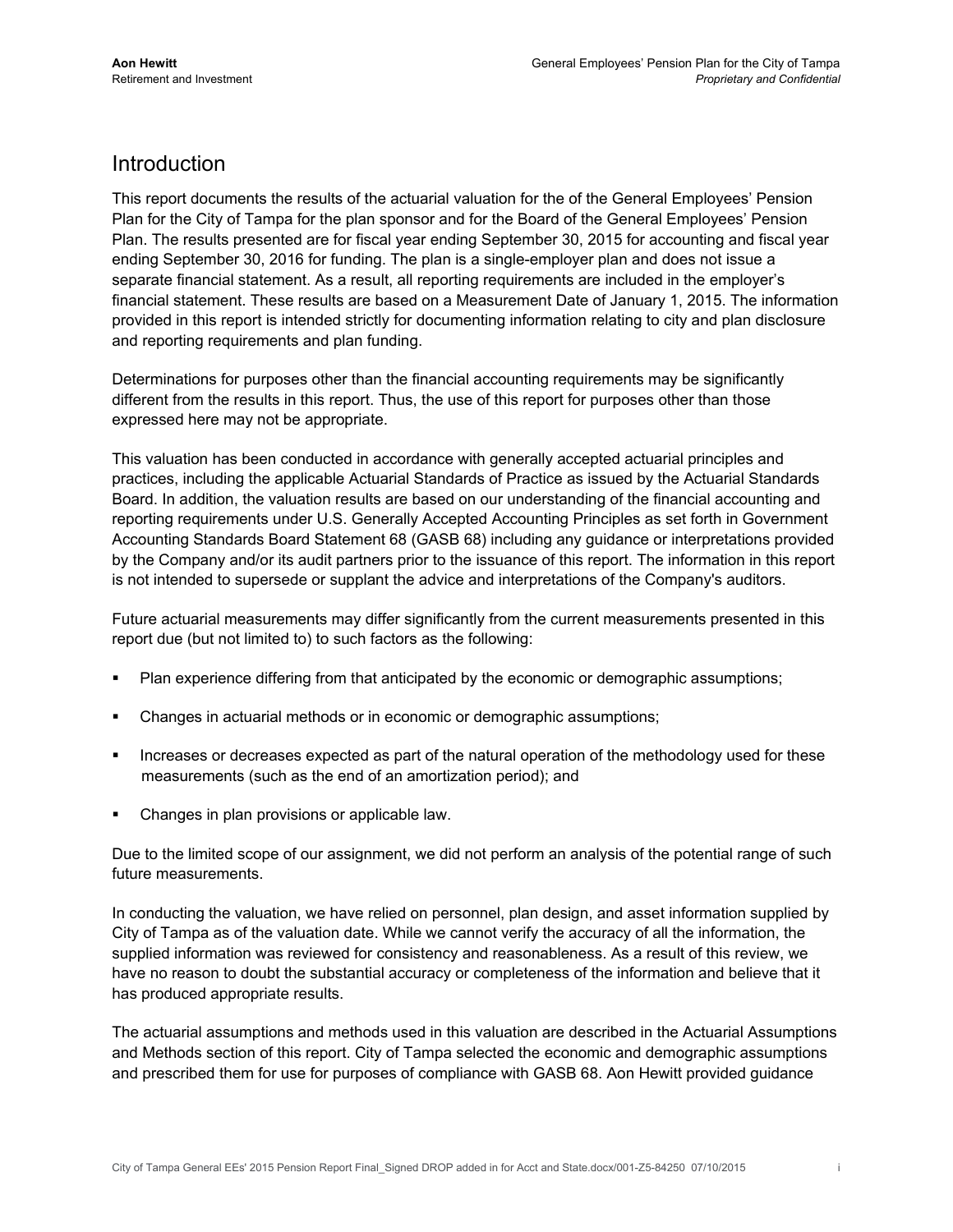with respect to these assumptions, and it is our belief that the assumptions represent reasonable expectations of anticipated plan experience.

The undersigned are familiar with the near-term and long-term aspects of pension valuations and collectively meet the Qualification Standards of the American Academy of Actuaries necessary to render the actuarial opinions contained herein. The information provided in this report is dependent upon various factors as documented throughout this report, which may be subject to change. Each section of this report is considered to be an integral part of the actuarial opinions.

To our knowledge, no colleague of Aon Hewitt<sup>1</sup> providing services to City of Tampa has any material direct or indirect financial interest in the City of Tampa. Thus, we believe there is no relationship existing that might affect our capacity to prepare and certify this actuarial report for the City of Tampa.

This actuarial valuation and/or cost determination was prepared and completed by the undersigned or under my direct supervision, and I acknowledge responsibility for the results. To the best of my knowledge, the results are complete and accurate, and in my opinion, the techniques and assumptions used are reasonable and meet the requirements and intent of Part VII, Chapter 112, Florida Statutes. There is no benefit or expense to be provided by the plan and/or paid from the plan's assets for which liabilities or current costs have not been established or otherwise taken into account in the valuation. All known events or trends which may require a material increase in plan costs or required contribution rates have been taken into account in the valuation.

Stephen LOuld

Stephen Lambert-Oswald, FSA, EA Aon Hewitt 1.813.636.3084 Stephen.lambert.oswald@aonhewitt.com

March 3, 2016

 $1$  Aon Consulting, Inc. and Hewitt Associates LLC are operating as Aon Hewitt.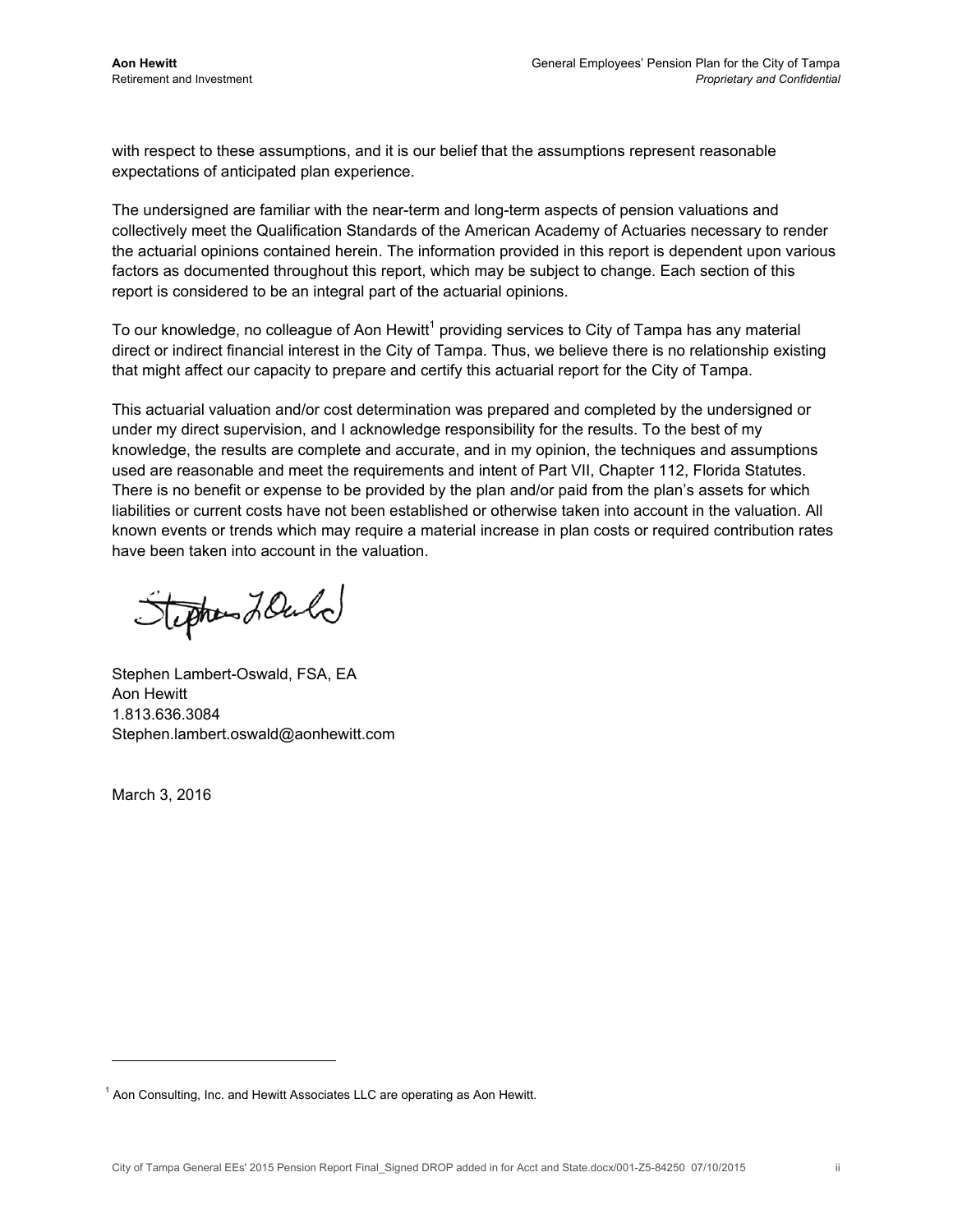## Table of Contents

| <b>Discussion of Results</b>                                   | 1  |
|----------------------------------------------------------------|----|
| <b>Funding Requirements</b>                                    |    |
| <b>Calculation Details and Recommended Contribution</b>        | 5  |
| Projected Unfunded Actuarial Accrued Liability                 | 8  |
| <b>Past Excess Contributions Account</b>                       | 9  |
| <b>Market Value of Assets</b>                                  | 10 |
|                                                                |    |
| <b>Accounting Requirements</b>                                 |    |
| Development of Net Pension Expense                             | 17 |
| Reconciliation of Net Pension Liability                        | 19 |
| Gain/Loss                                                      | 20 |
| <b>Deferred Outflows/Inflows</b>                               | 21 |
| Sensitivity                                                    | 22 |
| Disclosure-Changes in Net Pension Liability and Related Ratios | 23 |
| <b>State Requirements</b>                                      | 25 |
| <b>Appendix</b>                                                |    |
| Participant Data                                               | 32 |
| <b>Asset Allocation</b>                                        | 37 |
| <b>Actuarial Assumptions and Methods</b>                       | 39 |
| Actuarial Assumptions and Methods-Discussion                   | 43 |
| <b>Plan Provisions</b>                                         | 45 |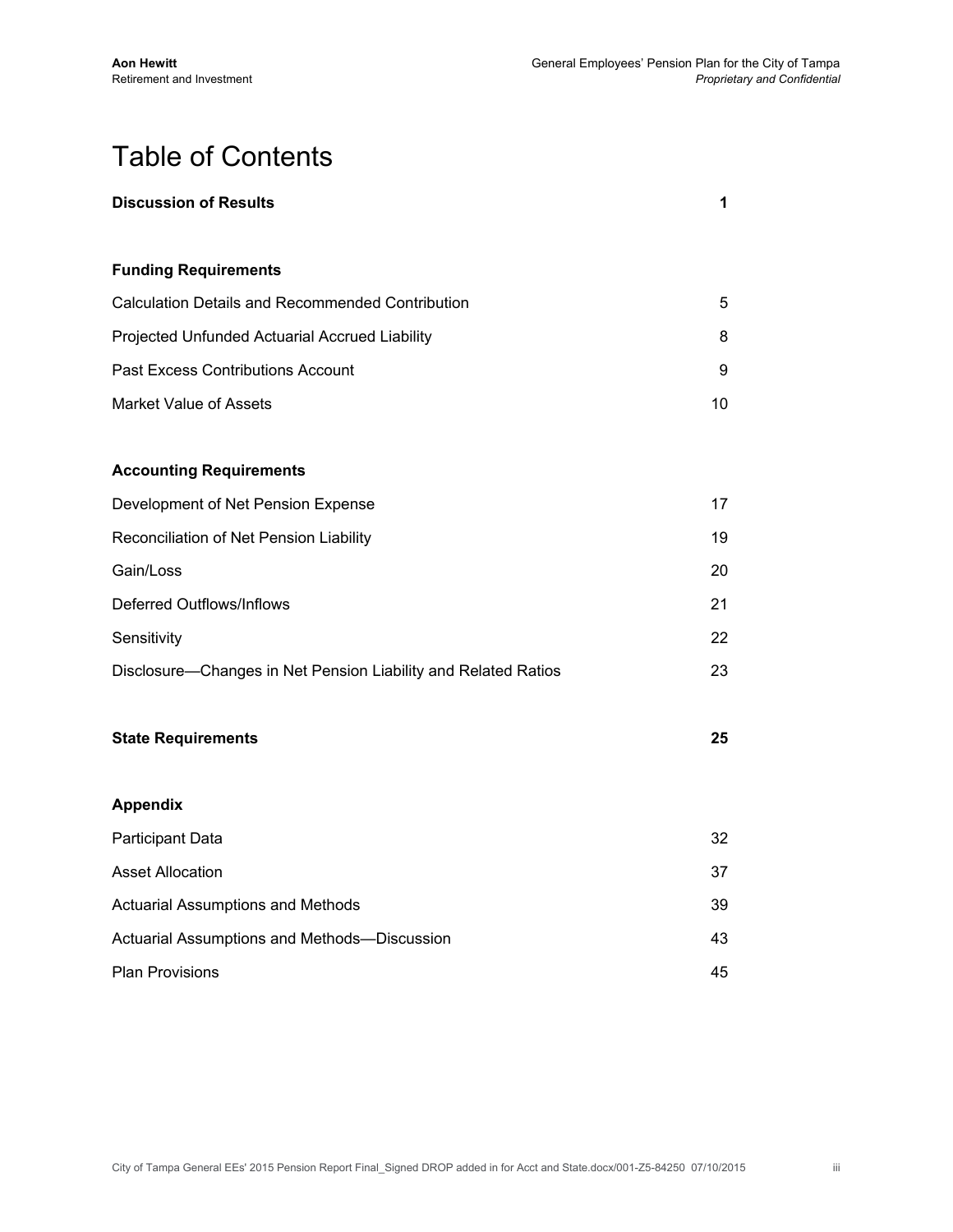### Discussion of Results

The results of the actuarial valuation of the City of Tampa General Employees' Pension Plan as of January 1, 2015, are contained in this report. The actuarial valuation is based upon census data and trust fund financial statements provided to us by the City.

#### **Assumption Changes**

The mortality assumption was updated from the RP-2000 dynamic table, which needed to be updated each year to the RP-2000 generational table, that is already updated for retirements in future years.

#### **Plan Changes**

No plan changes were recognized this year.

#### **Required Contribution**

The State minimum required contribution is developed on pages 5 and 6. The required contribution decreased from \$17,546,573 to \$13,254,983, i.e., a decrease of \$4,291,590. These figures are net of Past Excess Contributions, i.e., contributions actually made for prior years above the required levels.

|                                                  |              | <b>Plan Year Ended</b> |              |
|--------------------------------------------------|--------------|------------------------|--------------|
|                                                  | 09/30/2014   | 09/30/2015             | 09/30/2016   |
|                                                  |              |                        |              |
| State Minimum Required Contribution <sup>1</sup> | \$26,270,308 | \$17,546,573           | \$13,254,983 |
| Percent of Participants' Compensation            | 19.5%        | 13.8%                  | $10.3\%$     |

One component of change each year in the minimum required contribution is the reimbursement of plan expenses. The actual expenses for the year ended September 30, 2014, were \$3.553 million. This becomes the estimated expense provision for the 2015-2016 year. The make-up provision was an additional \$0.468 million. Thus the total provision for expenses is \$4.021 million, more than 2014-2015.

#### **Actuarial Experience**

The minimum required contribution decreased this year due to the less-than-expected increase in compensation of participants and the greater-than-expected return on the (smoothed) Actuarial Value of Assets.

The investment return on the Actuarial Value of Assets was 10.7% for the year ended December 31, 2014 – compared to the assumed rate of return of 8.0% annually. The market value return was 5.6%. Investment experience compounded over the last 5 years has been approximately 6.3% per year. Compensation for continuing participants increased 3.7% on average – compared to the assumed graded salary increase that averages approximately 4.5% annually. Compensation increases compounded over the last 5 years have been approximately 1.8% per year.

 $1$  The City has adopted the "Percentage Method" rather than the "Dollar Method." This means that the actual required contribution is not this number, which is based on projected Participants' Compensation Below Maximum Assumed Retirement Age (age 70). Rather it is to be based on the percent shown and actual Participants' Compensation Below Maximum Assumed Retirement Age for that Plan Year.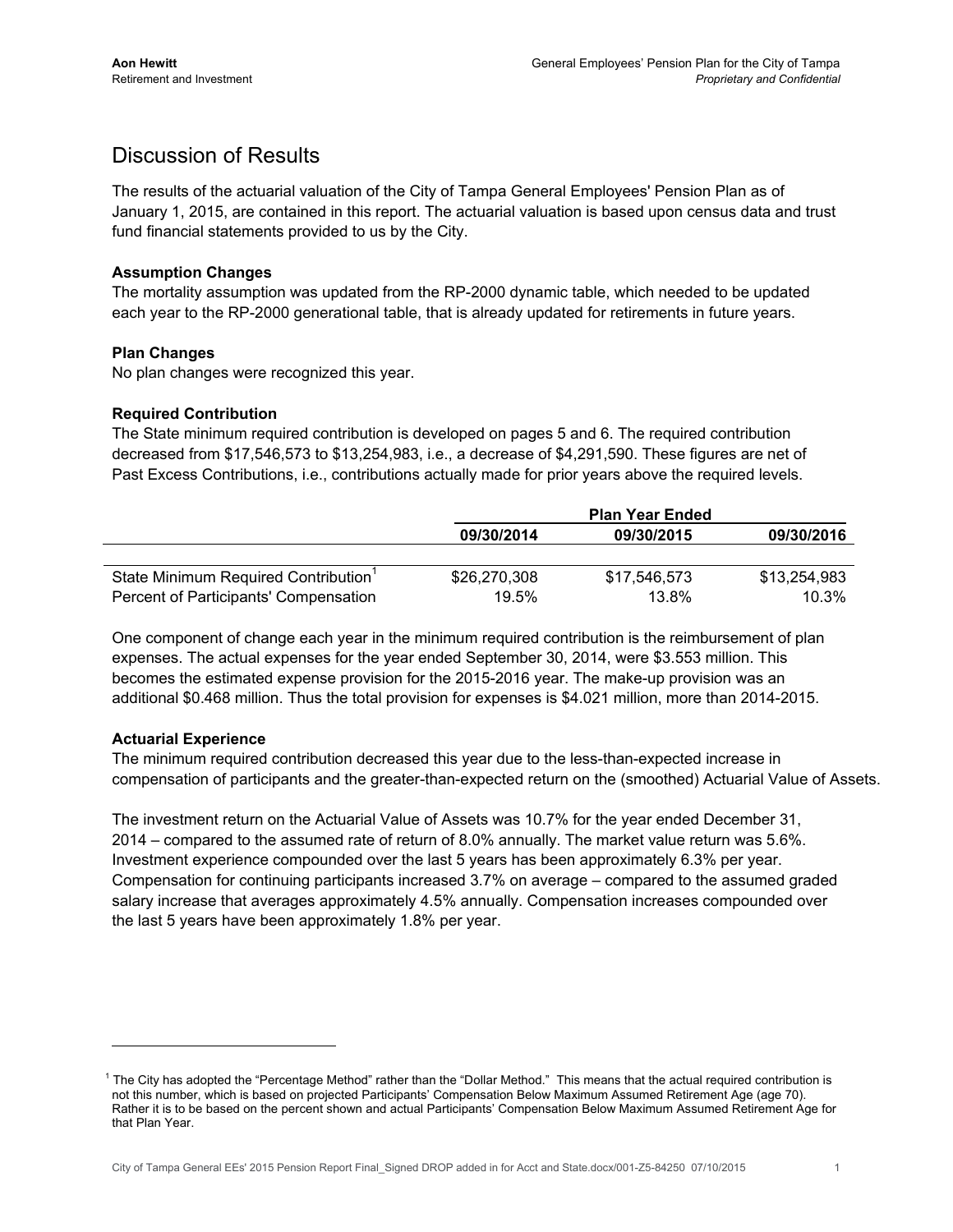The following table summarizes the factors which affected the valuation results, along with their approximate impact:

|                                                    | <b>Impact on Present Value of</b><br><b>Benefits or Actuarial Value</b><br>of Assets (000's) | <b>Impact on Required</b><br>Contribution (000's) |
|----------------------------------------------------|----------------------------------------------------------------------------------------------|---------------------------------------------------|
| Expected Increase due to Expected Payroll Increase | N/A                                                                                          | \$<br>636                                         |
| Investment Performance greater than Expected       | \$16,723                                                                                     | (2,329)                                           |
| Compensation Increases less than Expected          | (1,745)                                                                                      | (243)                                             |
| Change in Plan Expenses and Make-up                | N/A                                                                                          | 574                                               |
| Change in Past Excess Contributions                | N/A                                                                                          | (191)                                             |
| <b>Updating Assumptions</b>                        | 6,560                                                                                        | 920                                               |
| All Other Experience                               | (9, 450)                                                                                     | (3,659)                                           |
|                                                    |                                                                                              | \$ (4,292)                                        |

#### **Funded Status**

One of the best measures of the Funded Status of a defined benefit plan is considered to be the level of funding of the Accumulated Plan Benefits and Vested Benefits. Accumulated Plan Benefits are those future benefit payments that are attributable to employees' service rendered prior to the valuation date based on employees' actual pay histories (or estimates thereof). This measurement of benefits does not take into account the effect of potential future salary increases. Vested Benefits are those benefits which become nonforfeitable after 6 years of Service or which are attributable to employee contributions. Based on this measurement of Funded Status, using the Actuarial Value of Assets, the plan is adequately funded as of January 1, 2015, although continued funding of the plan is necessary to ensure appropriate funded levels in the future:

|                                                                   | 01/01/2014     | 01/01/2015     |
|-------------------------------------------------------------------|----------------|----------------|
| Net Assets Available for Benefits <sup>1</sup>                    | \$615,231,000  | \$ 650,841,000 |
| Actuarial Present Value of Accumulated Plan Benefits              |                |                |
| <b>Total Vested Benefits</b>                                      | \$ 621,388,184 | \$ 624,110,227 |
| <b>Percent Funded</b>                                             | 99.0%          | 104.3%         |
| <b>Total Actuarial Present Value of Accumulated Plan Benefits</b> | \$625,960,134  | \$ 628,804,931 |
| <b>Percent Funded</b>                                             | 98.3%          | 103.5%         |

<sup>&</sup>lt;sup>1</sup> Actuarial Value of Assets.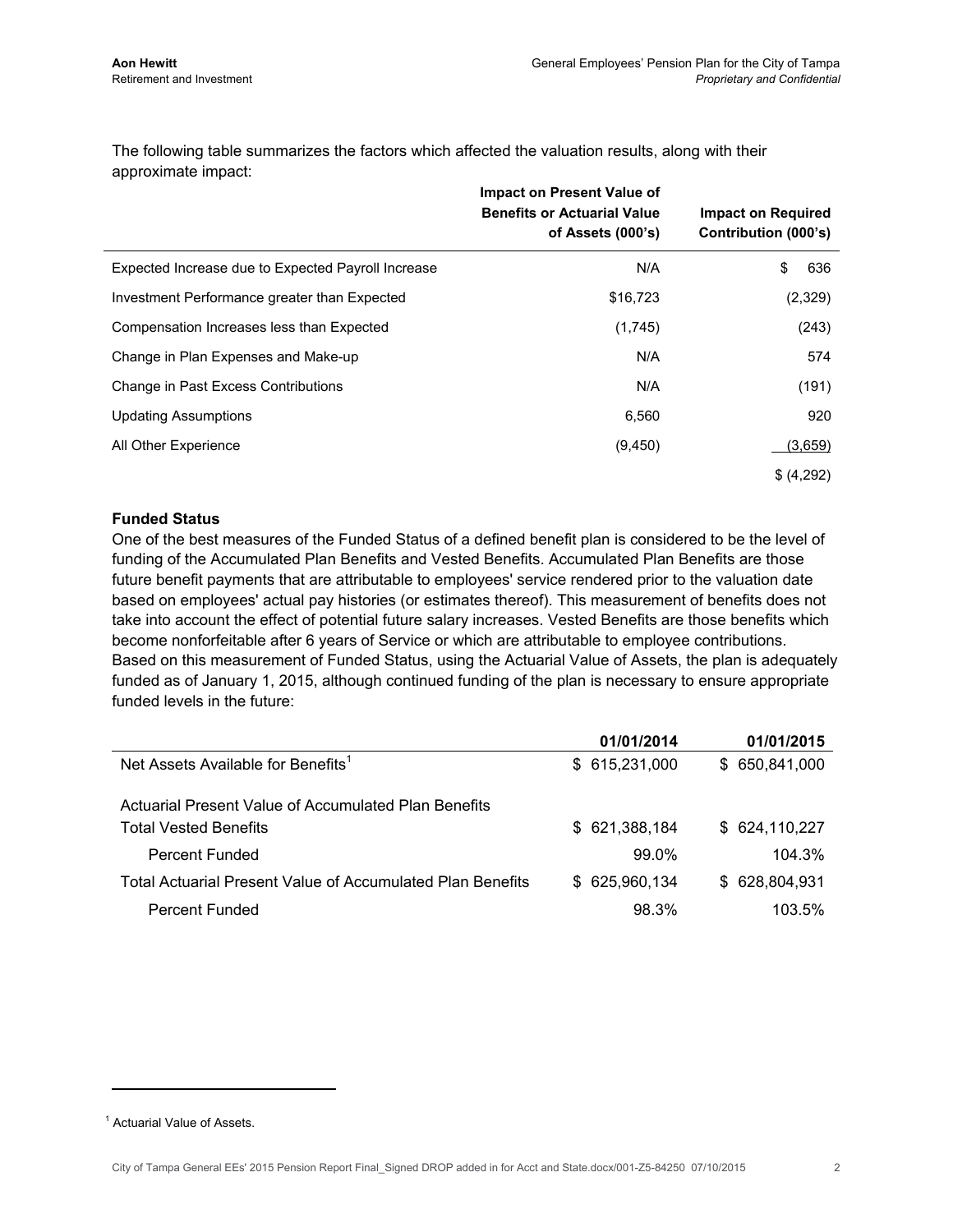Another, more traditional measure of the Funded Status uses the Entry Age Normal Accrued Liability. This accrued liability equals the Present Value of Benefits less the Present Value of Future Entry Age Normal Costs. (See the description of the entry age normal method on the "Actuarial Cost Method" pages herein.) This accrued liability is independent of the actual plan assets and therefore may be a more reasonable "mile post" of how funded the Plan should be. It recognizes future compensation increases and is a measure of where the level of assets should be to date if all participants are proportionately funded over their individual careers as a level percentage of each participant's compensation:

|                                    | 01/01/2014     |    | 01/01/2015     |
|------------------------------------|----------------|----|----------------|
| Market Value of Assets             | \$ 669,699,000 |    | \$ 692,569,000 |
| Entry Age Normal Accrued Liability | \$ 678.051.605 | S. | 696.491.313    |
| <b>Funded Ratio</b>                | 98.8%          |    | 99.4%          |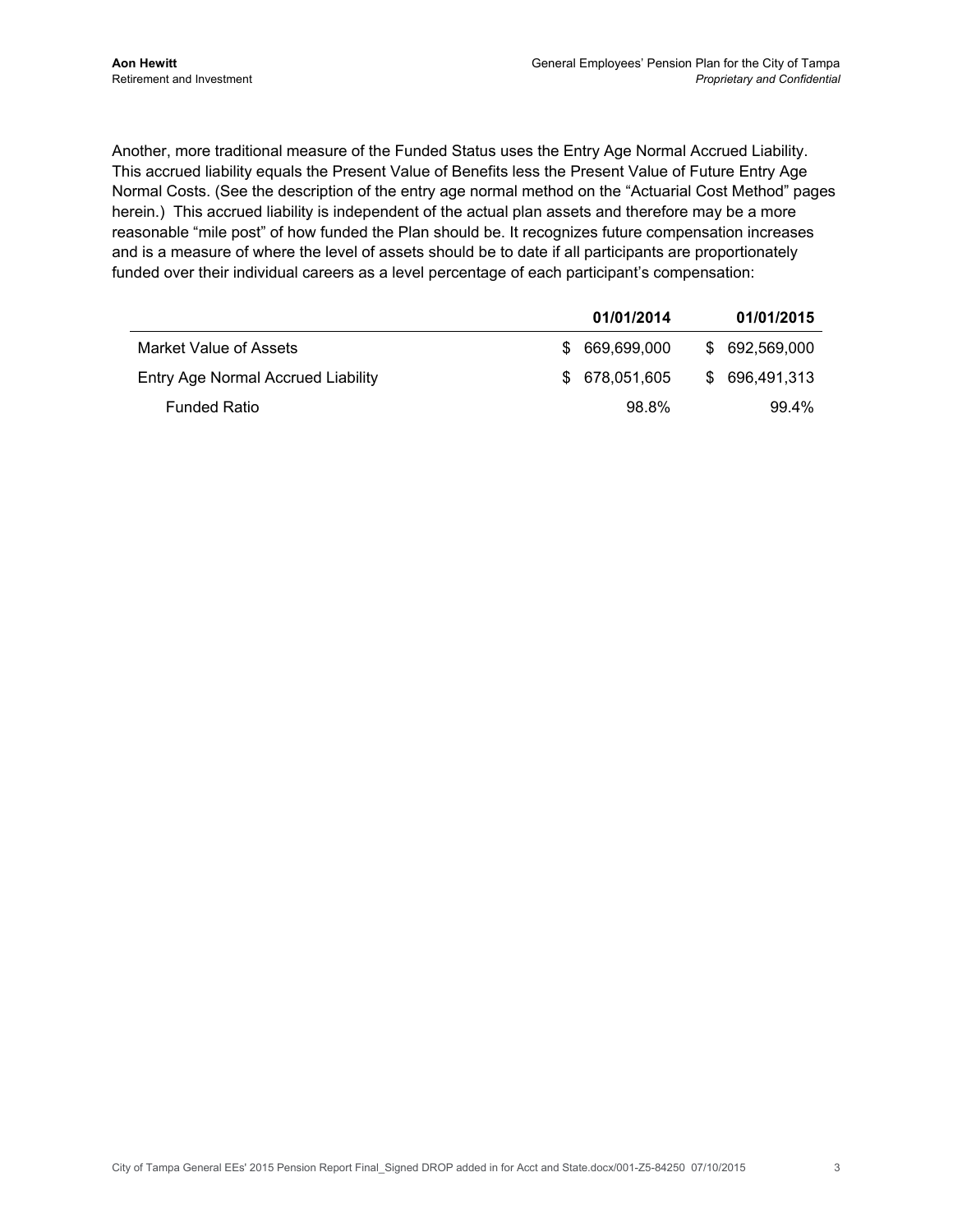## Funding Requirements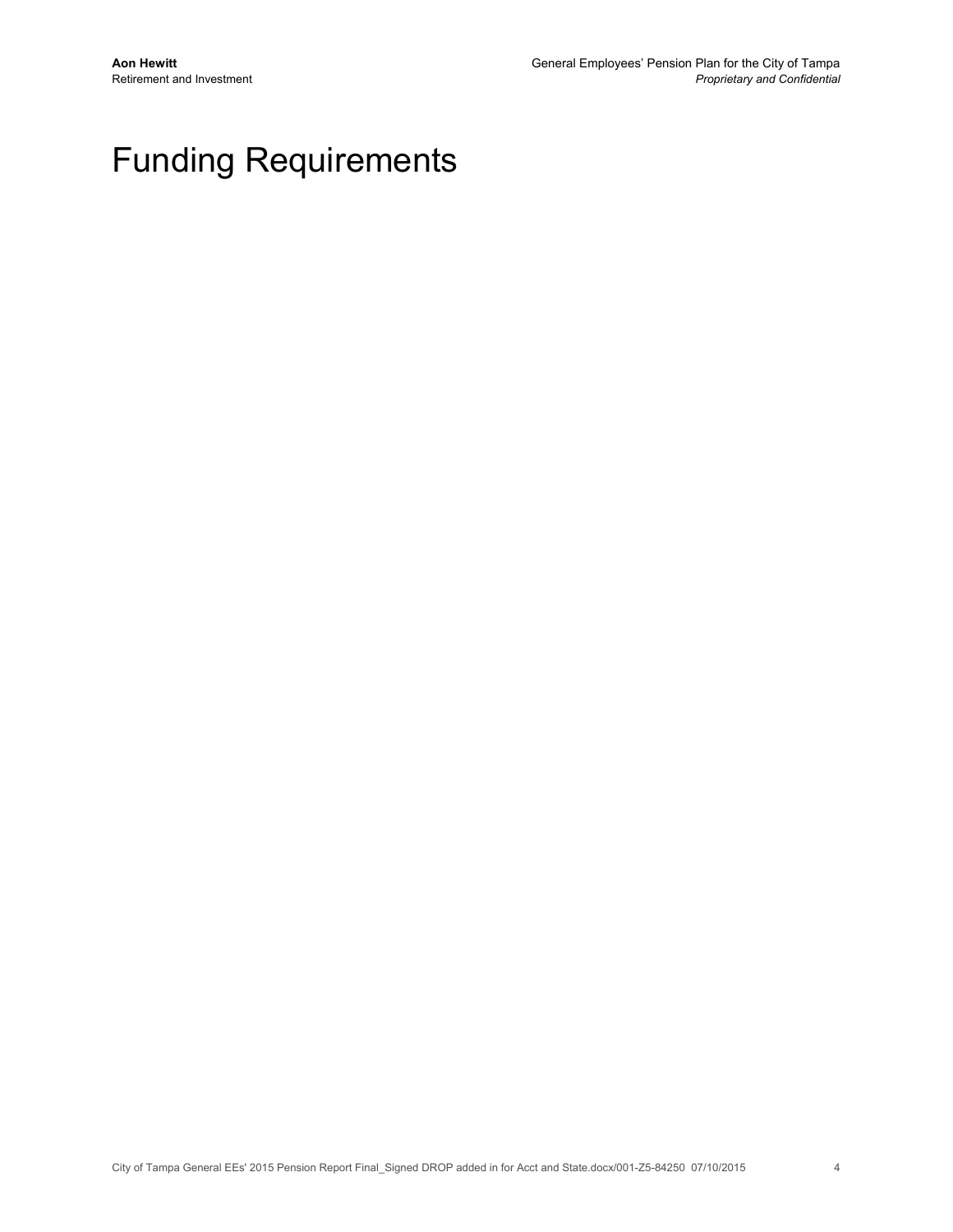## Development of Normal Cost

|     |                                                                                                                                                                                                    |          | 01/01/2014                                                           |          | 01/01/2015                                                           |
|-----|----------------------------------------------------------------------------------------------------------------------------------------------------------------------------------------------------|----------|----------------------------------------------------------------------|----------|----------------------------------------------------------------------|
| 1.  | Number of Participants<br><b>Active Members</b><br><b>Terminated Members with Vested Benefits</b><br><b>Retired Members and Beneficiaries</b><br><b>Disabled Members</b>                           |          | 2,359<br>547<br>2,013<br>69                                          |          | 2,353<br>569<br>2,047<br>79                                          |
|     | <b>TOTAL</b>                                                                                                                                                                                       |          | 4,988                                                                |          | 5,048                                                                |
| 2.  | Participants' Compensation<br>a. Under Maximum Assumed Retirement Age<br>b. Beyond Maximum Assumed Retirement Age<br>c. Beyond Maximum Assumed Retirement Age                                      | \$<br>\$ | 124,234,188<br>360,540<br>124,594,728                                | \$<br>\$ | 126,627,188<br>470,599<br>127,097,787                                |
| 3.  | <b>Present Value of Benefits</b><br><b>Active Members</b><br><b>Terminated Members with Vested Benefits</b><br><b>Retired Members and Beneficiaries</b><br><b>Disabled Members</b><br><b>TOTAL</b> | \$<br>\$ | 228,420,727<br>32,529,313<br>447,366,841<br>8,906,148<br>717,223,029 | \$<br>\$ | 226,249,777<br>29,755,343<br>457,773,185<br>8,563,876<br>722,342,181 |
| 4.  | Unfunded Frozen Initial Liability                                                                                                                                                                  | \$       | 5,685,256                                                            | \$       | 6,072,629                                                            |
| 5.  | <b>Actuarial Value of Assets</b>                                                                                                                                                                   | \$       | 615,231,000                                                          | \$       | 650,841,000                                                          |
| 6.  | Past Excess Contributions Account*                                                                                                                                                                 | \$       | 2,452,557                                                            | \$       | 0                                                                    |
| 7.  | Present Value of Future Employee Contributions                                                                                                                                                     | \$       | 105,881                                                              | \$       | 60,002                                                               |
| 8.  | Present Value of Future City Normal Costs<br>$= (3) - (4) - [(5) - (6)] - (7)$ (Not less than \$0)                                                                                                 | \$       | 98,653,449                                                           | \$       | 65,368,550                                                           |
| 9.  | Present Value of Future Compensation                                                                                                                                                               | \$       | 918,372,839                                                          | \$       | 927, 247, 767                                                        |
| 10. | Normal Cost Rate = $(8) \div (9) \times 1.03923$                                                                                                                                                   |          | 11.16%                                                               |          | 7.33%                                                                |
| 11. | Projected Participants' Compensation for the<br>Upcoming Plan Year = $(2) \times 1.02$                                                                                                             | \$       | 126,718,871                                                          | \$       | 129,159,732                                                          |
| 12. | <b>City Normal Cost Payable Quarterly</b><br>$= (10) \times (11)$                                                                                                                                  | \$       | 14, 141, 826                                                         | \$       | 9,467,408                                                            |

\*Past Excess Contribution account method updated as of 9/30/2014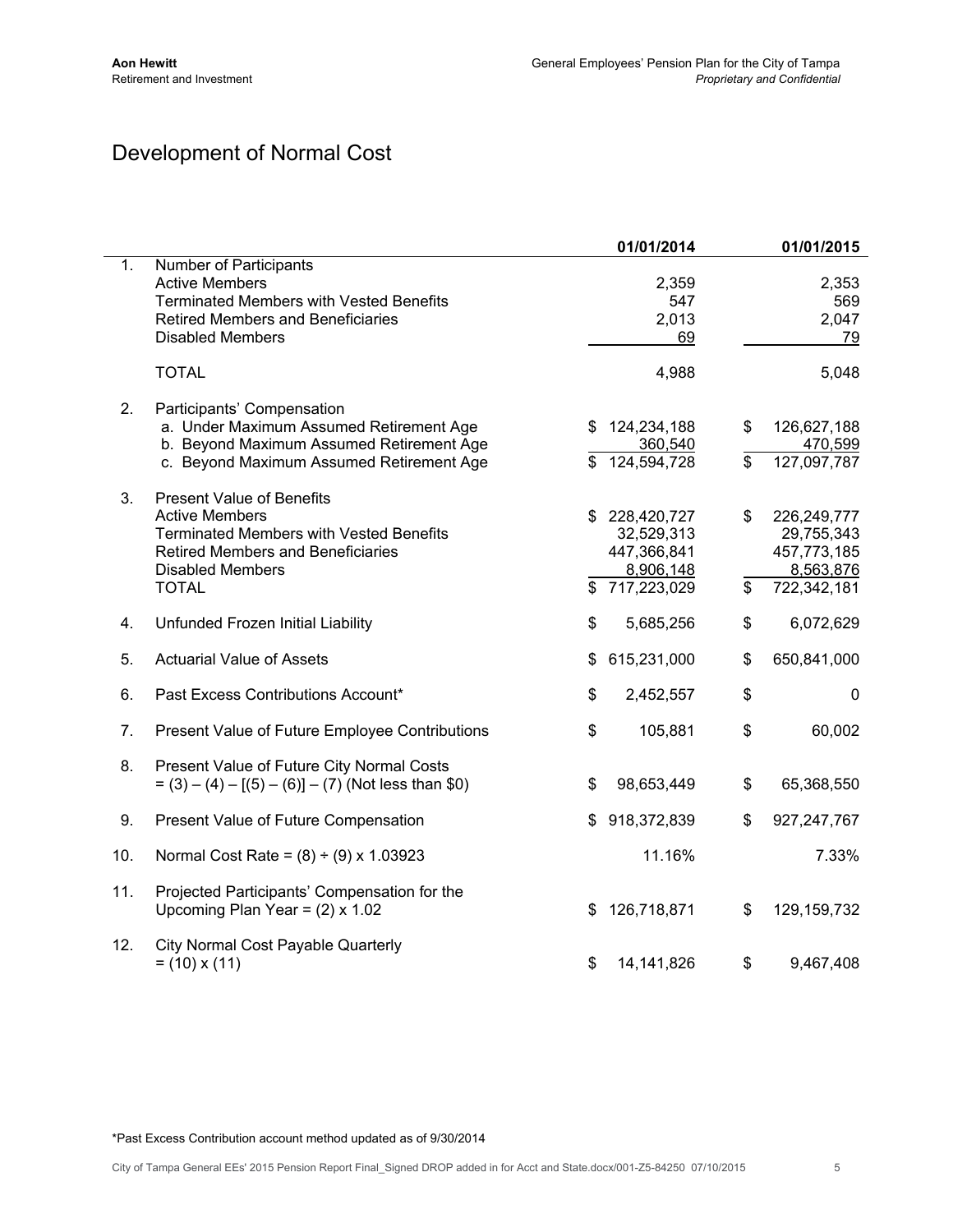## State Minimum Required Contribution

|                |                                                                                                                 | <b>Plan Year Ending</b> |            |    |            |    |            |
|----------------|-----------------------------------------------------------------------------------------------------------------|-------------------------|------------|----|------------|----|------------|
|                |                                                                                                                 |                         | 09/30/2014 |    | 09/30/2015 |    | 09/30/2016 |
| 1.             | Normal Cost Payable Quarterly                                                                                   | \$                      | 21,648,666 | \$ | 14,141,826 | \$ | 9,467,408  |
| 2.             | Annual Amortization of Frozen<br>Initial Liability Payable Quarterly                                            | \$                      | 1,206,211  | \$ | 1,206,211  | \$ | 1,206,211  |
| 3.             | Expenses                                                                                                        |                         |            |    |            |    |            |
|                | Current Year Estimate (Equal<br>to the Second Prior Plan Year's<br>Actual Expenses)                             | \$                      | 3,085,000  | \$ | 3,270,000  | \$ | 3,553,000  |
| 4.             | Make up for Shortfall in Second<br>Prior Plan Year's Estimate                                                   |                         | 356,000    |    | 177,000    |    | 468,000    |
|                | Total                                                                                                           | \$                      | 3,441,000  | \$ | 3,447,000  | \$ | 4,021,000  |
| 5.             | Subtotal                                                                                                        | \$                      | 26,295,877 | \$ | 18,795,037 | \$ | 14,694,619 |
|                | % of Pay                                                                                                        |                         | 19.5%      |    | 14.8%      |    | 11.4%      |
| 6.             | Change in Past Excess<br><b>Contributions Account from Third</b><br>to Second Prior Plan Year, plus<br>Interest | \$                      | 25,569     | \$ | 1,248,464  | \$ | 1,439,636  |
| 7 <sub>1</sub> | Minimum Required Contribution<br>by City for Fiscal Year<br>$= (1) + (2) + (3) - (4),$<br>not less than \$0     |                         | 26,270,308 | \$ | 17,546,573 | \$ | 13,254,983 |
|                | % of Pay                                                                                                        |                         | 19.5%      |    | 13.8%      |    | 10.3%      |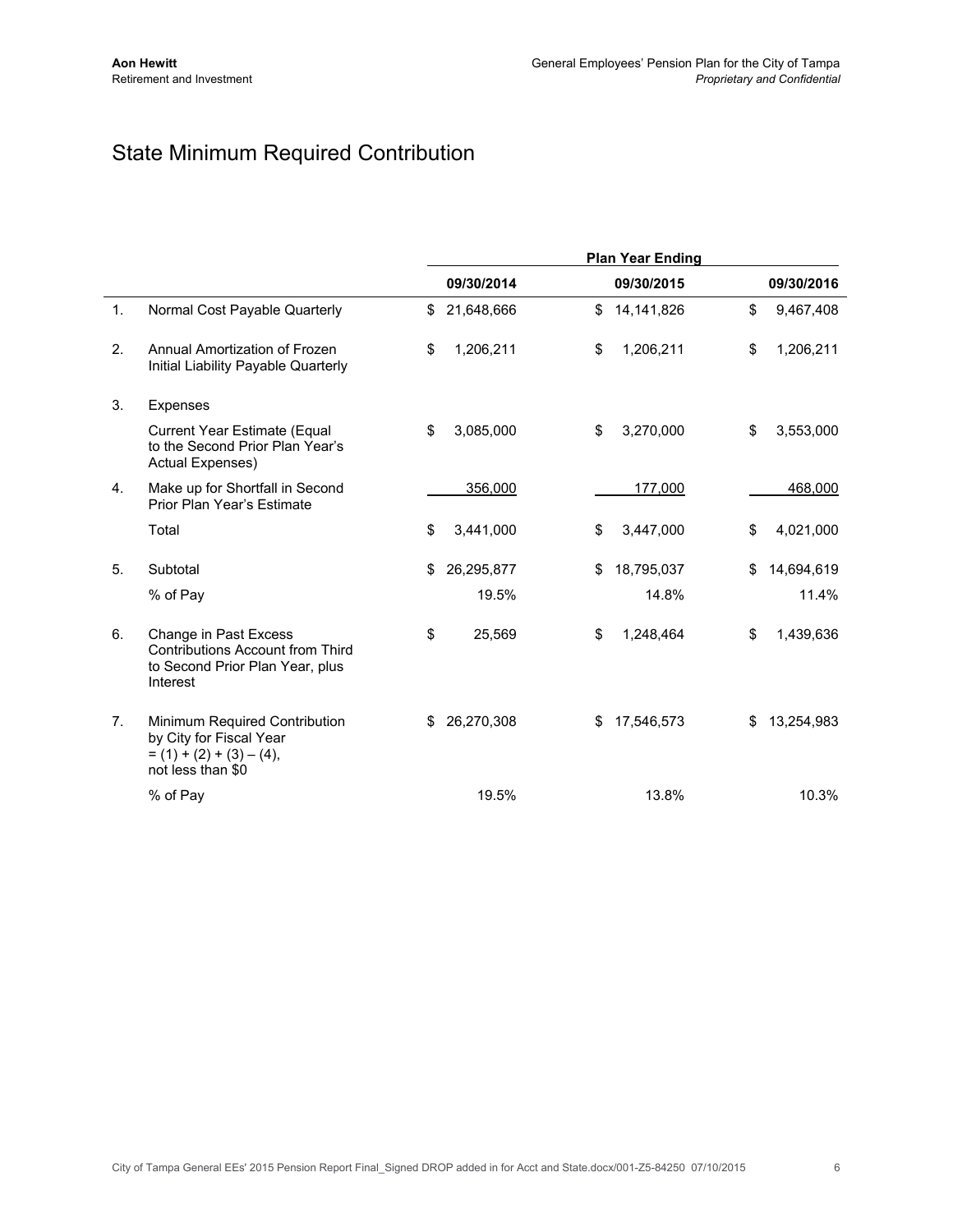#### History of Unfunded Frozen Initial and Supplemental Liabilities

|                                  | <b>Initial</b><br><b>Date</b> | <b>Initial</b><br>Amount<br>to be<br>Amortized | <b>Beginning</b><br><b>Amortization</b><br><b>Period</b> | Original<br>Amortization<br><b>Period</b><br>(Years) | Years<br>Remaining | <b>Plan Year</b><br><b>Beginning</b><br>Annual<br>Amortization<br>Amount | Unamortized<br><b>Balance at</b><br><b>Valuation Date</b> |
|----------------------------------|-------------------------------|------------------------------------------------|----------------------------------------------------------|------------------------------------------------------|--------------------|--------------------------------------------------------------------------|-----------------------------------------------------------|
| Benefit Improvement'             | 01/01/04                      | \$577,178                                      | 10/01/04                                                 | 15.0000                                              | 4.7500             | 66,146<br>\$                                                             | 280,055<br>\$.                                            |
| Benefit Improvement <sup>2</sup> | 01/01/05                      | 4,908,273                                      | 10/01/05                                                 | 17.1566                                              | 7.1566             | 525,506                                                                  | 3,269,975                                                 |
| Benefit Improvement <sup>3</sup> | 01/01/06                      | 5,365,251                                      | 10/01/06                                                 | 17.5000                                              | 9.2500             | 569,025                                                                  | 3,934,801                                                 |
|                                  |                               |                                                |                                                          |                                                      |                    | \$1,160,677                                                              |                                                           |

| 1. Unamortized Balance as of 01/01/15           | \$7.484.831  |
|-------------------------------------------------|--------------|
| 2. Past Excess Contributions Account            | 1,412,202    |
| 3. Remaining Unfunded Liabilities = $(1) - (2)$ | \$ 6.072.629 |

<sup>&</sup>lt;sup>1</sup> Decreased vesting requirements for Division B participants from 10 years to 6 years and increased the cost-of-living adjustment from 2% to 2.2% for Division A participants and from 1% to 1.2% for Division B participants.

 $^{2}$  Increased benefit multiplier for Division B participants from 1.1% to 1.15%.

<sup>&</sup>lt;sup>3</sup> Increased benefit multiplier for Division B participants from 1.15% to 1.20%.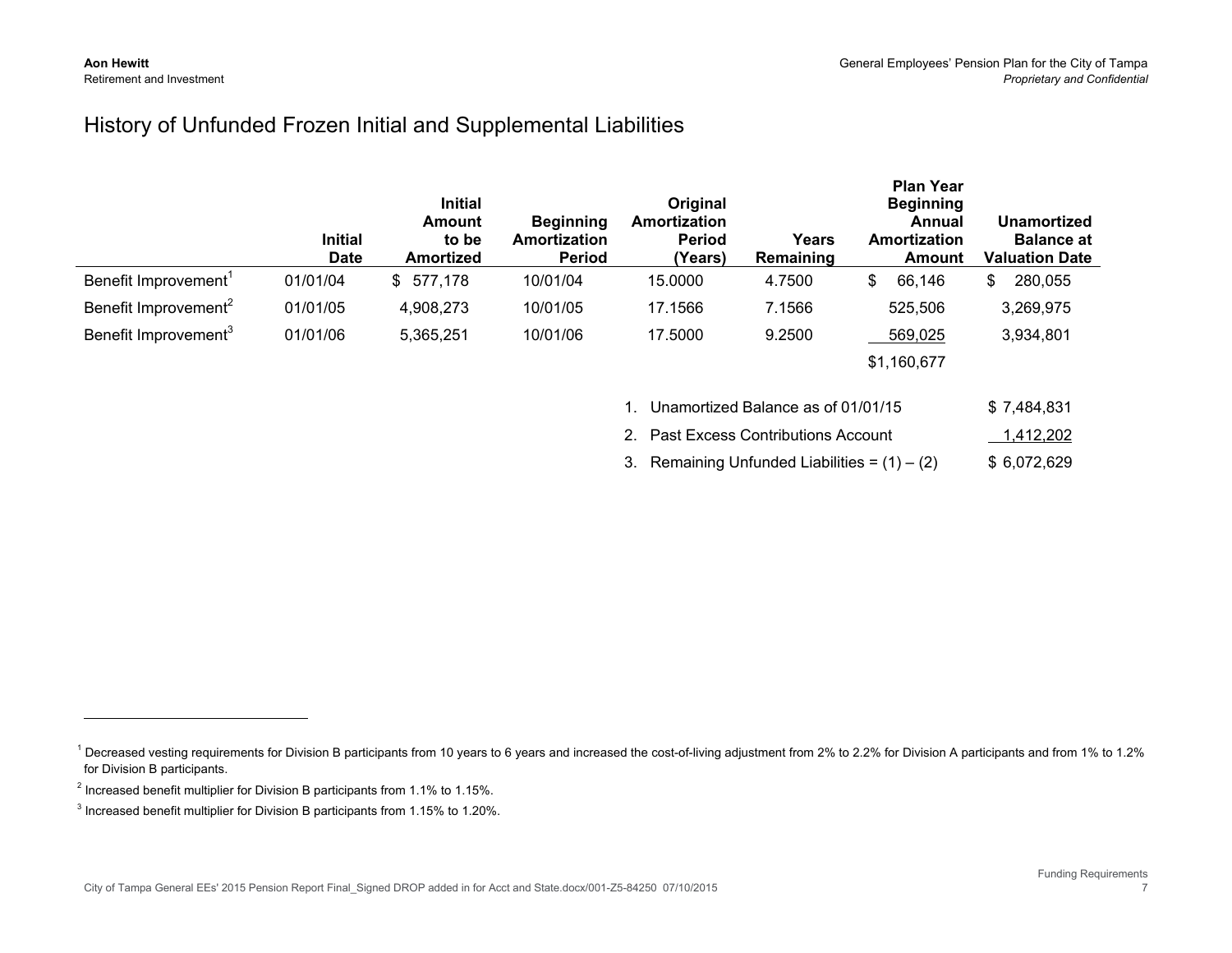## Schedule Illustrating the Amortization of Unfunded Liabilities Existing this Date—Projected Unfunded Actuarial Accrued Liability

| January 1 | Liability     |
|-----------|---------------|
| 2015      | \$ 6,072,629  |
| 2016      | \$5,304,908   |
| 2017      | \$4,475,770   |
| 2018      | \$3,580,300   |
| 2019      | \$2,613,193   |
| 2020      | \$1,576,323   |
| 2021      | \$<br>520.336 |
| 2022      | \$<br>0       |

The first figure is the Unfunded Actuarial Accrued Liability as of the current valuation date. For each year thereafter, the preceding year's Unfunded Liability is reduced by the annual amortization payment and adjusted with interest at 8.00% per annum.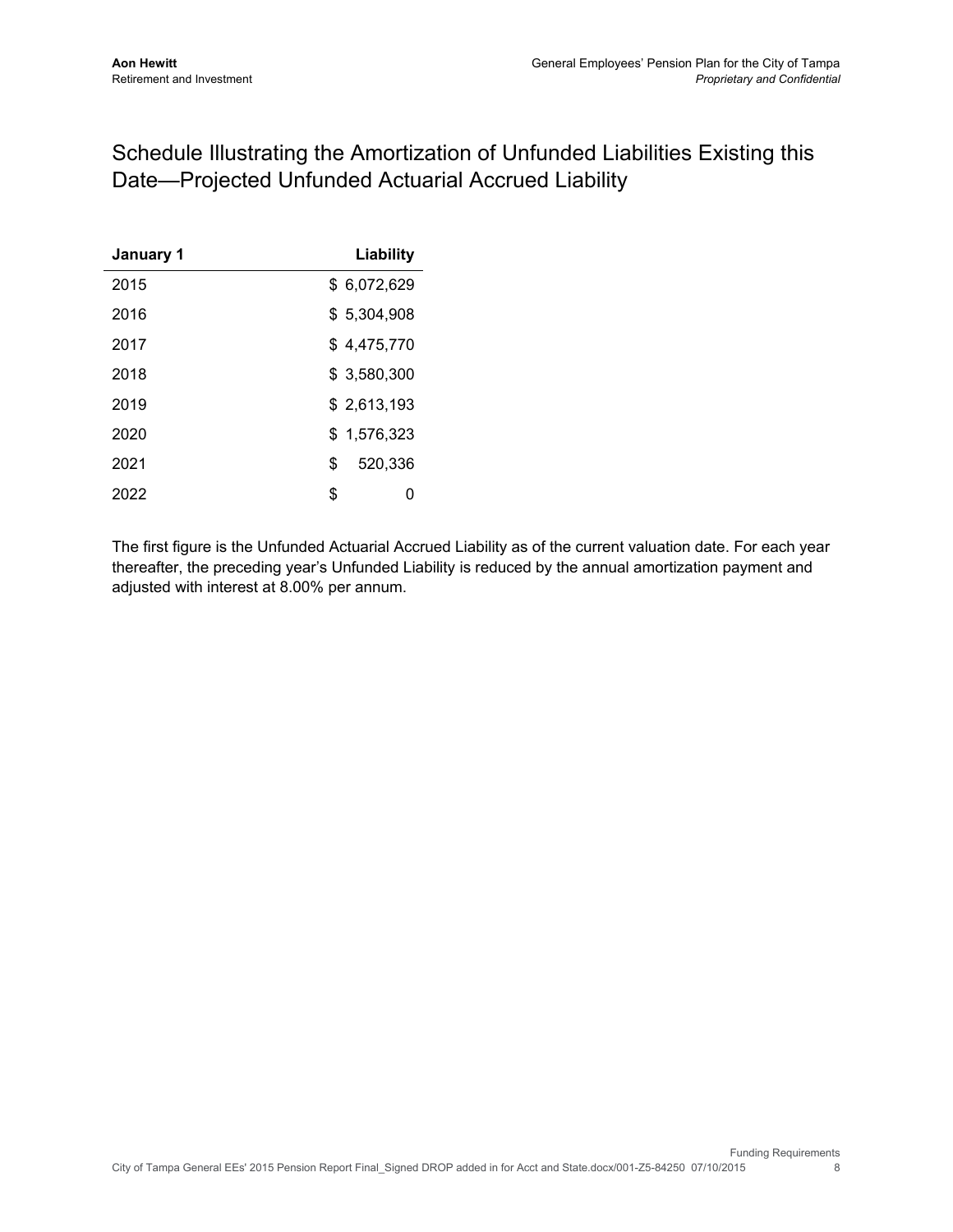### Past Excess Contributions Account

|                                                    | 09/30/2014         |
|----------------------------------------------------|--------------------|
| <b>CHARGES</b>                                     |                    |
| Required City Contribution, per State <sup>1</sup> | \$<br>24,369,057   |
| Interest                                           | 816,614            |
| TOTAL CHARGES                                      | \$<br>25, 185, 671 |
| <b>CREDITS</b>                                     |                    |
| <b>Excess Contribution Brought Forward</b>         | \$<br>$\Omega$     |
| <b>City Contribution</b>                           | 24,627,660         |
| Interest                                           | 1,970,213          |
| <b>TOTAL CREDITS</b>                               | \$<br>26,597,873   |
| <b>BALANCE</b>                                     |                    |
| Excess Contribution Carried Forward <sup>2</sup>   | \$<br>$\Omega$     |
| Deficiency Carried Forward                         | \$<br>$\Omega$     |
| <b>PROJECTION TO NEXT VALUATION DATE</b>           |                    |
| Balance as of 09/30/14                             | \$<br>1,412,202    |
| Interest on Balance for One Quarter                | 27,434             |
| Balance as of 12/31/14                             | \$<br>1,439,636    |

<sup>&</sup>lt;sup>1</sup> Employer contribution made beginning of the year and employee contribution made throughout the year.

 $^2$  Due to a change in contribution policy, the Excess Contribution method was updated. As a result, the Excess Contribution from prior years was also reset to zero as of 09/30/2014.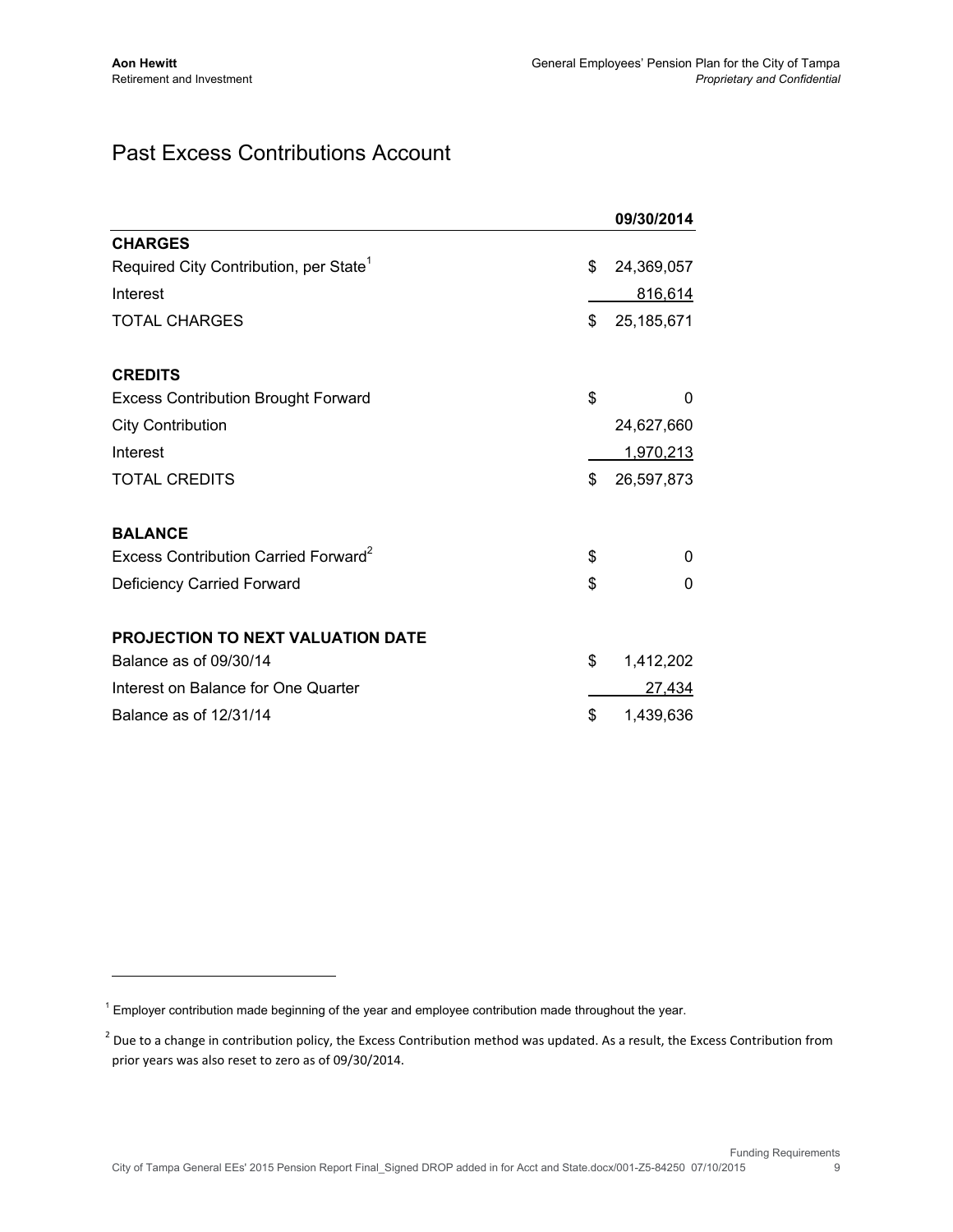## Market Value of Assets (000's)

|                                              | 01/01/14      | 01/01/15       |
|----------------------------------------------|---------------|----------------|
| <b>Assets</b>                                |               |                |
| Cash                                         | \$<br>0       | \$<br>47       |
| Interest and Dividends Receivable            | 1,648         | 1,039          |
| Debt and Other Interest Bearing Investments  | 184,919       | 206,342        |
| <b>Equity Securities</b>                     | 468,666       | 452,970        |
| <b>Real Estate Investments</b>               | 33,961        | 35,300         |
| <b>Accounts Receivable</b>                   | 19,972        | 24             |
| Receivable Contribution                      | 0             | 0              |
| <b>Total Assets</b>                          | \$<br>709,166 | \$<br>695,722  |
| <b>Liabilities and Fund Balance</b>          |               |                |
| Liabilities:                                 |               |                |
| <b>Accounts Payable</b>                      | \$<br>21,662  | \$<br>1,331    |
| <b>Accrued Liabilities</b>                   | 0             | 1,822          |
| <b>Total Liabilities</b>                     | \$<br>21,662  | \$<br>3,153    |
| Fund Balances:                               |               |                |
| Reserve for DROP                             | \$<br>17,805  | \$<br>16,740   |
| <b>Reserve for Other Retirement Benefits</b> | 669,699       | <u>675,829</u> |
| <b>Total Fund Balances</b>                   | \$<br>687,504 | \$<br>692,569  |
| <b>Total Liabilities and Fund Balances</b>   | \$<br>709,166 | \$<br>695,722  |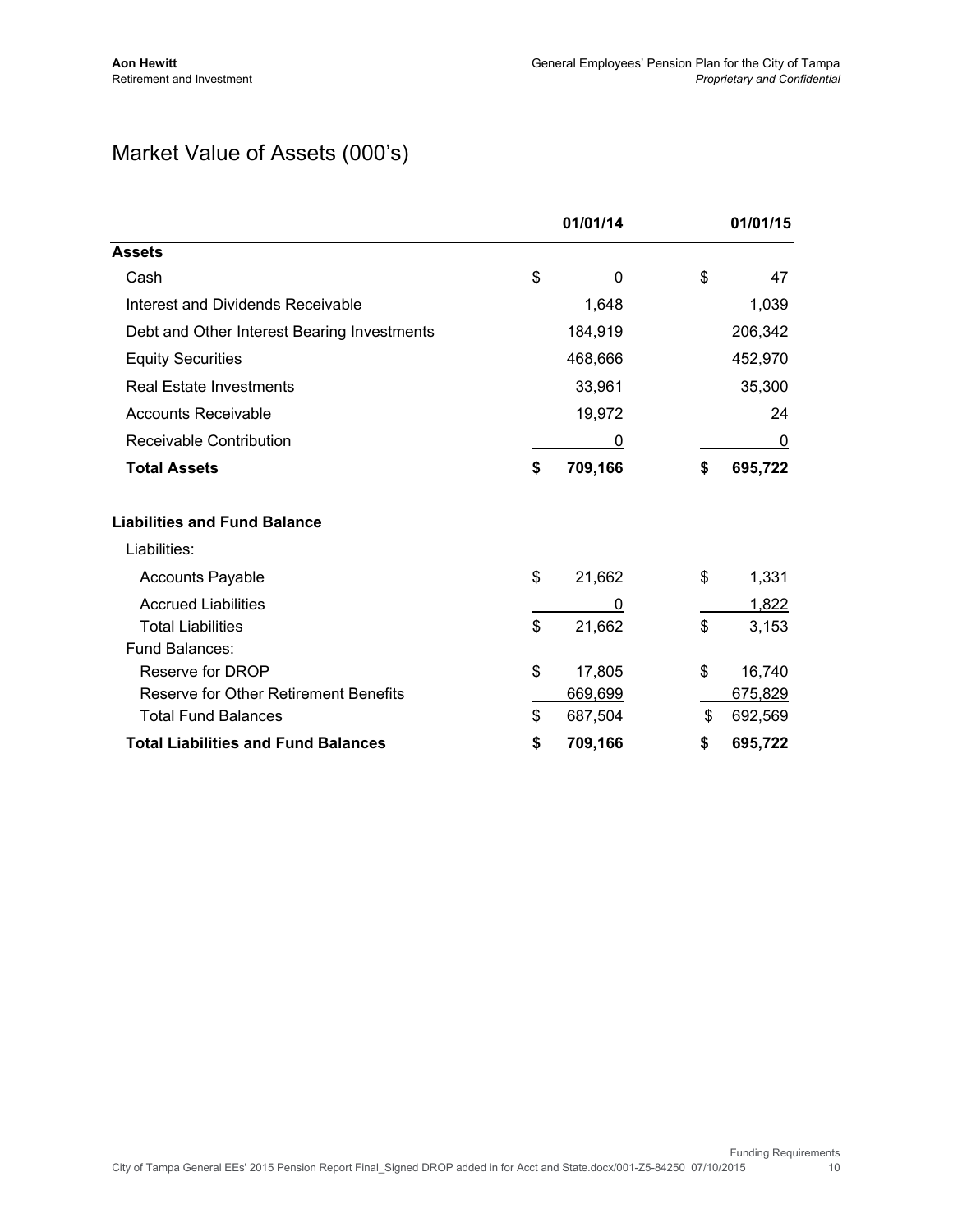$\overline{a}$ 

## Reconciliation of Assets (000's) January 1, 2014 – December 31, 2014

|                                       | <b>Actuarial Value</b> |           | <b>Market Value</b> |           |
|---------------------------------------|------------------------|-----------|---------------------|-----------|
| <b>Revenues</b>                       |                        |           |                     |           |
| <b>City Contributions</b>             | \$                     | 17,047    | \$                  | 17,047    |
| <b>Employee Contributions</b>         |                        | 81        |                     | 81        |
| <b>Interest and Dividends</b>         |                        | 10,582    |                     | 10,582    |
| Unrealized Gains (Losses)             |                        | 74,550    |                     | 44,241    |
| Realized Gains (Losses)               |                        | (17, 542) |                     | (17, 542) |
| <b>Total Revenues</b>                 | \$                     | 84,718    | \$                  | 54,409    |
|                                       |                        |           |                     |           |
| <b>Expenses</b>                       |                        |           |                     |           |
| <b>Pension Payments</b>               | \$                     | 45,791    | \$                  | 45,791    |
| <b>Administrative Expenses</b>        |                        | 3,553     |                     | 3,553     |
| <b>Total Expenses</b>                 | \$                     | 49,344    | \$                  | 49,344    |
| Net Income                            | \$                     | 35,374    | \$                  | 5,065     |
| Fund Balances, beginning of plan year | \$                     | 631,588   | \$                  | 687,504   |
| Fund Balances, end of plan year       | \$                     | 666,962   | \$                  | 692,569   |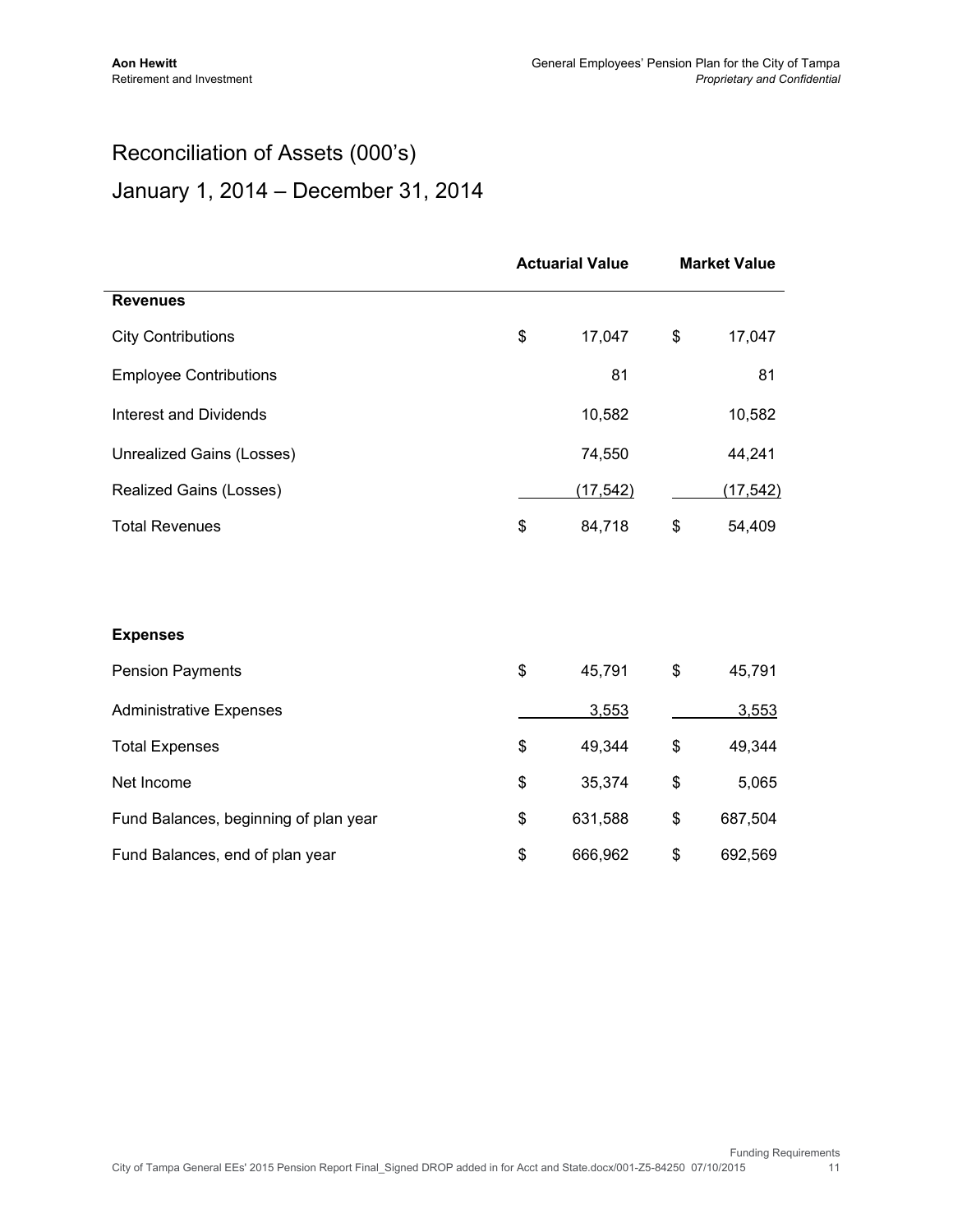## Investment Gain /(Loss)

| 1.              | Date of Actuarial Value of Assets:                                                                                                                                                                                              | 1/1/2015                                                  | 1/1/2014                                                            | 1/1/2013                                             | 1/1/2012                                             |
|-----------------|---------------------------------------------------------------------------------------------------------------------------------------------------------------------------------------------------------------------------------|-----------------------------------------------------------|---------------------------------------------------------------------|------------------------------------------------------|------------------------------------------------------|
| 2.              | Market Value as of Prior Year<br>(including receivable contributions)                                                                                                                                                           | \$687,504                                                 | \$585,179                                                           | \$529,702                                            | \$557,783                                            |
| 3.              | Receivable Contribution included above                                                                                                                                                                                          | \$                                                        | \$                                                                  | \$                                                   | \$                                                   |
| 4.              | Market Value Excluding Receivable (2) - (3)                                                                                                                                                                                     | \$687,504                                                 | \$585,179                                                           | \$529,702                                            | \$557,783                                            |
| 5.              | <b>Employer &amp; Employee Contributions</b><br>(made for the year, i.e., excluding the<br>receivable contribution, item (3), but<br>including contributions made after the end<br>of the year with no expected return thereon) | 19,065<br>\$                                              | 41,735<br>SS.                                                       | 21,807<br>\$                                         | 18,770<br>\$                                         |
| 6.              | <b>Benefit Distributions</b>                                                                                                                                                                                                    | 45,791<br>\$                                              | 45,223<br>\$                                                        | 38,619<br>\$                                         | 37,094<br>\$                                         |
| 7.              | <b>Administrative Expenses</b>                                                                                                                                                                                                  | \$<br>3,553                                               | \$<br>3,366                                                         | 3,084<br>\$                                          | 3,088<br>\$                                          |
| 8.              | Expected Return %                                                                                                                                                                                                               | 8.00%                                                     | 8.00%                                                               | 8.00%                                                | 8.00%                                                |
|                 | a. Item (4) for 1 year<br>b. Item (3) for partial & $(5)^*$ for 1/2 year<br>c. Item $(6)$ for $1/2$ year<br>d. Item $(7)$ for $1/2$ year                                                                                        | 55,000<br>\$<br>1,522<br>(1,796)<br>(139)<br>\$<br>54,587 | 46,814<br>S.<br>1,637<br>(1,774)<br>(132)<br>$\mathbb{S}$<br>46,545 | 42,376<br>\$<br>855<br>(1, 515)<br>(121)<br>\$41,595 | 44,623<br>\$<br>736<br>(1, 455)<br>(121)<br>\$43,783 |
| 9.              | <b>Expected Market Value</b><br>$(2)+(5)-(6)-(7)+(8)$                                                                                                                                                                           | \$711,812                                                 | \$624,870                                                           | \$551,401                                            | \$580,154                                            |
| 10 <sub>1</sub> | Actual Market Value this Year<br>(including receivable contributions)                                                                                                                                                           | \$692,569                                                 | \$687,504                                                           | \$585,179                                            | \$529,702                                            |
| 11.             | Investment Gain/(Loss) from Experience                                                                                                                                                                                          | (19, 243)<br>\$                                           | \$62,634                                                            | 33,778<br>\$                                         | \$ (50, 452)                                         |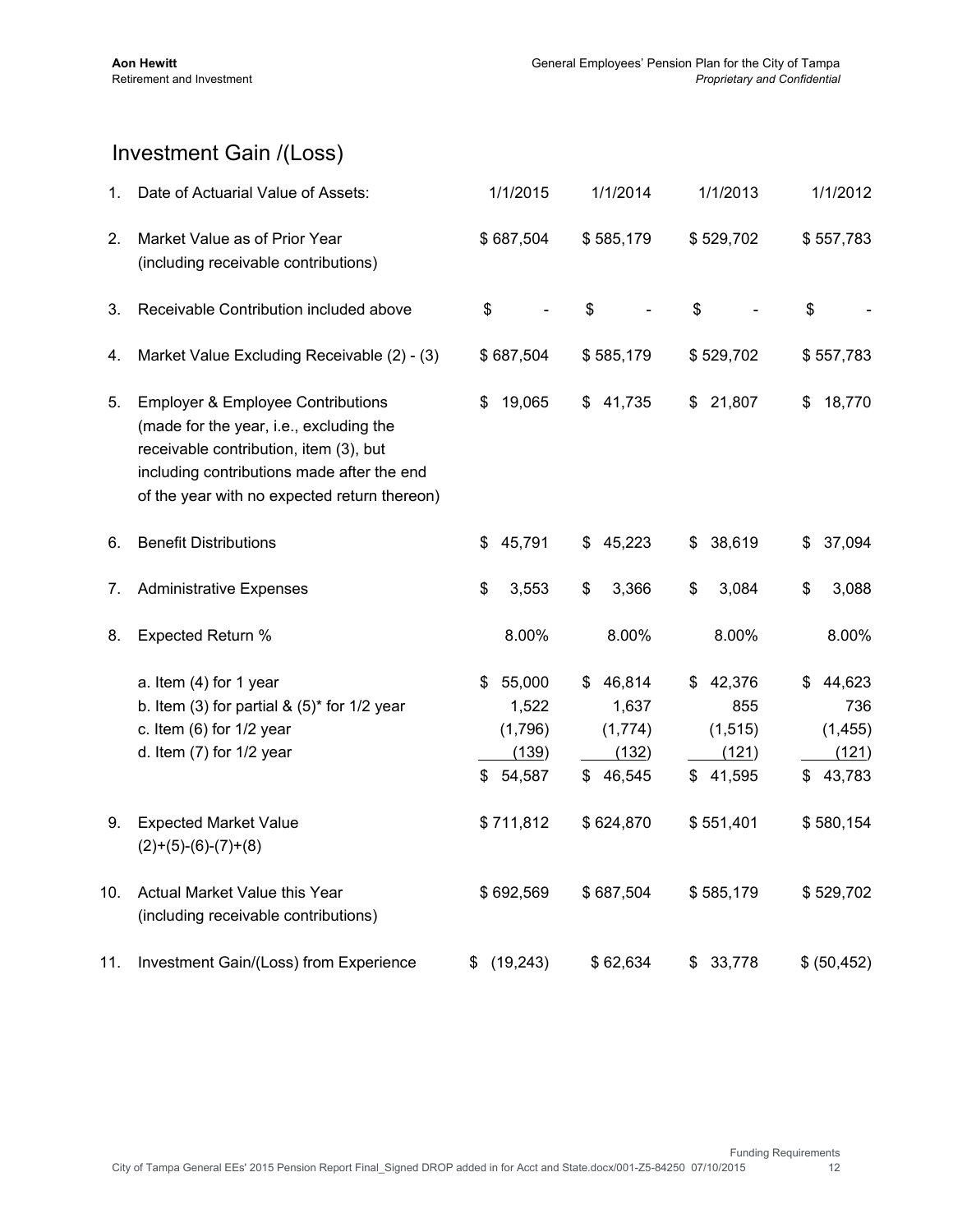### Actuarial Value of Assets

|    | 5-year Smoothed Market Value without Phase-in |                                        | <b>January 1, 2015</b>                                 |                                                          |                                                  |
|----|-----------------------------------------------|----------------------------------------|--------------------------------------------------------|----------------------------------------------------------|--------------------------------------------------|
| 1. |                                               | <b>Market Value of Assets</b>          |                                                        |                                                          | \$<br>692,569                                    |
| 2. |                                               |                                        | Investment Gains/(Losses) for Four Prior Years         |                                                          |                                                  |
|    | a.<br>b <sub>1</sub><br>C.<br>d.              | Jan-14<br>$Jan-13$<br>Jan-12<br>Jan-11 |                                                        |                                                          | \$<br>(19, 243)<br>62,634<br>33,778<br>(50, 452) |
| 3. |                                               |                                        | Unrecognized Investment Gains/(Losses)                 |                                                          |                                                  |
|    | a.<br>b.<br>C.<br>d.                          | Jan-14<br>$Jan-13$<br>Jan-12<br>Jan-11 | 80%<br>60%<br>40%<br>20%                               | of $(2)(a)$<br>of $(2)(b)$<br>of $(2)(c)$<br>of $(2)(d)$ | \$<br>(15, 394)<br>37,580<br>13,511<br>(10,090)  |
|    | е.                                            | Total:                                 | $(a)+(b)+(c)+(d)$                                      |                                                          | \$<br>25,607                                     |
| 4. |                                               |                                        | Preliminary Actuarial Value of Assets = $(1) - (3)(e)$ |                                                          | \$<br>666,962                                    |
| 5. |                                               |                                        | Adjustment to be within 20% of market value            |                                                          | \$                                               |
| 6. |                                               |                                        | Actuarial Value of Assets = $(4) + (5)$                |                                                          | \$<br>666,962                                    |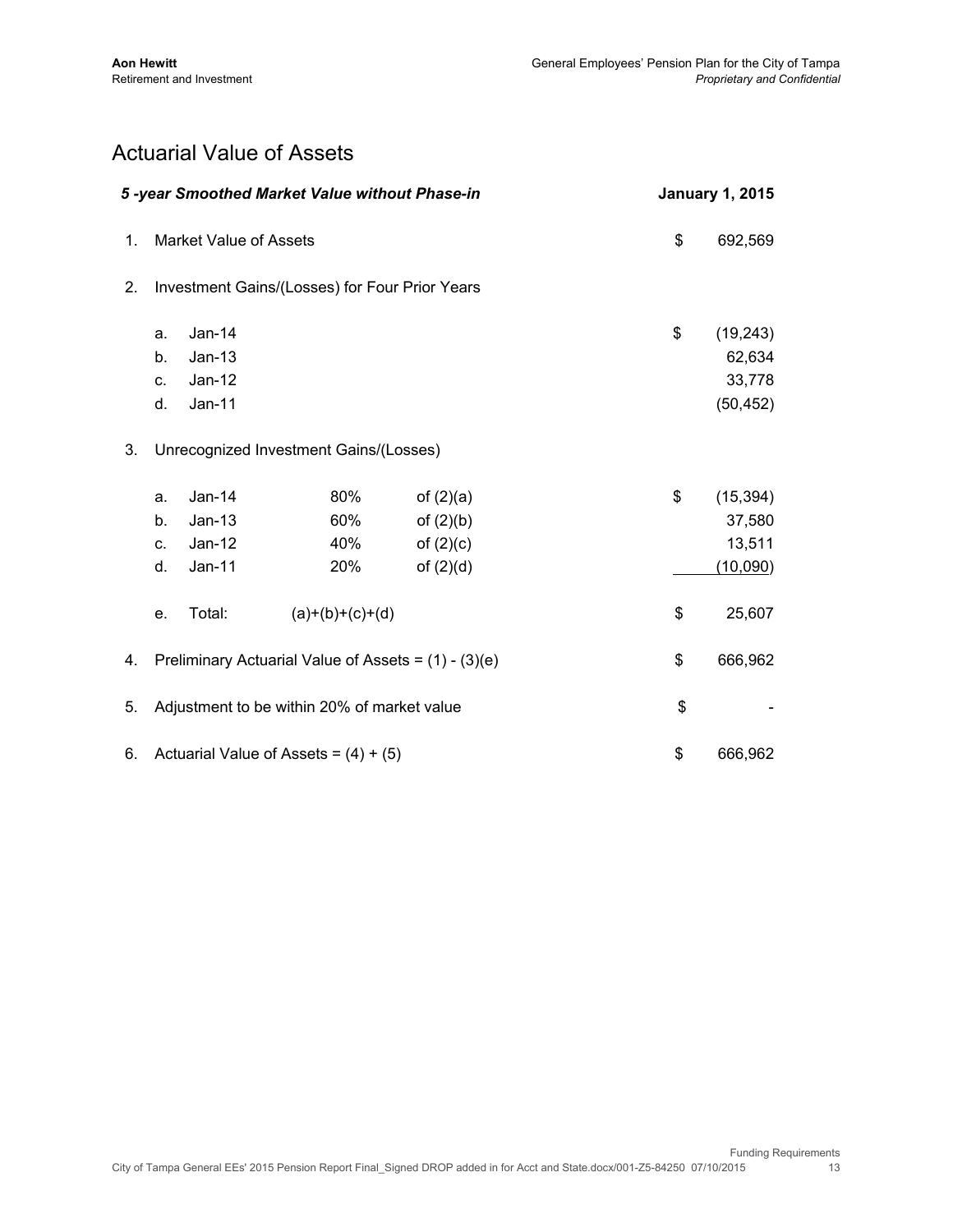### Allocation of Actuarial Value of Assets to the Reserve for Other Retirement Benefits (i.e., Excluding DROP)

|                                                           | <b>Actuarial</b><br>Value<br><b>Allocated in</b><br><b>Proportion to</b><br><b>Market Value</b> | <b>Market Value</b>     |
|-----------------------------------------------------------|-------------------------------------------------------------------------------------------------|-------------------------|
| Reserve for DROP<br>Reserve for Other Retirement Benefits | \$<br>16,121<br>650,841                                                                         | \$<br>16,740<br>675,829 |
| Total Fund Balances as of 1/1/2015                        | 666,962<br>\$                                                                                   | 692,569<br>\$           |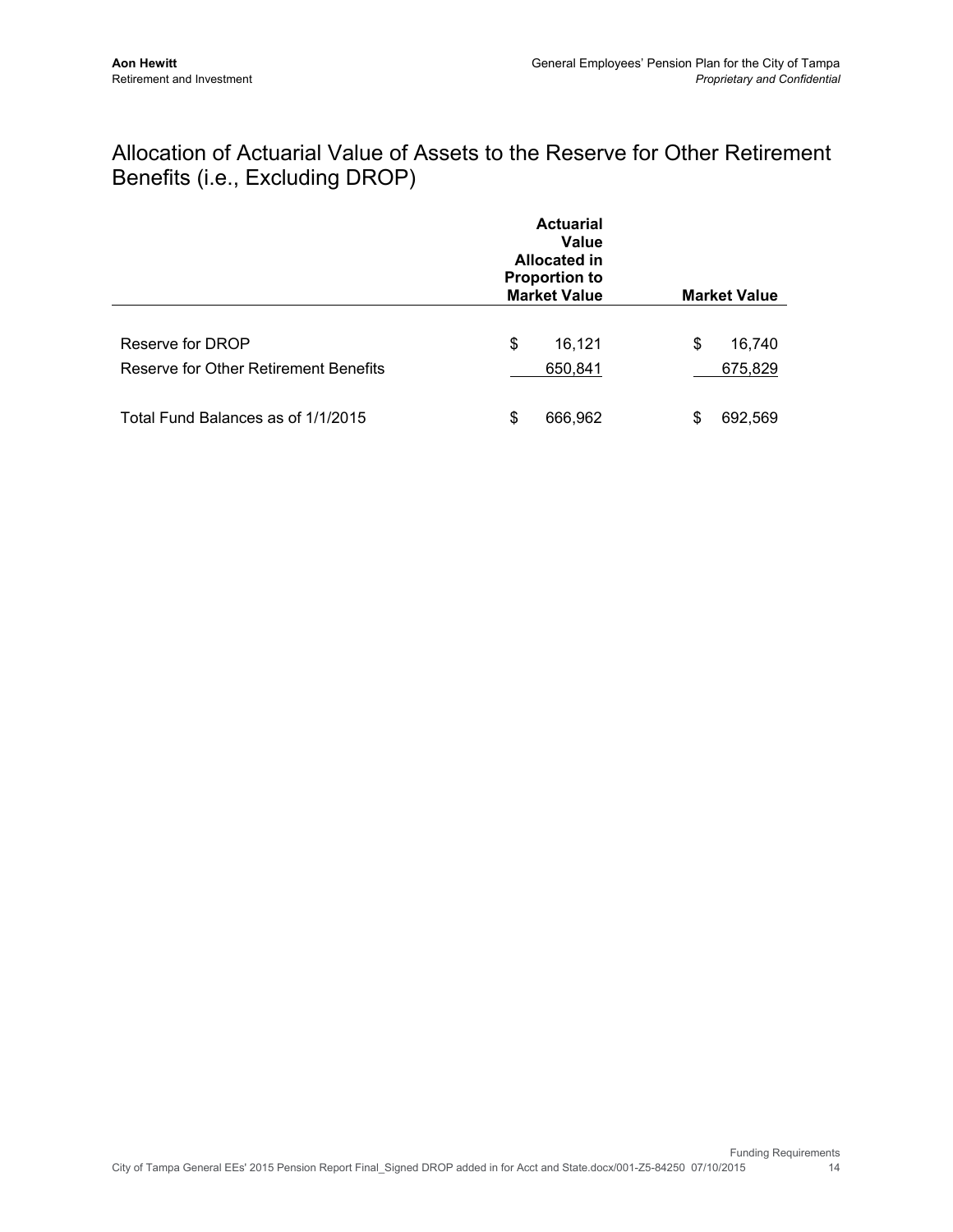## Reconciliation of DROP Participants and Assets

|                                  | <b>Division A</b> | <b>Division B</b> |
|----------------------------------|-------------------|-------------------|
| Participants as of<br>1/1/2014   | 67                | 130               |
| New DROP Members                 | 6                 | 34                |
| New DROP's, Withdrew during Year | 0                 | $\Omega$          |
| All Other Withdrawals            | (18)              | (33)              |
| Corrections                      | 0                 | (1)               |
| Participants as of<br>1/1/2015   | 55                | 130               |

|              |                      | Total           |
|--------------|----------------------|-----------------|
| Assets as of | 1/1/2014             | \$17,804,932.10 |
|              | Payments into DROP   | 4,960,097.55    |
|              | Earnings             | 1,078,961.45    |
|              | <b>Distributions</b> | (7,082,098.10)  |
|              | <b>Expenses</b>      | (3,555.00)      |
|              | Adjustments          | (18, 150.57)    |
| Assets as of | 1/1/2015             | \$16,740,187.43 |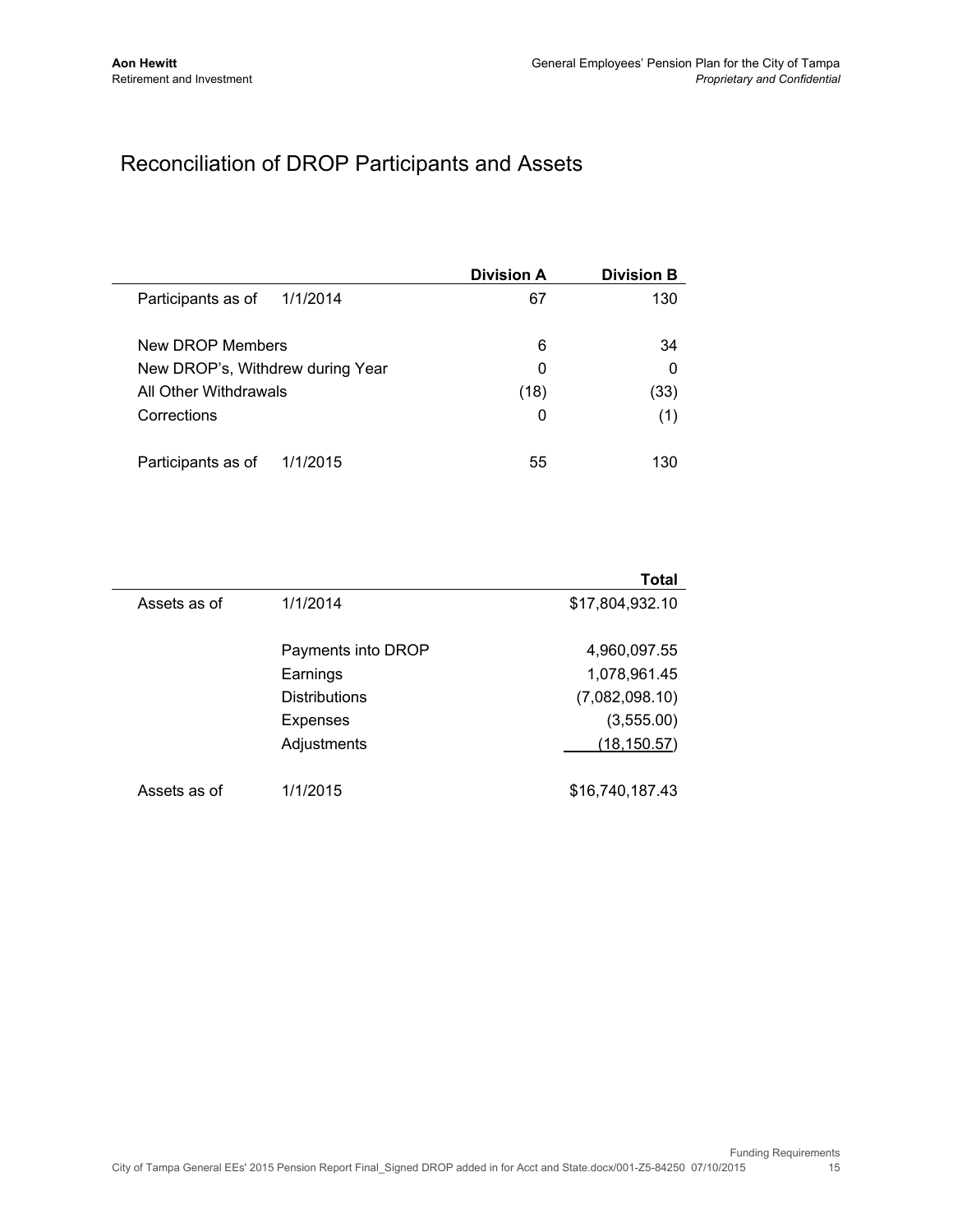## Accounting Requirements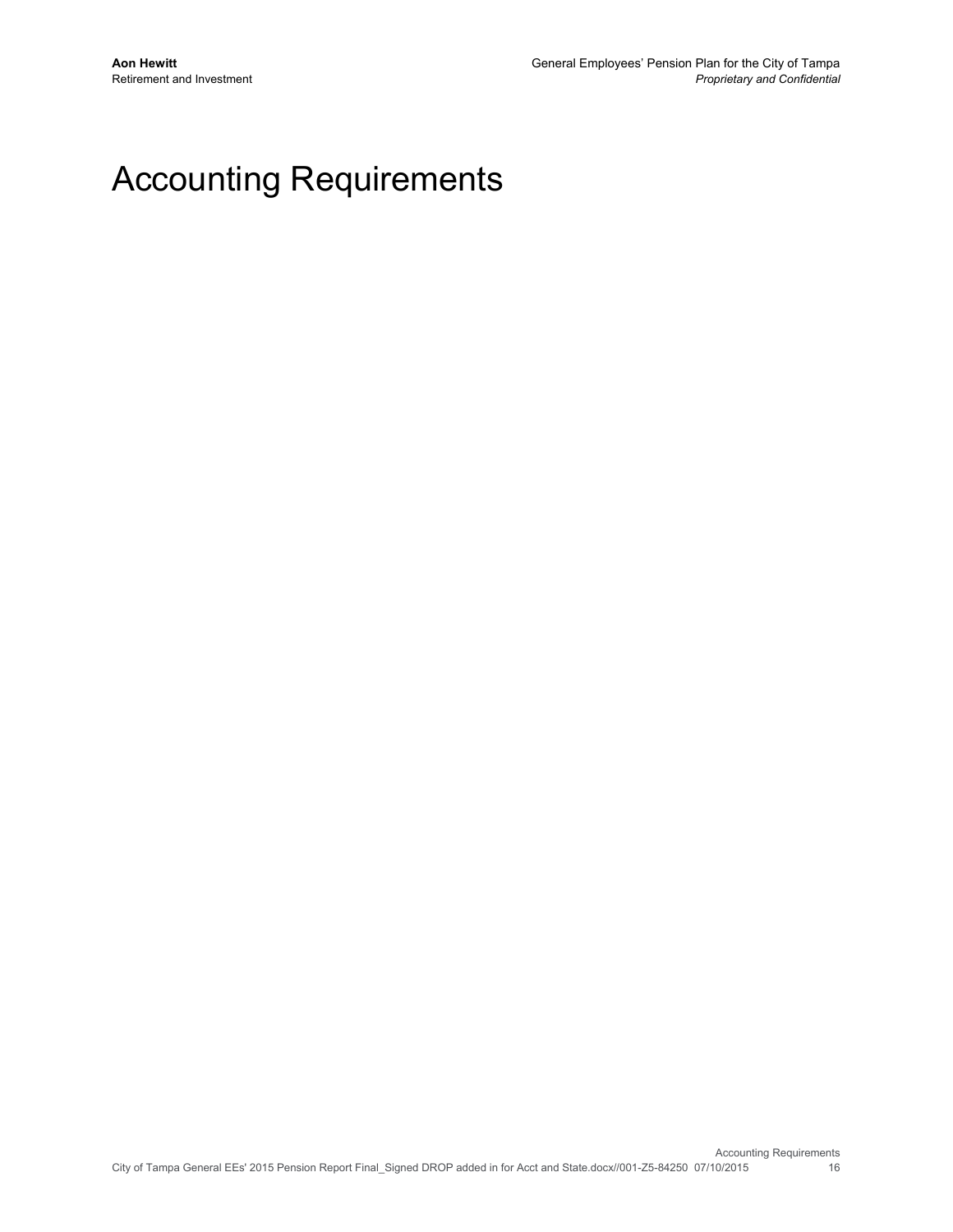## Development of GASB 68 Net Pension Expense

#### Calculation Details

The following table illustrates the Net Pension Liability under GASB 68, which is effective for September 30, 2015 fiscal year and later.

|     |                                                                                      | <b>Transition</b><br>10/1/2014 | <b>Fiscal Year</b><br>End<br>09/30/2015 |
|-----|--------------------------------------------------------------------------------------|--------------------------------|-----------------------------------------|
| (1) | <b>Total Pension Liability</b>                                                       | \$695,856,605                  | \$696,491,313                           |
| (2) | <b>Plan Fiduciary Net Position</b>                                                   | 687,504,000                    | 692,569,000                             |
| (3) | <b>Net Pension Liability</b>                                                         | \$<br>8,352,605                | \$3,922,313                             |
| (4) | Plan Fiduciary Net Position as a Percentage of the Total<br><b>Pension Liability</b> | 98.80%                         | 99.44%                                  |
| (5) | Net Pension Obligation as of 9/30/2014                                               | \$1,622,847                    | N/A                                     |
| (6) | Transition Adjustment: $(3) - (5)$                                                   | \$6,729,758                    | N/A                                     |
|     |                                                                                      |                                |                                         |

The following table illustrates the pension expense under GASB 68.

|                                   | <b>Fiscal Year Ending</b><br><b>September 30, 2015</b> |
|-----------------------------------|--------------------------------------------------------|
| Service Cost                      | 5,622,896<br>\$                                        |
| Interest Cost                     | \$54,286,720                                           |
| <b>Expected Investment Return</b> | \$(53,370,882)                                         |
| <b>Employee Contributions</b>     | \$<br>(81,000)                                         |
| Admin Expense                     | 3,549,445<br>\$                                        |
| <b>Plan Changes</b>               | \$<br>0                                                |
| Amortization of Unrecognized      |                                                        |
| Liability (Gain)/Loss<br>(a)      | \$ (4,845,178)                                         |
| (b)<br>Asset (Gain)/Loss          | 3,218,687                                              |
| (c)<br><b>Assumption Changes</b>  | 1,405,405                                              |
| <b>Total Expense</b>              | 9,786,094<br>\$.                                       |
|                                   |                                                        |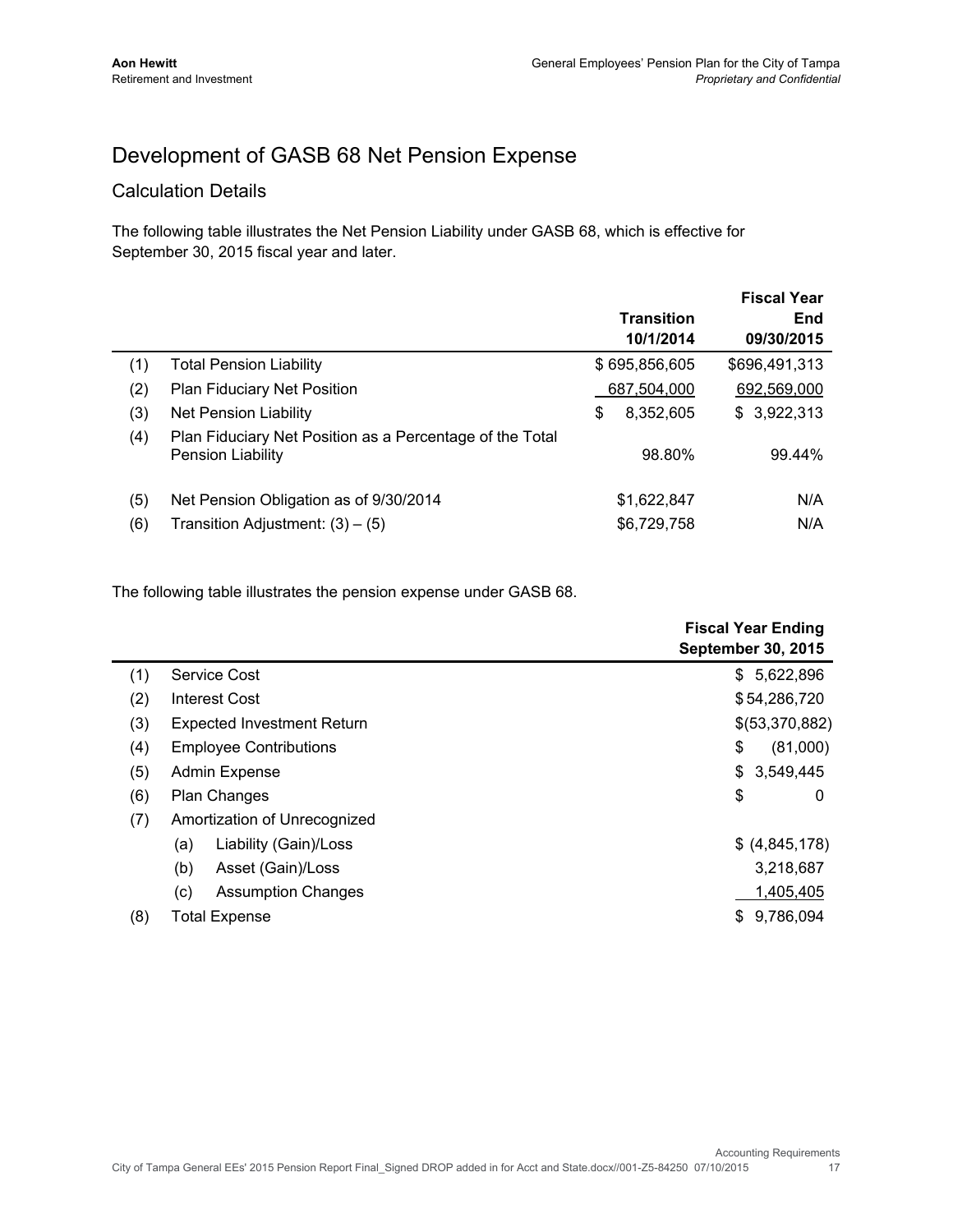## Expense Component Development

Shown below are details regarding the calculation of Service and Interest Cost components of the Expense.

|     |     |                                                    | <b>Fiscal Year End</b><br>09/30/2015 |
|-----|-----|----------------------------------------------------|--------------------------------------|
| (1) |     | Development of Service Cost:                       |                                      |
|     | (a) | Normal Cost at Measurement Date                    | \$<br>5,622,896                      |
| (2) |     | Development of Interest Cost:                      |                                      |
|     | (a) | <b>Total Pension Liability at Measurement Date</b> | \$695,856,605                        |
|     | (b) | Normal Cost at Measurement Date                    | \$<br>5,622,896                      |
|     | (c) | <b>Actual Benefit Payments</b>                     | \$<br>45,791,000                     |
|     | (d) | <b>Discount Rate</b>                               | 8.00%                                |
|     | (e) | <b>Interest Cost</b>                               | \$<br>54,286,720                     |
| (3) |     | Development of Expected Investment Return:         |                                      |
|     | (a) | Plan Fiduciary Net Position at Measurement Date    | \$687,504,000                        |
|     | (b) | Actual Contributions-Employer                      | \$<br>17,047,000                     |
|     | (c) | Actual Contributions-Employee                      | \$<br>81,000                         |
|     | (d) | <b>Actual Benefit Payments</b>                     | \$<br>45,791,000                     |
|     | (e) | <b>Administrative Expenses</b>                     | \$<br>3,549,445                      |
|     | (f) | Other                                              | \$<br>$\mathbf 0$                    |
|     | (g) | <b>Expected Return on Assets</b>                   | 8.00%                                |
|     | (h) | <b>Expected Return</b>                             | \$<br>53,370,882                     |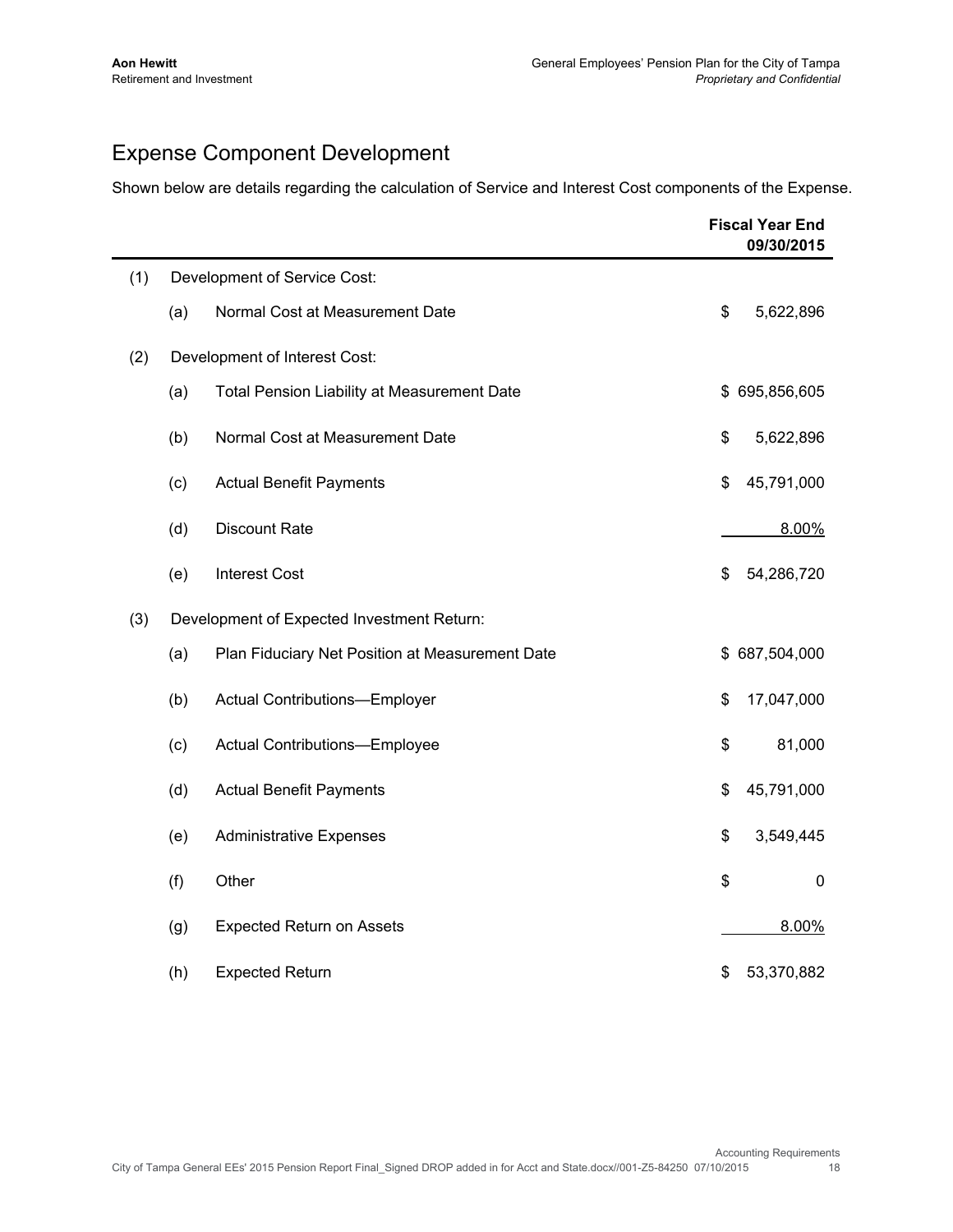## Reconciliation of Net Pension Liability

Shown below are details regarding the Total Pension Liability, Plan Fiduciary Net Position, and Net Pension Liability for the Measurement Period from September 30, 2014 to September 30, 2015:

|                                                                         | Increase (Decrease) |                      |    |                           |    |                              |
|-------------------------------------------------------------------------|---------------------|----------------------|----|---------------------------|----|------------------------------|
|                                                                         |                     | <b>Total Pension</b> |    | <b>Plan Fiduciary Net</b> |    |                              |
|                                                                         |                     | Liability            |    | <b>Position</b>           |    | <b>Net Pension Liability</b> |
|                                                                         |                     | (a)                  |    | (b)                       |    | $(c) = (a) - (b)$            |
| Balance recognized at 10/1/2014 (based<br>on 1/1/2014 Measurement Date) | \$                  | 695,856,605          | \$ | 687,504,000               | \$ | 8,352,605                    |
| Changes recognized for the fiscal year:                                 |                     |                      |    |                           |    |                              |
| Service Cost                                                            |                     | 5,622,896            |    | N/A                       |    | 5,622,896                    |
| Interest on the total pension liability                                 |                     | 54,286,720           |    | N/A                       |    | 54,286,720                   |
| Changes of benefit terms                                                |                     | 0                    |    | N/A                       |    | $\Omega$                     |
| Differences between expected and<br>actual experience                   |                     | (18,993,096)         |    | N/A                       |    | (18,993,096)                 |
| Changes of assumptions                                                  |                     | 5,509,188            |    | N/A                       |    | 5,509,188                    |
| Contributions from the employer                                         |                     | N/A                  |    | 17,047,000                |    | (17,047,000)                 |
| Contributions from the employee                                         |                     | N/A                  |    | 81,000                    |    | (81,000)                     |
| Net investment income                                                   |                     | N/A                  |    | 37,277,445                |    | (37, 277, 445)               |
| Benefit payments                                                        |                     | (45, 791, 000)       |    | (45, 791, 000)            |    | $\Omega$                     |
| Administrative expense                                                  |                     | N/A                  |    | (3,549,445)               |    | 3,549,445                    |
| <b>Net Changes</b>                                                      |                     | 634,708              |    | 5,065,000                 |    | (4,430,292)                  |
| Balance recognized at 9/30/2015 (based<br>on 1/1/2015 Measurement Date) | S                   | 696,491,313          |    | 692,569,000               | \$ | 3,922,313                    |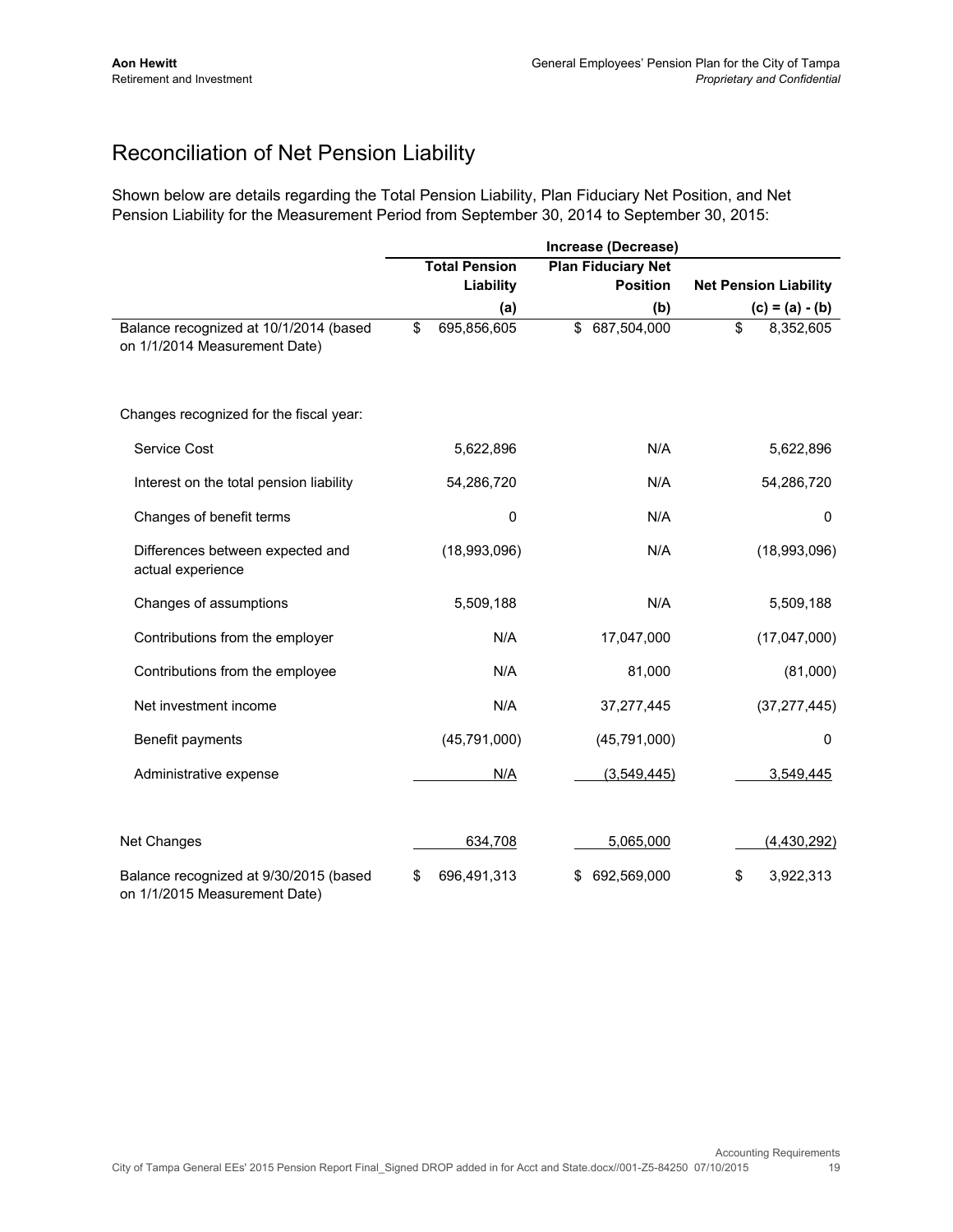## Liability (Gain)/Loss

The following table illustrates the liability gain/loss under GASB 68.

|      |                                            | <b>Fiscal Year End</b><br><b>September 30, 2015</b> |              |
|------|--------------------------------------------|-----------------------------------------------------|--------------|
| (1)  | Pension Liability Prior Measurement Date   | \$                                                  | 695,856,605  |
| (2)  | Service Cost                               | \$                                                  | 5,622,896    |
| (3)  | Interest Cost                              | \$                                                  | 54,286,720   |
| (4)  | <b>Plan Changes</b>                        | \$                                                  | 0            |
| (5)  | <b>Assumption Changes</b>                  | \$                                                  | 5,509,188    |
| (6)  | <b>Benefit Payments</b>                    | \$                                                  | 45,791,000   |
| (7)  | <b>Expected Pension Liability</b>          | \$                                                  | 715,484,409  |
| (8)  | <b>Actual Pension Liability</b>            |                                                     | 696,491,313  |
| (9)  | Pension Liability (Gain)/Loss              | \$                                                  | (18,993,096) |
| (10) | Average Future working Life Expectancy     |                                                     | 3.92         |
| (11) | Pension Liability (Gain)/Loss Amortization | \$                                                  | (4,845,178)  |

## Asset (Gain)/Loss

The following table illustrates the asset gain loss under GASB 68.

|      |                                        | <b>Fiscal Year End</b> |                           |
|------|----------------------------------------|------------------------|---------------------------|
|      |                                        |                        | <b>September 30, 2015</b> |
| (1)  | Pension Asset Prior Measurement Date   | \$                     | 687,504,000               |
| (2)  | Contributions-Employer and Employee    | \$                     | 17,128,000                |
| (3)  | Expected Investment Income             | \$                     | 53,370,882                |
| (4)  | <b>Benefit Payments</b>                | \$                     | 45,791,000                |
| (5)  | <b>Administrative Expense</b>          | \$                     | 3,549,445                 |
| (6)  | Other                                  | \$                     | 0                         |
| (7)  | <b>Expected Pension Asset</b>          | \$                     | 708,662,437               |
| (8)  | <b>Actual Pension Asset</b>            |                        | 692,569,000               |
| (9)  | Pension Asset (Gain)/Loss              | \$                     | 16,093,437                |
| (10) | <b>Amortization Factor</b>             |                        | 5                         |
| (11) | Pension Asset (Gain)/Loss Amortization | \$                     | 3.218.687                 |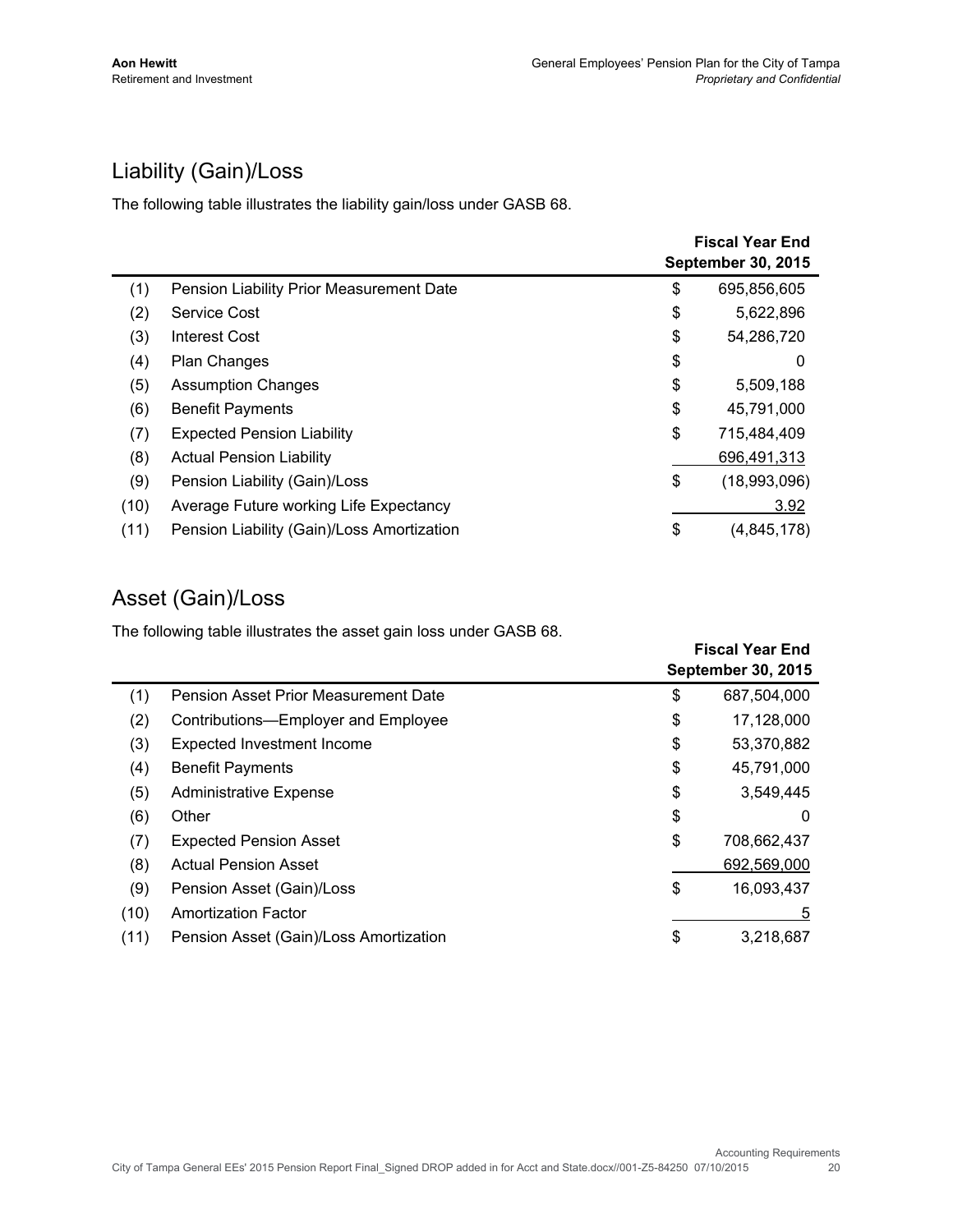## Deferred Outflows/Inflows

The following table illustrates the Deferred Inflows and Outflows at the end of the fiscal year under GASB 68.

|     |                                                                                           |     | <b>Deferred</b><br><b>Outflows</b> | Deferred Inflows |   |
|-----|-------------------------------------------------------------------------------------------|-----|------------------------------------|------------------|---|
| (1) | Difference between actual and expected experience                                         |     |                                    |                  |   |
|     | Measurement Date January 1, 2015<br>(a)                                                   | \$  | 0                                  | \$(14, 147, 918) |   |
| (2) | <b>Assumption Changes</b>                                                                 |     |                                    |                  |   |
|     | Measurement Date January 1, 2015<br>(a)                                                   | \$. | 4,103,783                          | \$               | 0 |
| (3) | Net Difference Between Expected and Actual Earnings on<br><b>Pension Plan Investments</b> |     |                                    |                  |   |
|     | Measurement Date January 1, 2015<br>(a)                                                   |     | \$12,874,750                       | \$               | 0 |
| (4) | Total                                                                                     |     | \$16,978,533                       | \$(14, 147, 918) |   |

#### Amortization of Deferred Inflows/Outflows

The table below lists the amortization bases included in the deferred inflows/outflows as of September 30, 2015.

| <b>Date</b>        |                                      | <b>Period</b> |           | <b>Balance</b>  | Annual           |                 |
|--------------------|--------------------------------------|---------------|-----------|-----------------|------------------|-----------------|
| <b>Established</b> | <b>Type of Base</b>                  | Original      | Remaining | Original        | Remaining        | <b>Payment</b>  |
| 10/01/2014         | Liability (Gain)/Loss                | 3.92          | 2.92      | \$(18,993,096)  | \$(14, 147, 918) | \$ (4,845,178)  |
| 10/01/2014         | Assumption<br>Changes<br>(Gain)/Loss | 3.92          | 2.92      | 5,509,188<br>\$ | 4,103,783        | 1,405,405       |
| 10/01/2014         | Asset (Gain)/Loss                    | 5.00          | 4.00      | \$16,093,437    | 12.874.750       | 3,218,687       |
|                    | <b>Total Charges</b>                 |               |           |                 | \$2,830,614      | \$<br>(221,085) |

Amounts Recognized in the deferred outflows of resources and deferred inflows of resources related to pensions will be recognized in the pension expense as follows:

#### **Year Ended September 30:**

| 2016       | \$ (221,085)  |
|------------|---------------|
| 2017       | $$$ (221,085) |
| 2018       | 54,098<br>SS. |
| 2019       | \$3,218,686   |
| 2020       | S             |
| Thereafter | \$.           |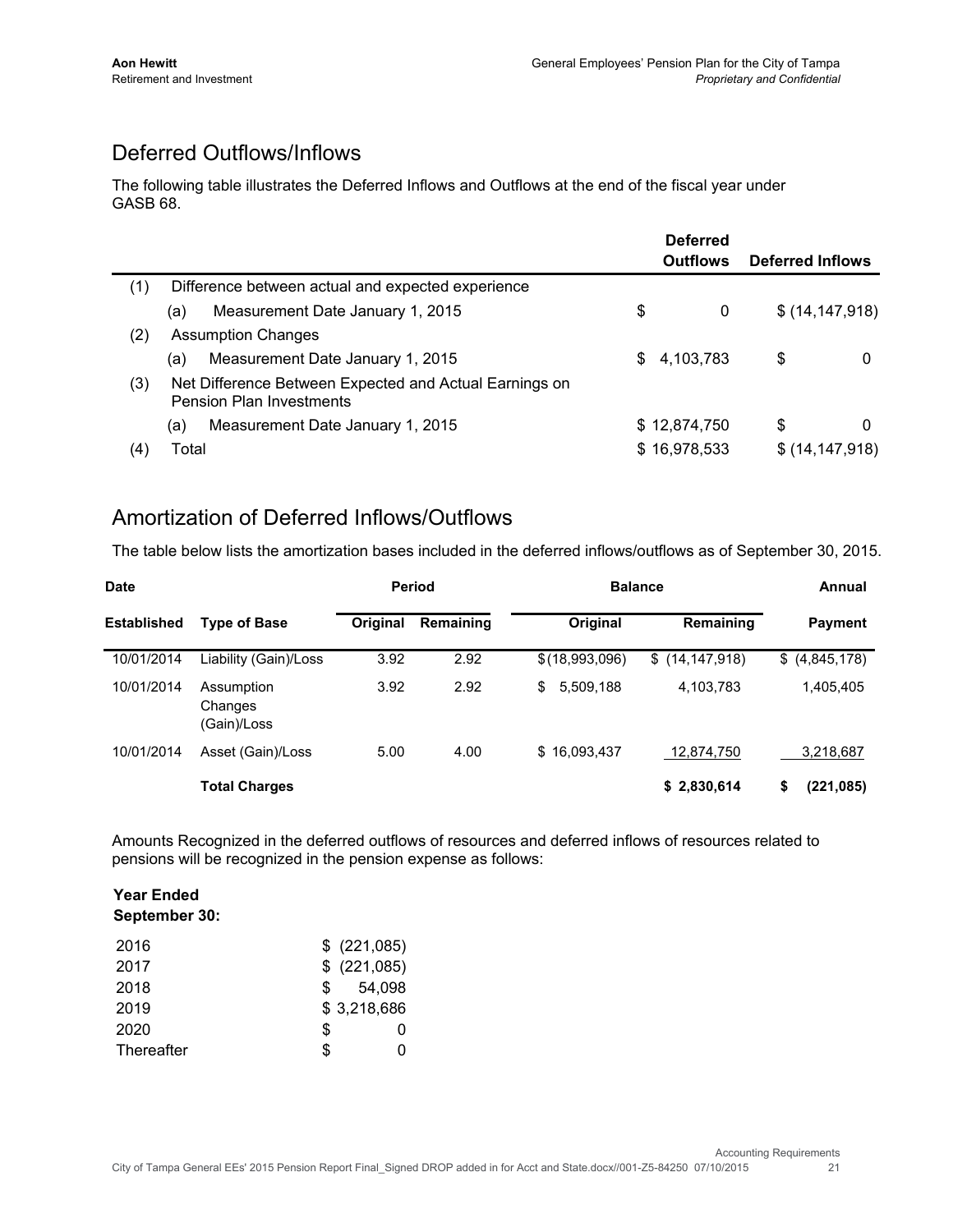#### **Sensitivity**

#### GASB Requirements

The following table illustrates the impact of interest rate sensitivity on the Net Pension Liability for fiscal year end September 30, 2014:

|     |                                    | 1% Decrease<br>$(7.00\%)$ | <b>Current Rate</b><br>$(8.00\%)$ | 1% Increase<br>$(9.00\%)$ |
|-----|------------------------------------|---------------------------|-----------------------------------|---------------------------|
| (1) | <b>Total Pension Liability</b>     | \$771,411,254             | \$695,856,605                     | \$632,439,189             |
| (2) | <b>Plan Fiduciary Net Position</b> | 687,504,000               | 687,504,000                       | 687,504,000               |
| (3) | Net Pension Liability              | \$83,907,254              | \$8,352,605                       | \$(55,064,811)            |

The following table illustrates the impact of interest rate sensitivity on the Net Pension Liability for fiscal year end September 30, 2015:

|     |                                    | 1% Decrease<br>$(7.00\%)$ | <b>Current Rate</b><br>$(8.00\%)$ | 1% Increase<br>$(9.00\%)$ |
|-----|------------------------------------|---------------------------|-----------------------------------|---------------------------|
| (1) | <b>Total Pension Liability</b>     | \$771,589,430             | \$696,491,313                     | \$633,140,819             |
| (2) | <b>Plan Fiduciary Net Position</b> | 692,569,000               | 692,569,000                       | 692,569,000               |
| (3) | <b>Net Pension Liability</b>       | \$79,020,430              | \$3,922,313                       | \$(59,428,181)            |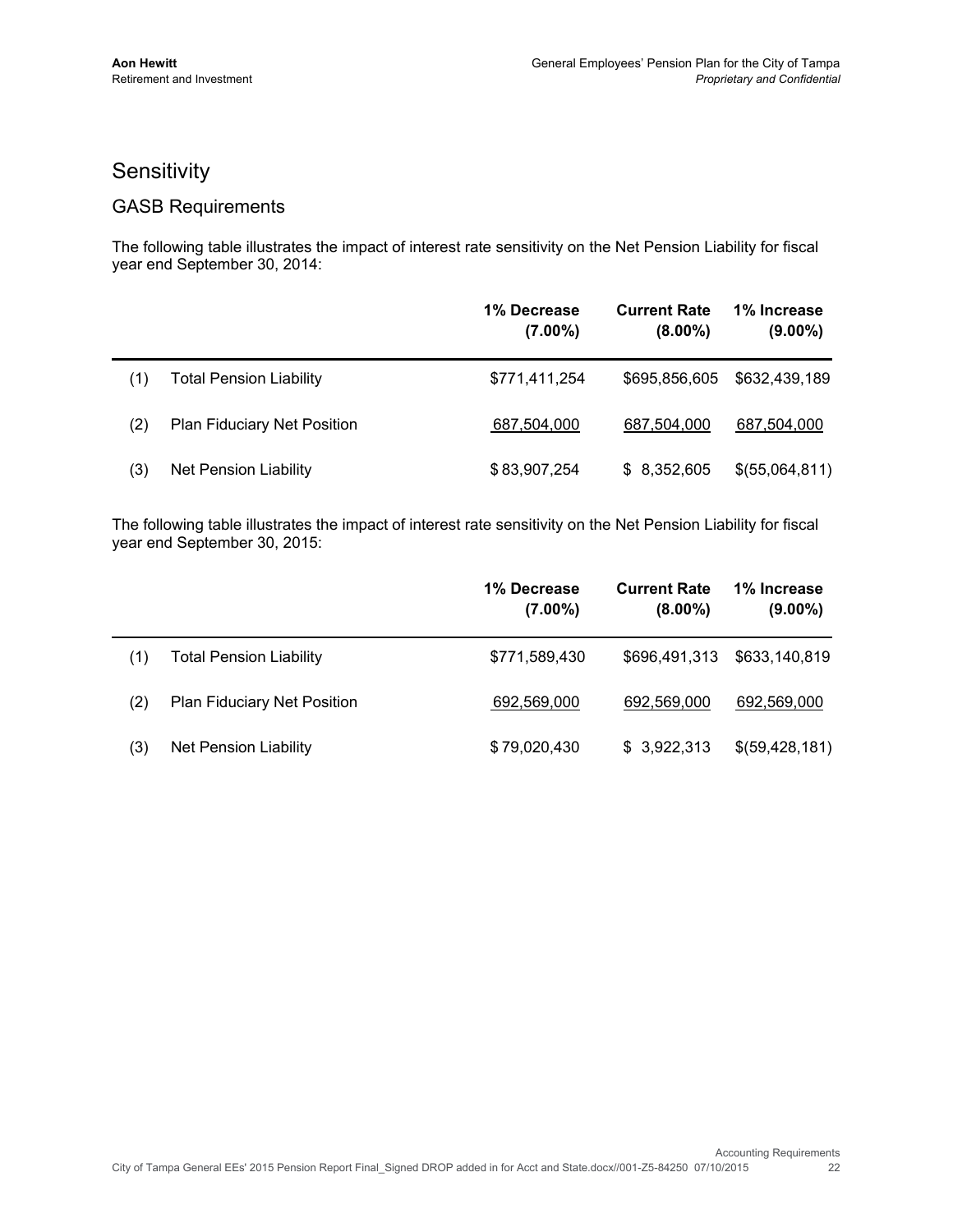#### Disclosure—Changes in the Net Pension Liability and Related Ratios

#### Changes in the Net Pension Liability and Related Ratios – RP2000, 8.0% Interest

GASB 68 is effective for fiscal year ending September 30, 2015. The follow exhibit is a 10 year history of change in Net Pension Liability.

|                                                                       | <b>Fiscal Year Ending</b> |      |      |      |      |      |      |      |               |                     |
|-----------------------------------------------------------------------|---------------------------|------|------|------|------|------|------|------|---------------|---------------------|
|                                                                       | 2006                      | 2007 | 2008 | 2009 | 2010 | 2011 | 2012 | 2013 | 2014          | 2015                |
| <b>Total Pension Liability</b>                                        |                           |      |      |      |      |      |      |      |               |                     |
| Service Cost                                                          | N/A                       | N/A  | N/A  | N/A  | N/A  | N/A  | N/A  | N/A  | N/A           | 5,622,896<br>\$     |
| <b>Interest Cost</b>                                                  | N/A                       | N/A  | N/A  | N/A  | N/A  | N/A  | N/A  | N/A  | N/A           | \$54,286,720        |
| <b>Changes of Benefit Terms</b>                                       | N/A                       | N/A  | N/A  | N/A  | N/A  | N/A  | N/A  | N/A  | N/A           | \$<br>$\mathbf 0$   |
| Differences Between Expected and Actual<br>Experiences                | N/A                       | N/A  | N/A  | N/A  | N/A  | N/A  | N/A  | N/A  | N/A           | \$(18,993,096)      |
| <b>Changes of Assumptions</b>                                         | N/A                       | N/A  | N/A  | N/A  | N/A  | N/A  | N/A  | N/A  | N/A           | 5,509,188<br>\$     |
| Benefit Payments, Including Refunds of                                |                           |      |      |      |      |      |      |      |               |                     |
| <b>Member Contributions</b>                                           | N/A                       | N/A  | N/A  | N/A  | N/A  | N/A  | N/A  | N/A  | N/A           | \$(45,791,000)      |
| Net Change in Total Pension Liability                                 | N/A                       | N/A  | N/A  | N/A  | N/A  | N/A  | N/A  | N/A  | N/A           | \$<br>634,708       |
| <b>Total Pension Liability (Beginning)</b>                            | N/A                       | N/A  | N/A  | N/A  | N/A  | N/A  | N/A  | N/A  | N/A           | \$695,856,605       |
| <b>Total Pension Liability (Ending)</b>                               | N/A                       | N/A  | N/A  | N/A  | N/A  | N/A  | N/A  | N/A  | \$695,856,605 | \$696,491,313       |
| <b>Plan Fiduciary Net Position</b>                                    |                           |      |      |      |      |      |      |      |               |                     |
| Contributions-Employer                                                | N/A                       | N/A  | N/A  | N/A  | N/A  | N/A  | N/A  | N/A  | N/A           | \$17,047,000        |
| Contributions-Member                                                  | N/A                       | N/A  | N/A  | N/A  | N/A  | N/A  | N/A  | N/A  | N/A           | \$<br>81,000        |
| Net Investment Income                                                 | N/A                       | N/A  | N/A  | N/A  | N/A  | N/A  | N/A  | N/A  | N/A           | \$ 37,277,445       |
| Benefit Payments, Including Refunds of<br><b>Member Contributions</b> | N/A                       | N/A  | N/A  | N/A  | N/A  | N/A  | N/A  | N/A  | N/A           | \$(45,791,000)      |
| <b>Administrative Expense</b>                                         | N/A                       | N/A  | N/A  | N/A  | N/A  | N/A  | N/A  | N/A  | N/A           | $$$ (3,549,445)     |
| Other                                                                 | N/A                       | N/A  | N/A  | N/A  | N/A  | N/A  | N/A  | N/A  | N/A           | \$<br>0             |
| Net Change in Plan Fiduciary Net<br><b>Position</b>                   | N/A                       | N/A  | N/A  | N/A  | N/A  | N/A  | N/A  | N/A  | N/A           | 5,065,000           |
| <b>Plan Fiduciary Net Position (Beginning)</b>                        | N/A                       | N/A  | N/A  | N/A  | N/A  | N/A  | N/A  | N/A  | N/A           | \$<br>\$687,504,000 |
| <b>Plan Fiduciary Net Position (Ending)</b>                           | N/A                       | N/A  | N/A  | N/A  | N/A  | N/A  | N/A  | N/A  | \$687,504,000 | \$692,569,000       |
| <b>Net Pension Liability (Ending)</b>                                 |                           |      |      |      |      |      |      |      |               |                     |
|                                                                       | N/A                       | N/A  | N/A  | N/A  | N/A  | N/A  | N/A  | N/A  | \$8,352,605   | 3,922,313<br>\$     |
| Net Position as a % of Pension Liability                              | N/A                       | N/A  | N/A  | N/A  | N/A  | N/A  | N/A  | N/A  | 98.80%        | 99.44%              |
| <b>Covered-Employee Payroll</b>                                       | N/A                       | N/A  | N/A  | N/A  | N/A  | N/A  | N/A  | N/A  | \$124,594,728 | \$127,097,787       |
| Net Pension Liability as a % of Payroll                               | N/A                       | N/A  | N/A  | N/A  | N/A  | N/A  | N/A  | N/A  | 6.70%         | 3.09%               |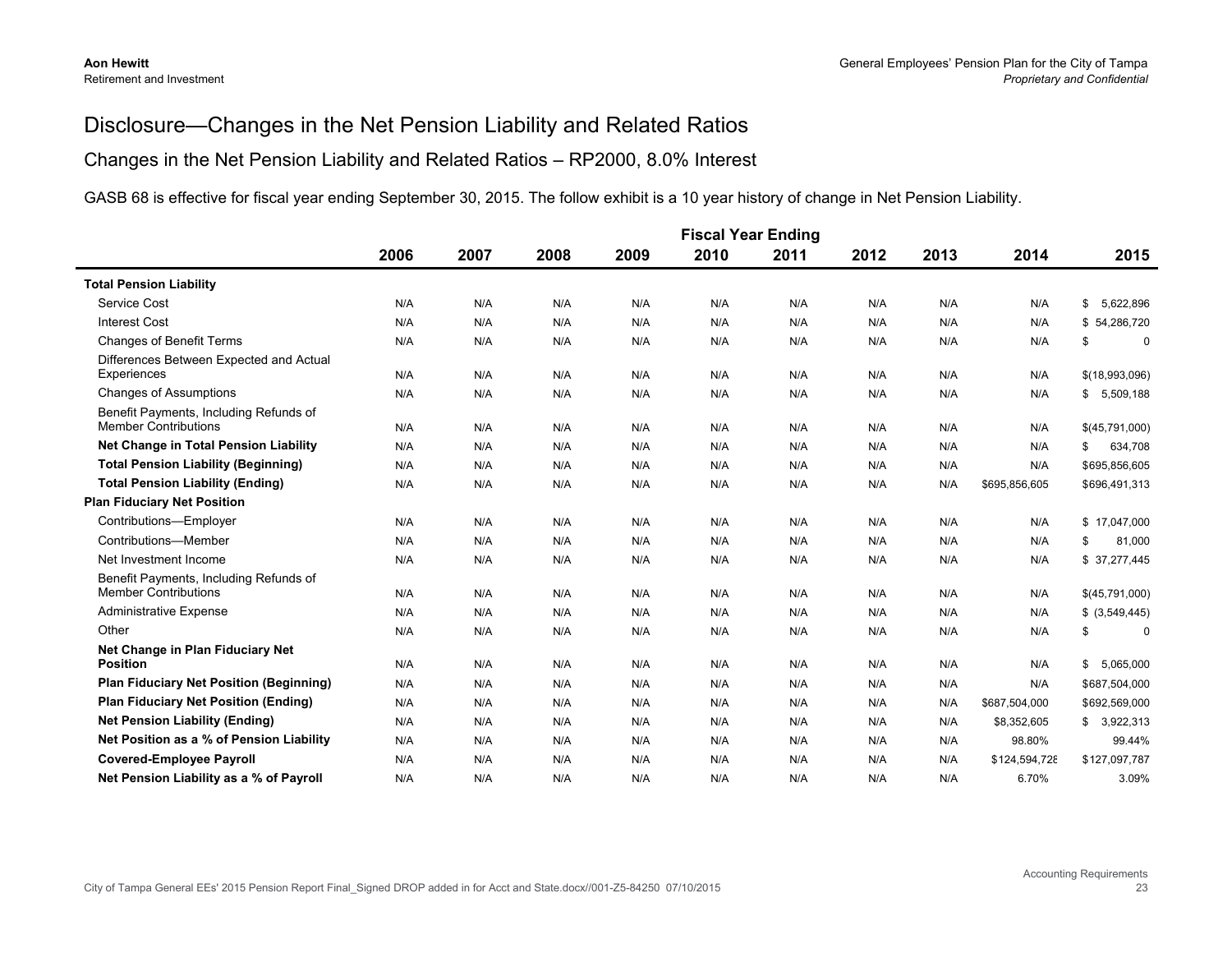$\blacksquare$ 

#### Disclosure—Contribution Schedule

#### Contributions – RP2000, 8.0% Interest

GASB 68 is effective for fiscal year ending September 30, 2015. The follow exhibit is a 10 year history of Contributions.

|                                                                                     | <b>Fiscal Year Ending</b> |      |      |      |      |      |      |      |               |               |
|-------------------------------------------------------------------------------------|---------------------------|------|------|------|------|------|------|------|---------------|---------------|
|                                                                                     | 2006                      | 2007 | 2008 | 2009 | 2010 | 2011 | 2012 | 2013 | 2014          | 2015          |
| <b>Actuarially Determined Contribution</b>                                          | N/A                       | N/A  | N/A  | N/A  | N/A  | N/A  | N/A  | N/A  | \$24,369,057  | N/A           |
| Contributions made in Relation to the<br><b>Actuarially Determined Contribution</b> | N/A                       | N/A  | N/A  | N/A  | N/A  | N/A  | N/A  | N/A  | \$24,627,660  | \$17,047,000  |
| Contribution Deficiency (excess)                                                    | N/A                       | N/A  | N/A  | N/A  | N/A  | N/A  | N/A  | N/A  | \$ (258,603)  | N/A           |
| Covered-Employee Payroll                                                            | N/A                       | N/A  | N/A  | N/A  | N/A  | N/A  | N/A  | N/A  | \$124.594.728 | \$127,097,787 |
| Contributions as a % of Payroll                                                     | N/A                       | N/A  | N/A  | N/A  | N/A  | N/A  | N/A  | N/A  | 19.77%        | 13.41%        |

#### **Notes to Schedule:**

Valuation Date: Actuarially determined contribution rates are calculated as of January 1, 1 year prior to the end of the fiscal year in which contributions are reported.

Methods and assumptions used to determine contribution rates:

| Actuarial Cost Method:         | Entry age Normal with frozen Initial Liability                      |
|--------------------------------|---------------------------------------------------------------------|
| <b>Asset Valuation Method:</b> | Actuarial Value - 5-year smoothed market value.                     |
| <b>IRS Limit Increases:</b>    | 4.5%                                                                |
| Salary Increases:              | Graded by age – see assumptions section for rates.                  |
| Investment Rate of Return:     | 8.00%, net of pension plan investment expense, including inflation. |
| Retirement Age:                | Graded by age and Division – see assumption section for rates.      |

Mortality rates were based on the RP-2000 Healthy Annuitant/Non Annuitant Mortality Table for Males or Females, as appropriate, with generational projections for mortality improvements based on Scale AA. Disclosure—Changes in the Net Pension Liability and Related Ratios.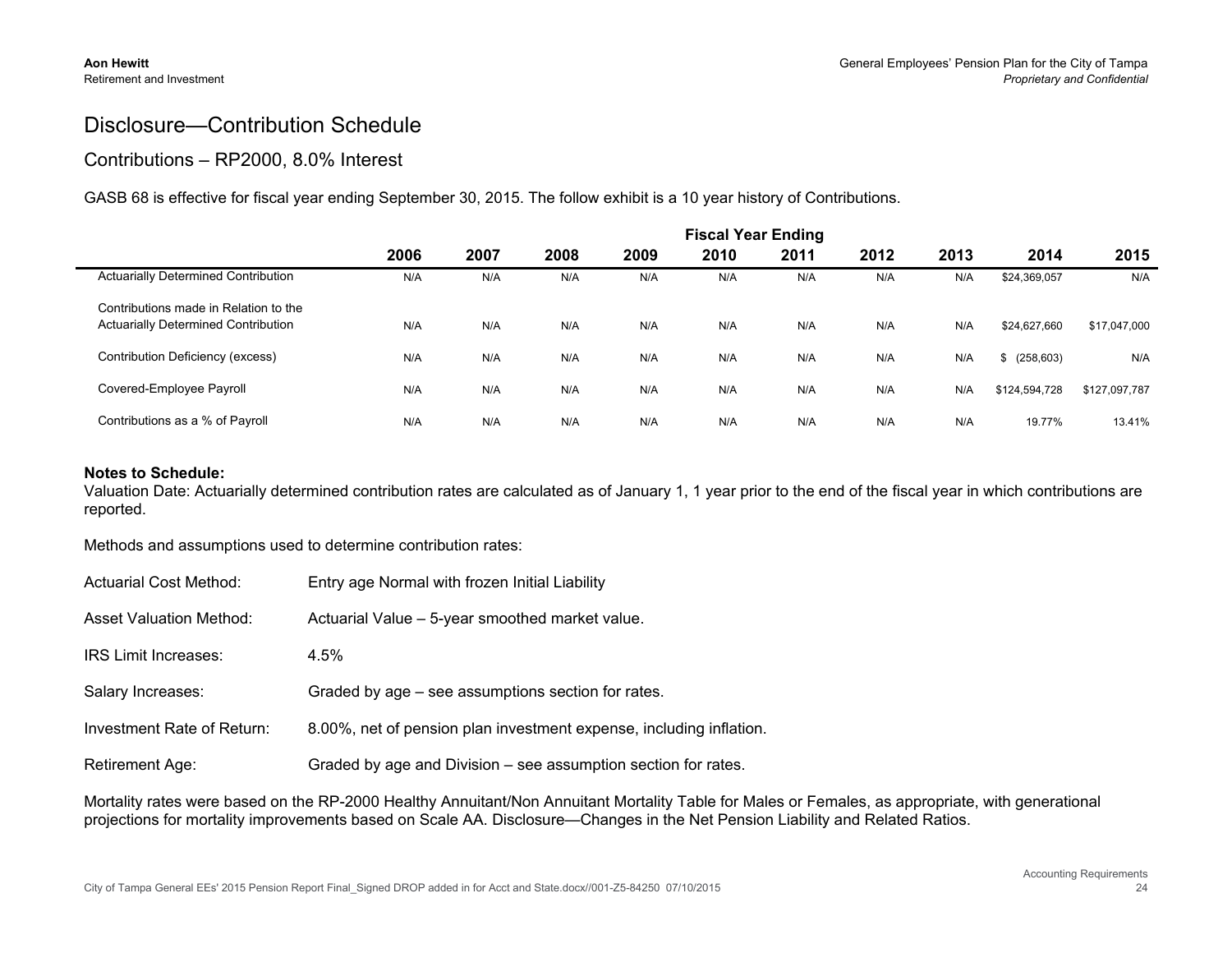## State Requirements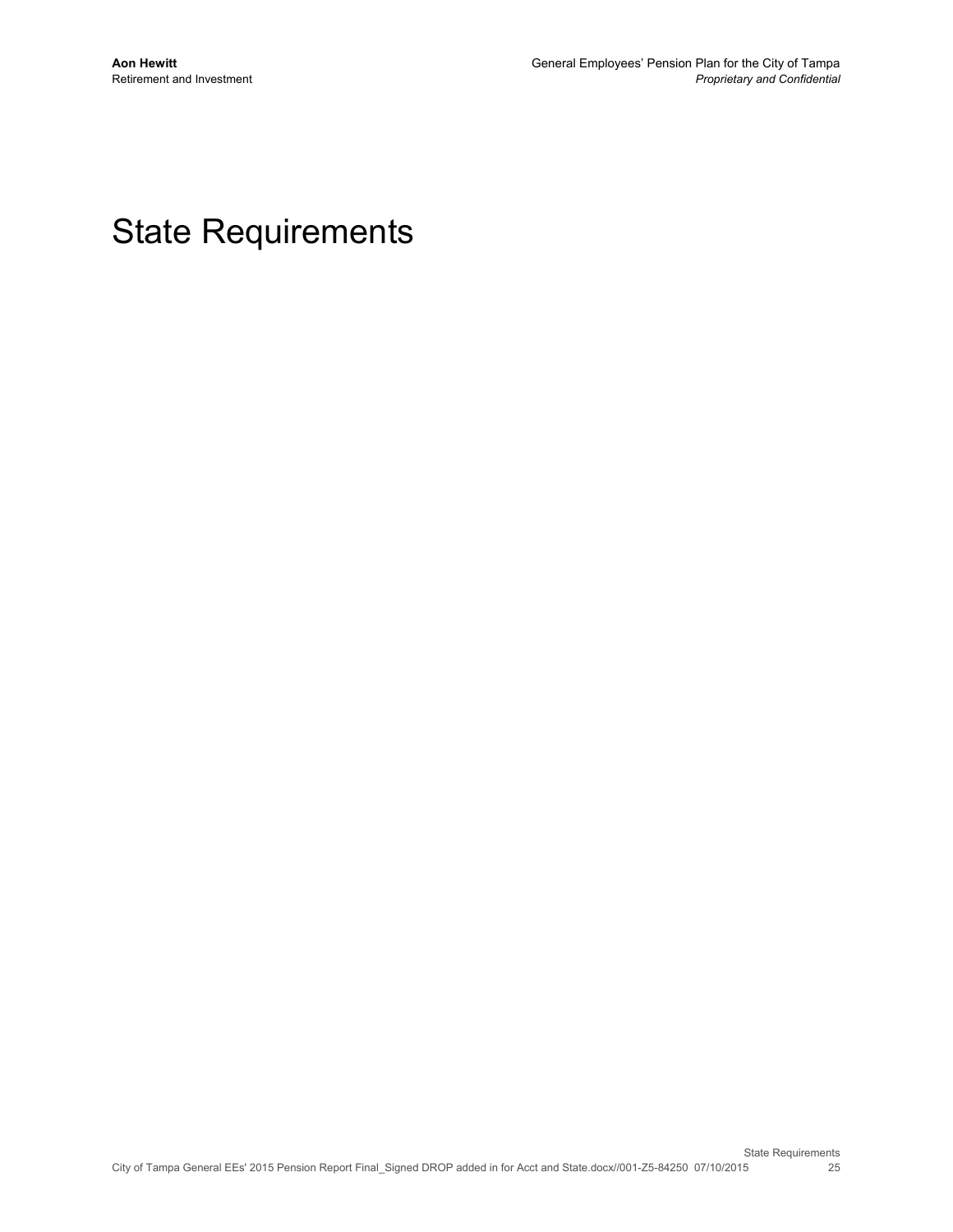### **Sensitivity**

The following table illustrates the impact of interest rate sensitivity on the Net Pension Liability for fiscal year end September 30, 2014:

|     |                                    | 2% Decrease<br>$(6.00\%)$ | <b>Current Rate</b><br>$(8.00\%)$ | <b>FRS Interest</b><br>(7.75%) |
|-----|------------------------------------|---------------------------|-----------------------------------|--------------------------------|
| (1) | <b>Total Pension Liability</b>     | \$861,040,665             | \$695,856,605                     | \$713,488,530                  |
| (2) | <b>Plan Fiduciary Net Position</b> | 687,504,000               | 687,504,000                       | 687,504,000                    |
| (3) | Net Pension Liability              | \$173,536,665             | 8,352,605<br>S                    | \$25,984,530                   |

The following table illustrates the impact of interest rate sensitivity on the Net Pension Liability for fiscal year end September 30, 2015:

|     |                                | 2% Decrease<br>$(6.00\%)$ | <b>Current Rate</b><br>$(8.00\%)$ | <b>FRS Interest</b><br>(7.65%) |
|-----|--------------------------------|---------------------------|-----------------------------------|--------------------------------|
| (1) | <b>Total Pension Liability</b> | \$861,300,758             | \$696,491,313                     | \$721,307,628                  |
| (2) | Plan Fiduciary Net Position    | 692,569,000               | 692,569,000                       | 692,569,000                    |
| (3) | Net Pension Liability          | \$168,731,758             | 3,922,313<br>\$                   | \$28,738,628                   |

#### Adequacy of Assets

The following table illustrates the number of years and fractions for which the Market Value of Assets are adequate to sustain expected retirement benefits.

| <b>Assumptions</b>                  | <b>Years and Fractions</b> |
|-------------------------------------|----------------------------|
| RP 2000 Mortality and 8.0% Interest | 25.17                      |
| RP 2000 Mortality and 6.0% Interest | 18.25                      |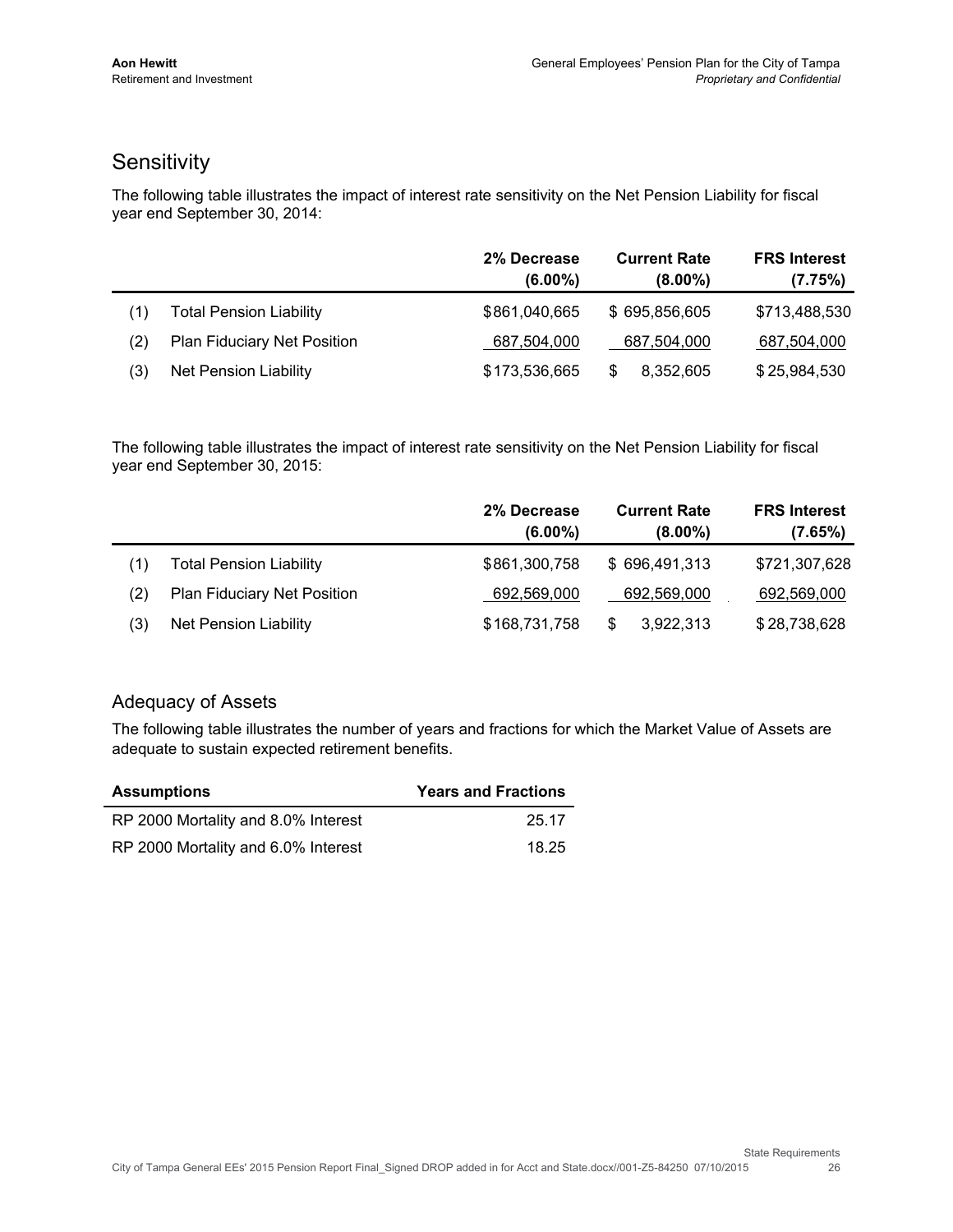#### State Required Disclosure—Changes in the Net Pension Liability and Related Ratios

#### Changes in the Net Pension Liability and Related Ratios – RP2000, 6.0% Interest

GASB 68 is effective for fiscal year ending September 30, 2015. The follow exhibit is a 10 year history of change in Net Pension Liability.

|                                                                       | <b>Fiscal Year Ending</b> |      |      |      |      |      |      |      |               |                   |
|-----------------------------------------------------------------------|---------------------------|------|------|------|------|------|------|------|---------------|-------------------|
|                                                                       | 2006                      | 2007 | 2008 | 2009 | 2010 | 2011 | 2012 | 2013 | 2014          | 2015              |
| <b>Total Pension Liability</b>                                        |                           |      |      |      |      |      |      |      |               |                   |
| Service Cost                                                          | N/A                       | N/A  | N/A  | N/A  | N/A  | N/A  | N/A  | N/A  | N/A           | 9,288,710<br>\$   |
| <b>Interest Cost</b>                                                  | N/A                       | N/A  | N/A  | N/A  | N/A  | N/A  | N/A  | N/A  | N/A           | \$50,846,033      |
| <b>Changes of Benefit Terms</b>                                       | N/A                       | N/A  | N/A  | N/A  | N/A  | N/A  | N/A  | N/A  | N/A           | \$<br>$\mathbf 0$ |
| Differences Between Expected and Actual                               |                           |      |      |      |      |      |      |      |               |                   |
| Experiences                                                           | N/A                       | N/A  | N/A  | N/A  | N/A  | N/A  | N/A  | N/A  | N/A           | \$ (24, 204, 488) |
| <b>Changes of Assumptions</b>                                         | N/A                       | N/A  | N/A  | N/A  | N/A  | N/A  | N/A  | N/A  | N/A           | \$10,120,838      |
| Benefit Payments, Including Refunds of<br><b>Member Contributions</b> | N/A                       | N/A  | N/A  | N/A  | N/A  | N/A  | N/A  | N/A  | N/A           | \$ (45,791,000)   |
| Net Change in Total Pension Liability                                 | N/A                       | N/A  | N/A  | N/A  | N/A  | N/A  | N/A  | N/A  | N/A           | 260,093<br>\$     |
| <b>Total Pension Liability (Beginning)</b>                            | N/A                       | N/A  | N/A  | N/A  | N/A  | N/A  | N/A  | N/A  | N/A           | \$861,040,665     |
| <b>Total Pension Liability (Ending)</b>                               | N/A                       | N/A  | N/A  | N/A  | N/A  | N/A  | N/A  | N/A  | \$861,040,665 | \$861,300,758     |
| <b>Plan Fiduciary Net Position</b>                                    |                           |      |      |      |      |      |      |      |               |                   |
| Contributions-Employer                                                | N/A                       | N/A  | N/A  | N/A  | N/A  | N/A  | N/A  | N/A  | N/A           | \$17,047,000      |
| Contributions-Member                                                  | N/A                       | N/A  | N/A  | N/A  | N/A  | N/A  | N/A  | N/A  | N/A           | 81,000<br>\$      |
| Net Investment Income                                                 | N/A                       | N/A  | N/A  | N/A  | N/A  | N/A  | N/A  | N/A  | N/A           | \$ 37,277,445     |
| Benefit Payments, Including Refunds of                                |                           |      |      |      |      |      |      |      |               |                   |
| <b>Member Contributions</b>                                           | N/A                       | N/A  | N/A  | N/A  | N/A  | N/A  | N/A  | N/A  | N/A           | \$ (45,791,000)   |
| <b>Administrative Expense</b>                                         | N/A                       | N/A  | N/A  | N/A  | N/A  | N/A  | N/A  | N/A  | N/A           | \$ (3,549,445)    |
| Other                                                                 | N/A                       | N/A  | N/A  | N/A  | N/A  | N/A  | N/A  | N/A  | N/A           | \$<br>0           |
| Net Change in Plan Fiduciary Net Position                             | N/A                       | N/A  | N/A  | N/A  | N/A  | N/A  | N/A  | N/A  | N/A           | 5,065,000<br>\$   |
| Plan Fiduciary Net Position (Beginning)                               | N/A                       | N/A  | N/A  | N/A  | N/A  | N/A  | N/A  | N/A  | N/A           | \$687,504,000     |
| Plan Fiduciary Net Position (Ending)                                  | N/A                       | N/A  | N/A  | N/A  | N/A  | N/A  | N/A  | N/A  | \$687,504,000 | \$692,569,000     |
| Net Pension Liability (Ending)                                        | N/A                       | N/A  | N/A  | N/A  | N/A  | N/A  | N/A  | N/A  | \$173,536,665 | \$168,731,758     |
| Net Position as a % of Pension Liability                              | N/A                       | N/A  | N/A  | N/A  | N/A  | N/A  | N/A  | N/A  | 79.85%        | 80.41%            |
| Covered-Employee Payroll                                              | N/A                       | N/A  | N/A  | N/A  | N/A  | N/A  | N/A  | N/A  | \$124,594,728 | \$127,097,787     |
| Net Pension Liability as a % of Payroll                               | N/A                       | N/A  | N/A  | N/A  | N/A  | N/A  | N/A  | N/A  | 139.28%       | 132.76%           |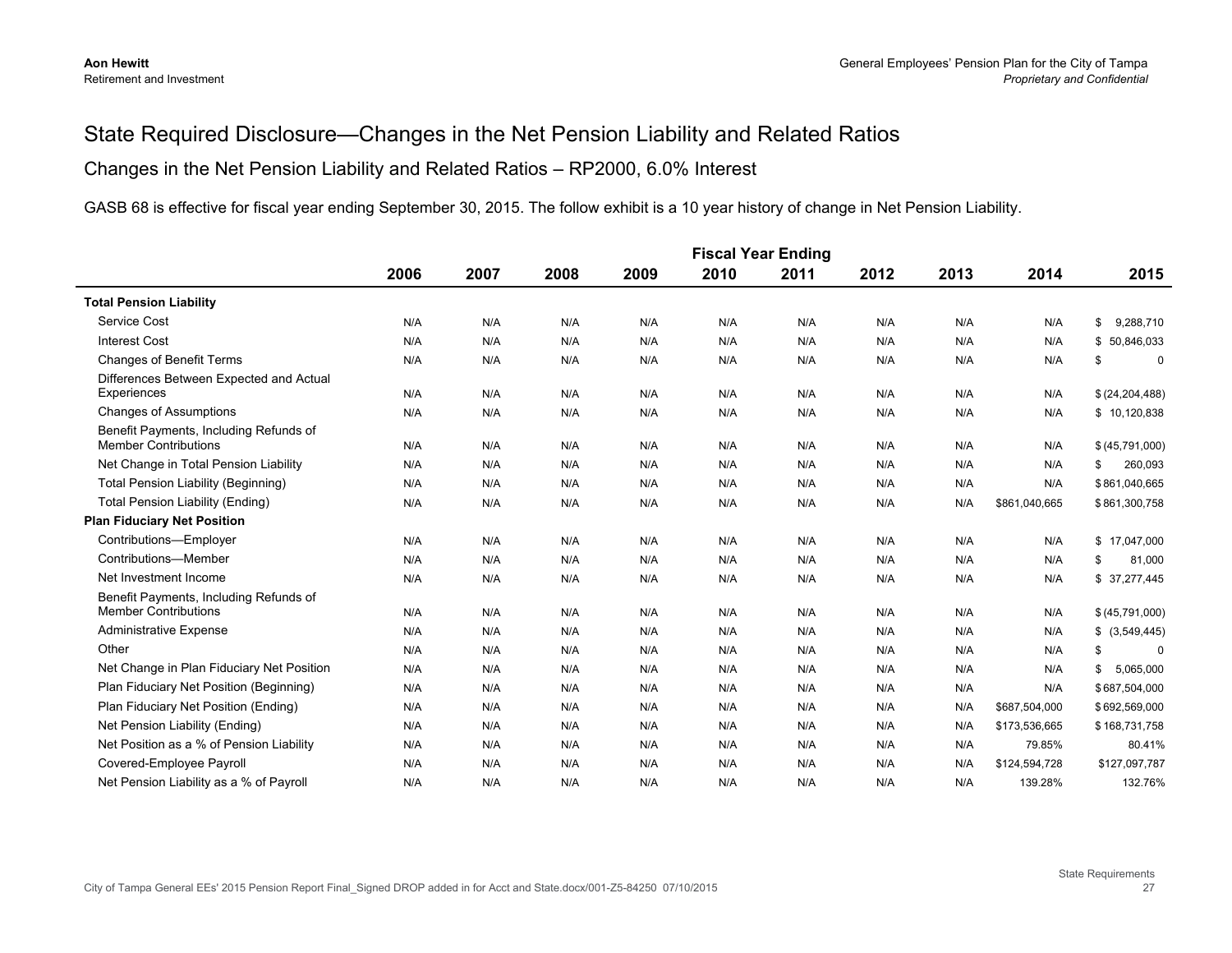#### State Required Disclosure—Contribution Schedule

#### Contributions – RP2000, 6.0% Interest

GASB 68 is effective for fiscal year ending September 30, 2015. The follow exhibit is a 10 year history of Contributions.

|                                                                                     | <b>Fiscal Year Ending</b> |      |      |      |      |      |      |      |                  |               |
|-------------------------------------------------------------------------------------|---------------------------|------|------|------|------|------|------|------|------------------|---------------|
|                                                                                     | 2006                      | 2007 | 2008 | 2009 | 2010 | 2011 | 2012 | 2013 | 2014             | 2015          |
| <b>Actuarially Determined Contribution</b>                                          | N/A                       | N/A  | N/A  | N/A  | N/A  | N/A  | N/A  | N/A  | \$24,369,057     | N/A           |
| Contributions made in Relation to the<br><b>Actuarially Determined Contribution</b> | N/A                       | N/A  | N/A  | N/A  | N/A  | N/A  | N/A  | N/A  | \$24,627,660     | \$17,047,000  |
| Contribution Deficiency (excess)                                                    | N/A                       | N/A  | N/A  | N/A  | N/A  | N/A  | N/A  | N/A  | (258, 603)<br>S. | N/A           |
| Covered-Employee Payroll                                                            | N/A                       | N/A  | N/A  | N/A  | N/A  | N/A  | N/A  | N/A  | \$124,594,728    | \$127,097,787 |
| Contributions as a % of Payroll                                                     | N/A                       | N/A  | N/A  | N/A  | N/A  | N/A  | N/A  | N/A  | 19.77%           | 13.41%        |

#### **Notes to Schedule:**

Valuation Date: Actuarially determined contribution rates are calculated as of January 1, 1 year prior to the end of the fiscal year in which contributions are reported.

Methods and assumptions used to determine contribution rates:

| Actuarial Cost Method:         | Entry age Normal with frozen Initial Liability                      |
|--------------------------------|---------------------------------------------------------------------|
| <b>Asset Valuation Method:</b> | Actuarial Value - 5-year smoothed market value.                     |
| <b>IRS Limit Increases:</b>    | 4.5%                                                                |
| Salary Increases:              | Graded by age – see assumptions section for rates.                  |
| Investment Rate of Return:     | 6.00%, net of pension plan investment expense, including inflation. |
| <b>Retirement Age:</b>         | Graded by age and Division – see assumption section for rates.      |

Mortality rates were based on the RP-2000 Healthy Annuitant/Non Annuitant Mortality Table for Males or Females, as appropriate, with generational projections for mortality improvements based on Scale AA. Disclosure—Changes in the Net Pension Liability and Related Ratios.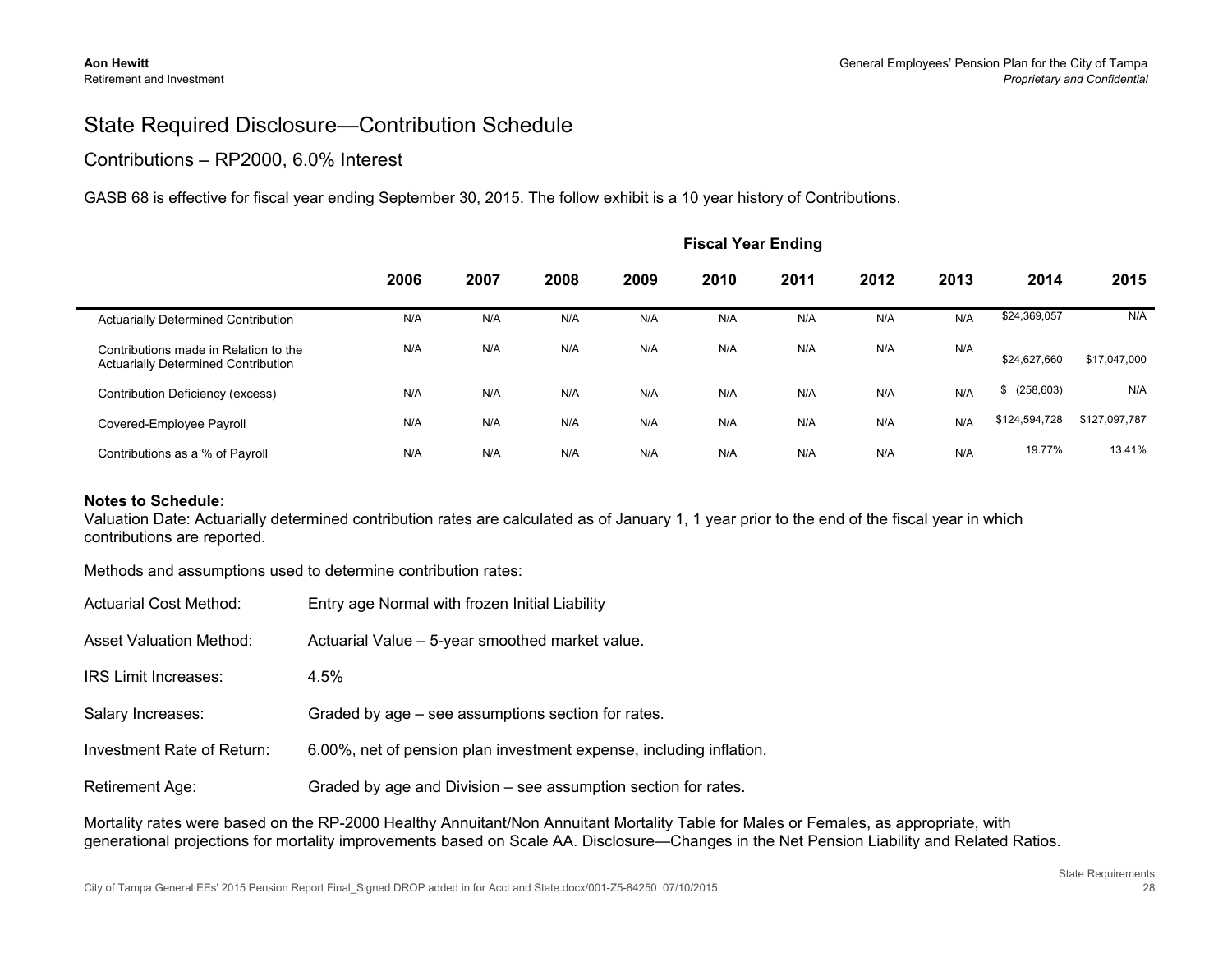## Actuarial Present Value of Accrued Benefits

|                                                                             | 01/01/14      | 01/01/15           |   |
|-----------------------------------------------------------------------------|---------------|--------------------|---|
| <b>Vested Benefits</b>                                                      |               |                    |   |
| <b>Participants Currently Receiving Payments</b>                            | \$456,272,989 | \$466,337,061      |   |
| All Other Participants                                                      | 165,115,195   | 157,773,166        |   |
| <b>Total Vested Benefits</b>                                                | \$621,388,184 | \$624,110,227      |   |
| <b>Nonvested Benefits</b>                                                   | 4,571,950     | 4,694,704          |   |
| <b>Total Actuarial Present Value of Accumulated Plan</b><br><b>Benefits</b> | \$625,960,134 | \$628,804,931      |   |
| Statement of Changes in Total Accrued Benefits                              |               |                    |   |
| Accrued Benefits at January 1, 2014                                         |               | \$625,960,134      |   |
| Increase (Decrease) attributable to                                         |               |                    |   |
| Plan Amendments                                                             |               | \$                 | 0 |
| <b>Changes in Actuarial Assumptions</b>                                     |               | \$<br>4,515,921    |   |
| Increase for Interest, Probability of Payment Due to                        |               |                    |   |
| Decrease in Discount Period and Benefits Accrued/(Forfeited)                |               | 44,119,876<br>\$   |   |
| <b>Benefits Paid</b>                                                        |               | (45,791,000)<br>\$ |   |
| Other Changes (Transfers)                                                   |               | \$                 | 0 |
| Net Increase (Decrease)                                                     |               | \$<br>2,844,797    |   |
| Accrued Benefits at January 1, 2015                                         |               | \$628,804,931      |   |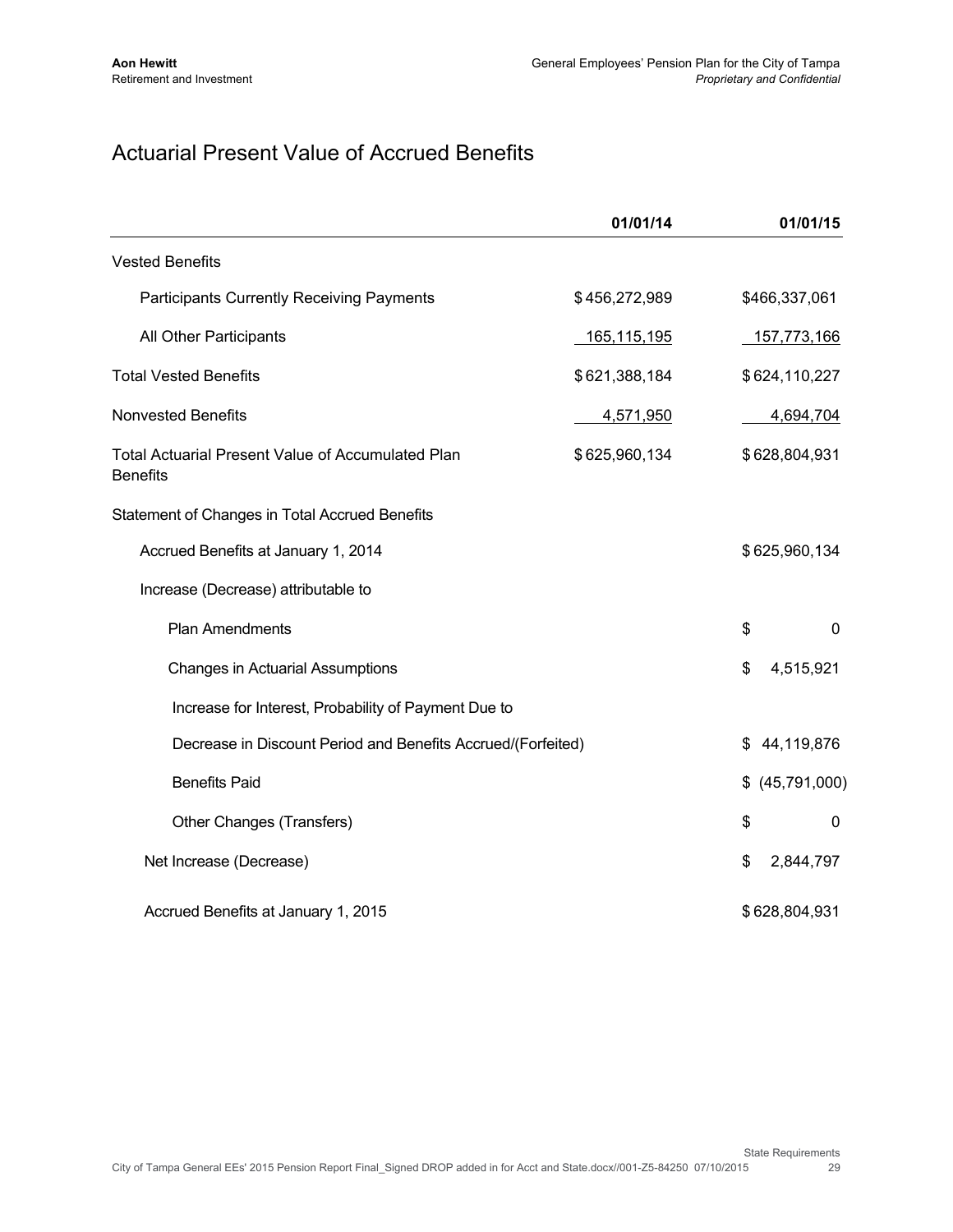## 15 Year Projection of Emerging Liabilities

| January 1 | <b>Expected Benefit Payments</b> |
|-----------|----------------------------------|
| 2015      | \$46,020,521                     |
| 2016      | \$47,709,858                     |
| 2017      | \$49,083,886                     |
| 2018      | \$50,620,285                     |
| 2019      | \$52,100,120                     |
| 2020      | \$53,596,110                     |
| 2021      | \$55,236,013                     |
| 2022      | \$56,816,072                     |
| 2023      | \$58,399,866                     |
| 2024      | \$59,834,699                     |
| 2025      | \$61,452,095                     |
| 2026      | \$63,027,928                     |
| 2027      | \$64,456,233                     |
| 2028      | \$65,593,660                     |
| 2029      | \$66,793,396                     |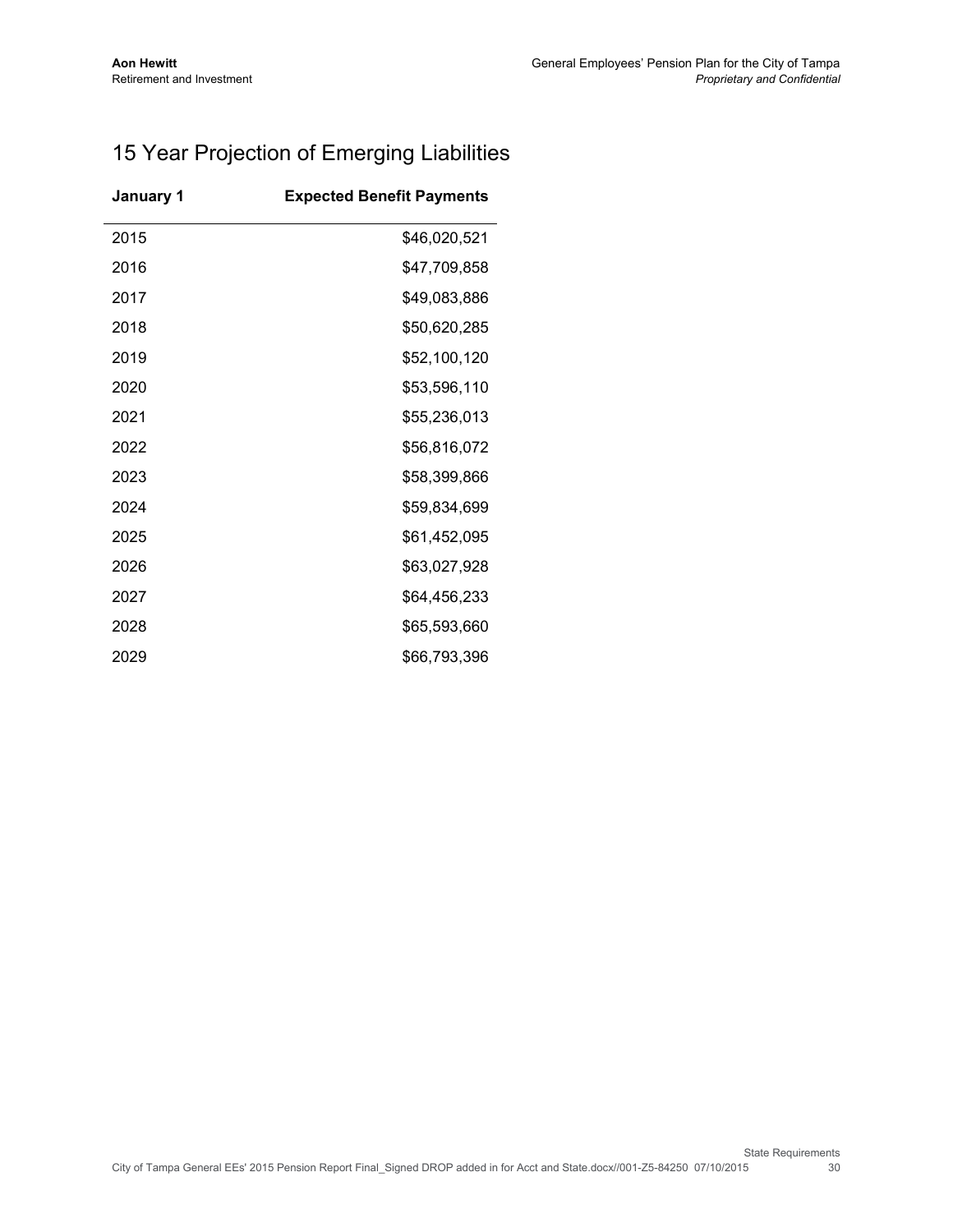## Appendix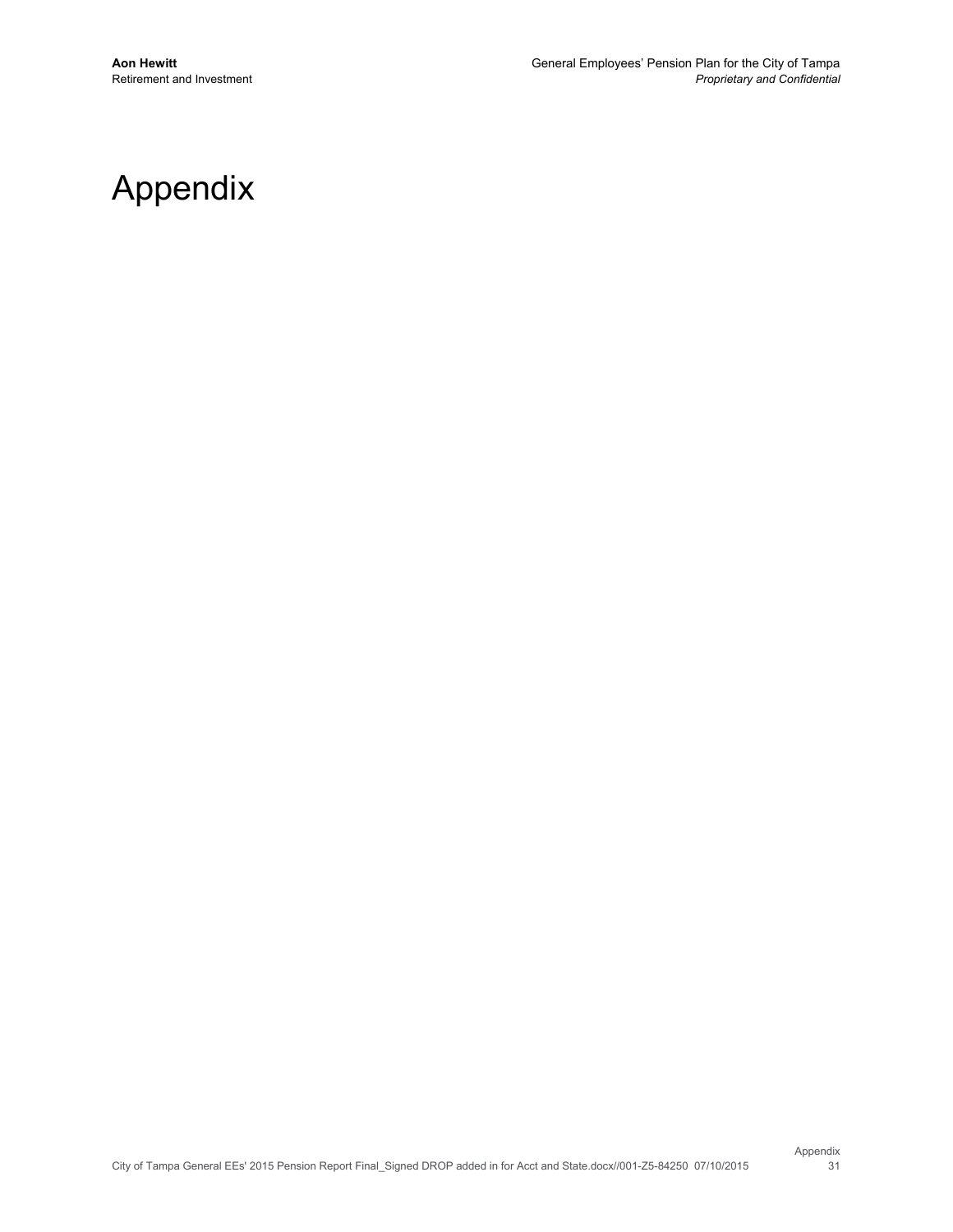## Participant Data

The actuarial valuation was based on personnel information from City of Tampa records as of January 1, 2015. Following are some of the pertinent characteristics from the personnel data as of that date. Prior year characteristics are also provided for comparison purposes. Both age and service have been determined using years and months as of the valuation date.

|                                                   | <b>January 1, 2014</b> |        | <b>January 1, 2015</b> |        |
|---------------------------------------------------|------------------------|--------|------------------------|--------|
| <b>Actives Participants</b><br>Number             |                        | 2,359  |                        | 2,353  |
| <b>Average Current Age</b>                        |                        | 46.7   |                        | 46.8   |
| Average Years of Service                          |                        | 14.2   |                        | 13.2   |
| Average Compensation                              | \$                     | 50,486 | \$                     | 51,645 |
| <b>Inactives with Deferred Benefits</b><br>Number |                        | 547    |                        | 569    |
| <b>Average Current Age</b>                        |                        | 50.0   |                        | 49.9   |
| Average Monthly Benefit <sup>1</sup>              | \$                     | 760    | \$                     | 717    |
| <b>Inactives Receiving Payment</b><br>Number      |                        | 2,082  |                        | 2,126  |
| <b>Average Current Age</b>                        |                        | 71.8   |                        | 71.6   |
| <b>Average Monthly Benefit</b>                    | \$                     | 1,714  | \$                     | 1,733  |
| <b>Total Participants</b><br>Number               |                        | 4,988  |                        | 5,048  |

 $1$  Before adjustment for assumed retirement age.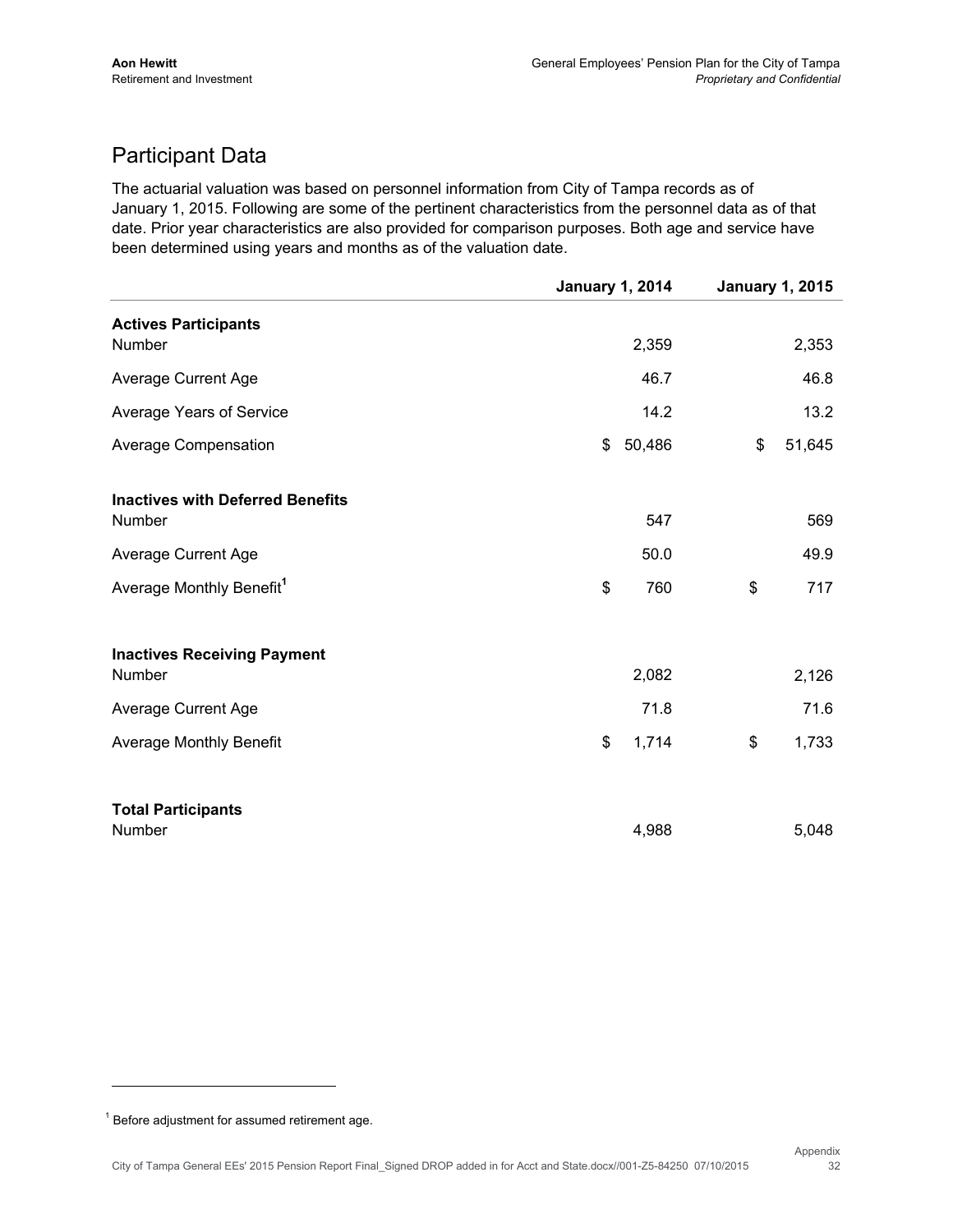## Participant Data Summary

#### Reconciliation – Division A

|                            |               |             | <b>Terminated</b> |                 |                |                      |              |
|----------------------------|---------------|-------------|-------------------|-----------------|----------------|----------------------|--------------|
|                            | <b>Active</b> | <b>DROP</b> | <b>Vested</b>     | <b>Disabled</b> | <b>Retired</b> | <b>Beneficiaries</b> | <b>Total</b> |
| <b>January 1, 2014</b>     | 24            | 67          | 9                 | 27              | 790            | 396                  | 1,313        |
| <b>Changes During Year</b> |               |             |                   |                 |                |                      |              |
| New Participants           |               |             |                   |                 |                |                      |              |
| Retirements                | (1)           | (18)        | (6)               |                 | 25             |                      |              |
| <b>Disabilities</b>        |               |             |                   |                 |                |                      |              |
| Non-Vested Terminations    |               |             |                   |                 |                |                      |              |
| <b>Vested Terminations</b> |               |             |                   |                 |                |                      |              |
| <b>DROP Enrollments</b>    | (6)           | $\,6$       |                   |                 |                |                      |              |
| Deaths                     |               |             |                   | (2)             | (49)           | (29)                 | (80)         |
| New Beneficiaries          |               |             |                   |                 |                | 21                   | 21           |
| <b>Benefits Expired</b>    |               |             |                   |                 |                |                      |              |
| Other                      | (1)           |             |                   |                 |                | (1)                  | (2)          |
| <b>January 1, 2015</b>     | 16            | 55          | 3                 | 25              | 766            | 387                  | 1,252        |
| <b>Average Age</b>         | 55.3          | 59.7        | 54.9              | 70.8            | 73.3           | 79.0                 |              |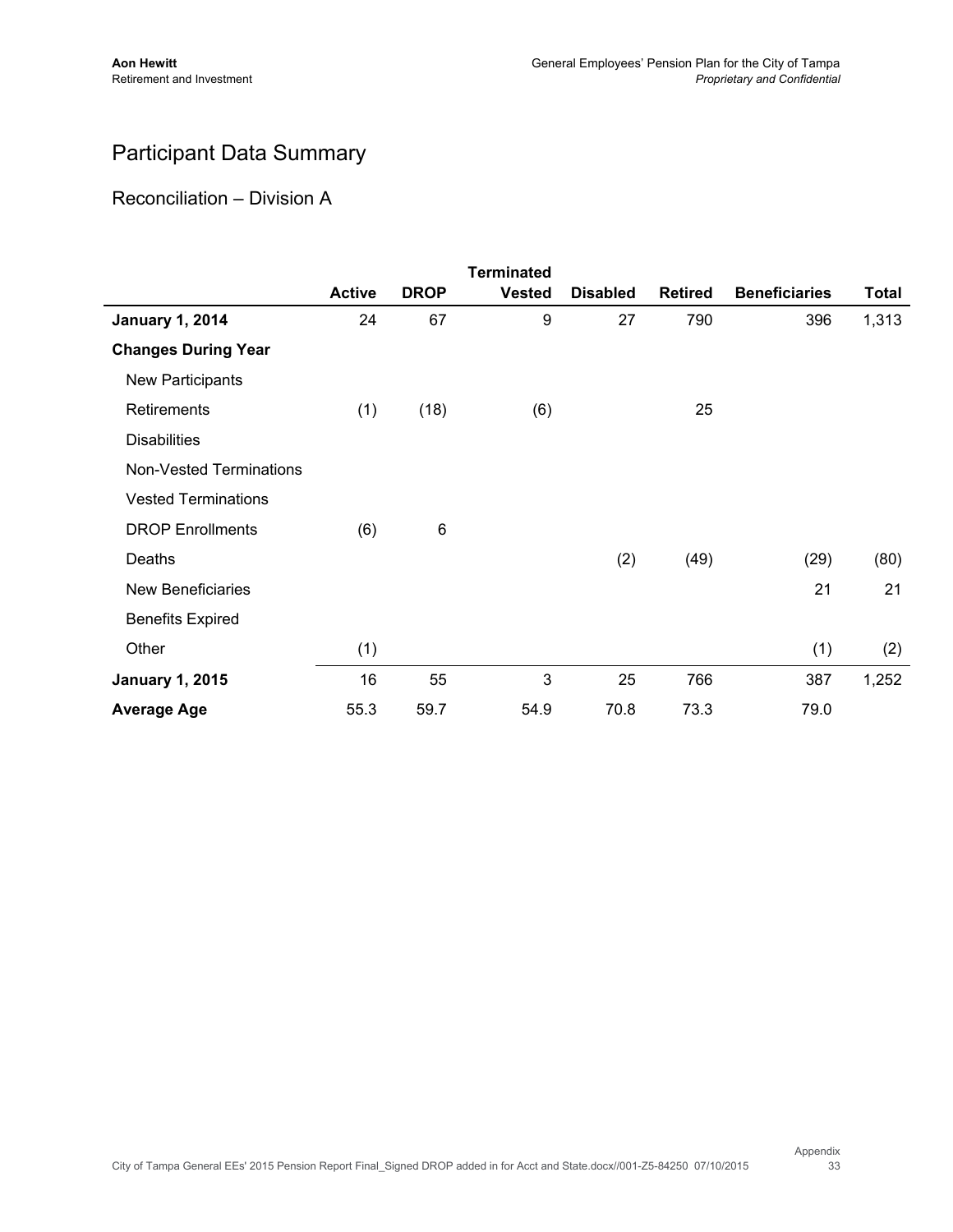#### Reconciliation – Division B

|                                |               |             | <b>Terminated</b> |                 |                |                      |              |
|--------------------------------|---------------|-------------|-------------------|-----------------|----------------|----------------------|--------------|
|                                | <b>Active</b> | <b>DROP</b> | <b>Vested</b>     | <b>Disabled</b> | <b>Retired</b> | <b>Beneficiaries</b> | <b>Total</b> |
| <b>January 1, 2014</b>         | 2,335         | 130         | 538               | 42              | 537            | 93                   | 3,675        |
| <b>Changes During Year</b>     |               |             |                   |                 |                |                      |              |
| New Participants               | 200           |             |                   |                 |                |                      | 200          |
| Retirements                    | (24)          | (32)        | (29)              |                 | 85             |                      |              |
| <b>Disabilities</b>            | (12)          |             |                   | 12              |                |                      |              |
| <b>Non-Vested Terminations</b> | (72)          |             |                   |                 |                |                      | (72)         |
| <b>Vested Terminations</b>     | (58)          |             | 58                |                 |                |                      |              |
| <b>DROP</b> Enrollments        | (32)          | 32          |                   |                 |                |                      |              |
| Deaths                         | (7)           |             | (2)               |                 | (18)           | (5)                  | (32)         |
| New Beneficiaries              |               |             |                   |                 |                | 11                   | 11           |
| <b>Benefits Expired</b>        |               |             |                   |                 |                |                      |              |
| Other                          | 7             |             | 1                 |                 | (2)            | 8                    | 14           |
| <b>January 1, 2015</b>         | 2,337         | 130         | 566               | 54              | 602            | 107                  | 3,796        |
| <b>Average Age</b>             | 46.8          | 64.6        | 49.9              | 56.3            | 69.6           | 67.1                 |              |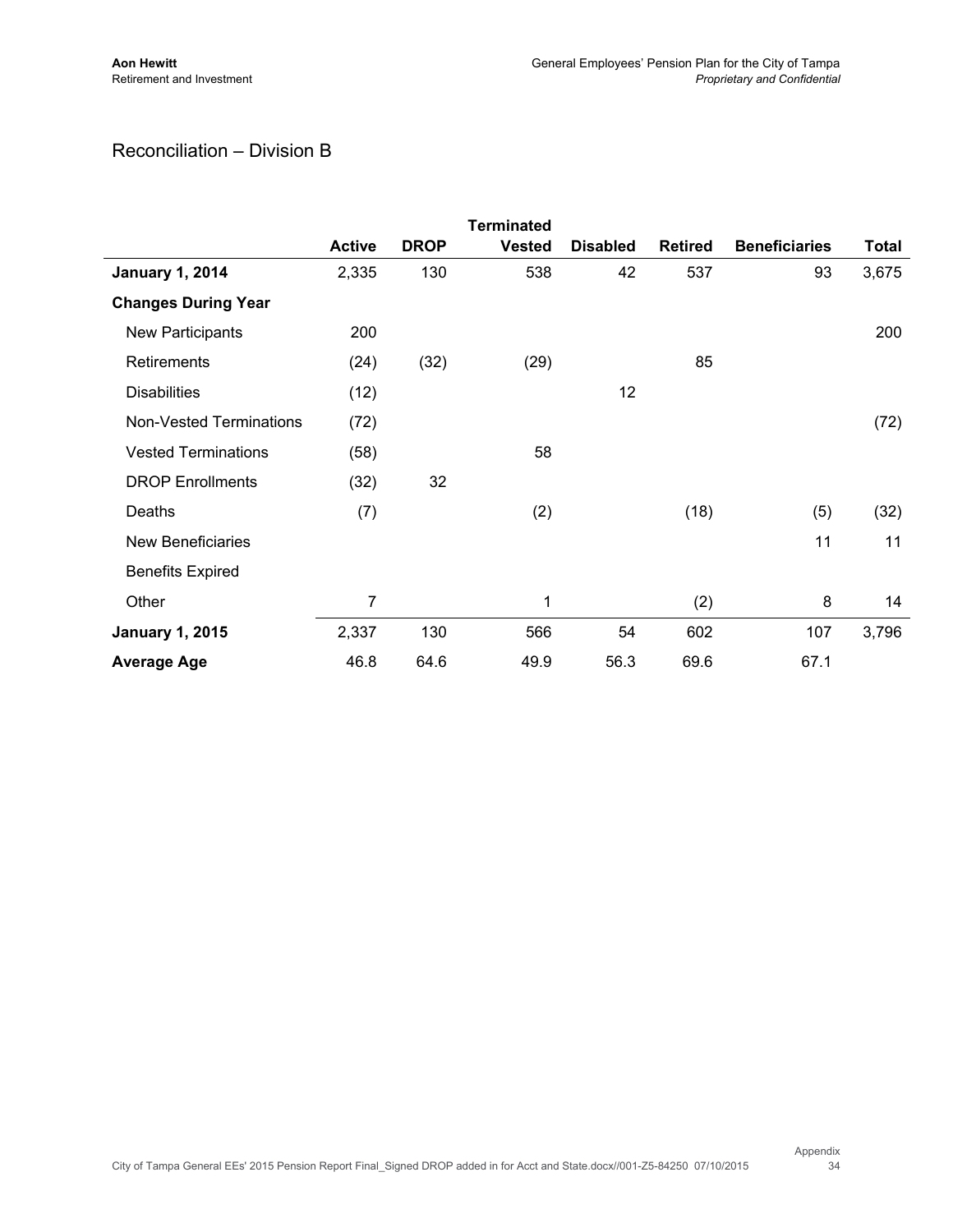#### Reconciliation - Total

|                                |               |             | <b>Terminated</b> |                 |                |                      |              |
|--------------------------------|---------------|-------------|-------------------|-----------------|----------------|----------------------|--------------|
|                                | <b>Active</b> | <b>DROP</b> | <b>Vested</b>     | <b>Disabled</b> | <b>Retired</b> | <b>Beneficiaries</b> | <b>Total</b> |
| <b>January 1, 2014</b>         | 2,359         | 197         | 547               | 69              | 1,327          | 489                  | 4,988        |
| <b>Changes During Year</b>     |               |             |                   |                 |                |                      |              |
| New Participants               | 200           |             |                   |                 |                |                      | 200          |
| Retirements                    | (25)          | (50)        | (35)              |                 | 110            |                      |              |
| <b>Disabilities</b>            | (12)          |             |                   | 12              |                |                      |              |
| <b>Non-Vested Terminations</b> | (72)          |             |                   |                 |                |                      | (72)         |
| <b>Vested Terminations</b>     | (58)          |             | 58                |                 |                |                      |              |
| <b>DROP</b> Enrollments        | (38)          | 38          |                   |                 |                |                      |              |
| Deaths                         | (7)           |             | (2)               | (2)             | (67)           | (34)                 | (112)        |
| <b>New Beneficiaries</b>       |               |             |                   |                 |                | 32                   | 32           |
| <b>Benefits Expired</b>        |               |             |                   |                 |                |                      |              |
| Other                          | 6             |             | 1                 |                 | (2)            | 7                    | 12           |
| <b>January 1, 2015</b>         | 2,353         | 185         | 569               | 79              | 1,368          | 494                  | 5,048        |
| <b>Average Age</b>             | 46.9          | 63.1        | 49.9              | 60.9            | 71.7           | 76.4                 |              |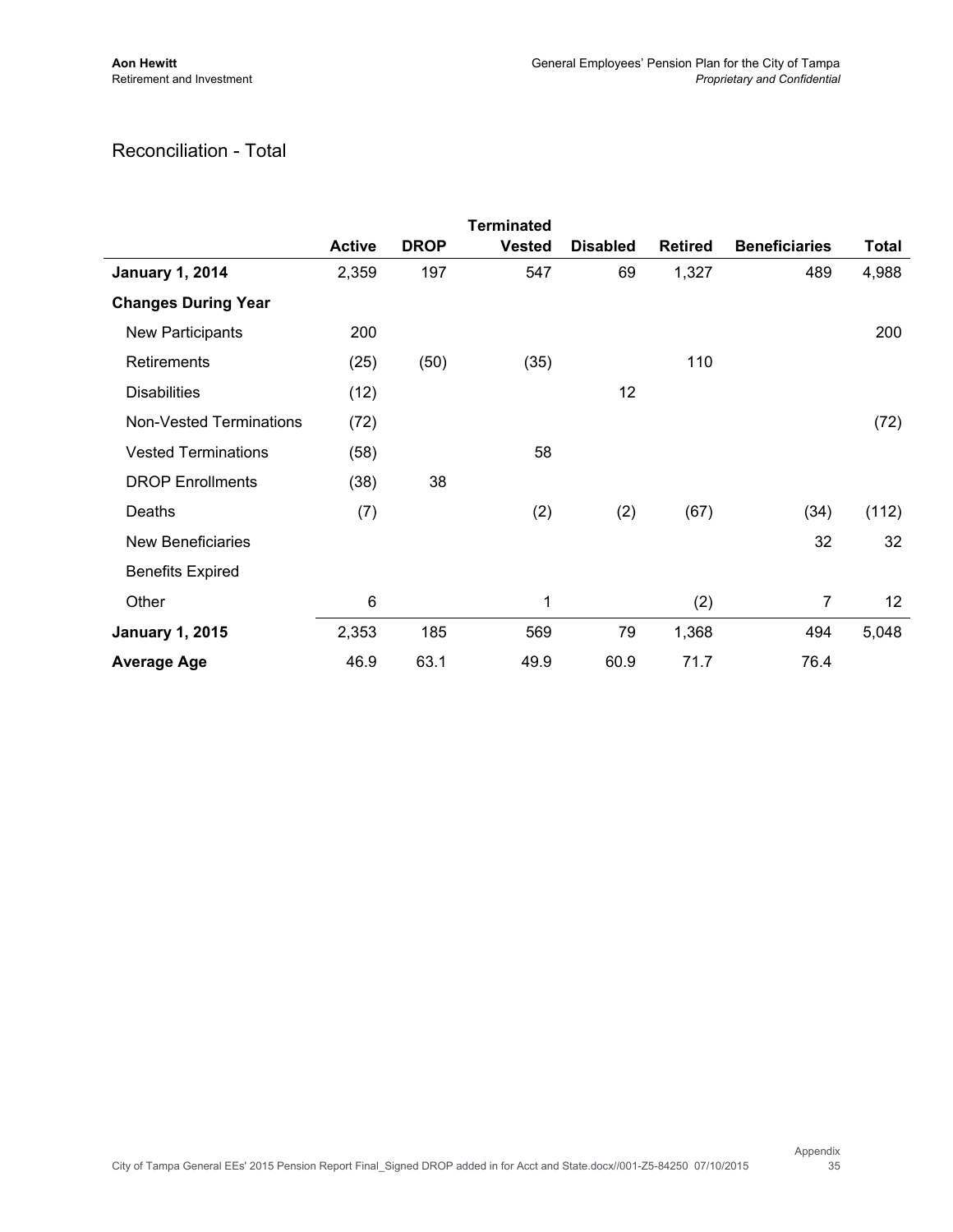## Active Participants Age / Years of Service Distribution

Shown below is the distribution of active participants based on age and years of service since their hire date.

|              | Years of Service as of 01/01/2015 |       |                |                |                |                |                         |              |  |  |
|--------------|-----------------------------------|-------|----------------|----------------|----------------|----------------|-------------------------|--------------|--|--|
| Age          | $0 - 4$                           | $5-9$ | $10 - 14$      | 15-19          | 20-24          | 25-29          | $30+$                   | <b>Total</b> |  |  |
| Under 25     | 67                                | 7     |                |                |                |                |                         | 74           |  |  |
| $25 - 29$    | 75                                | 38    | 12             |                |                |                |                         | 125          |  |  |
| $30 - 34$    | 81                                | 45    | 49             | 5              |                |                |                         | 180          |  |  |
| 35-39        | 85                                | 55    | 54             | 23             | 1              |                |                         | 218          |  |  |
| $40 - 44$    | 76                                | 61    | 80             | 61             | 24             | $\mathbf 1$    |                         | 303          |  |  |
| 45-49        | 77                                | 73    | 86             | 80             | 45             | 58             | 3                       | 422          |  |  |
| $50 - 54$    | 52                                | 62    | 80             | 72             | 49             | 83             | 54                      | 452          |  |  |
| 55-59        | 44                                | 43    | 59             | 62             | 44             | 67             | 50                      | 369          |  |  |
| 60-64        | 21                                | 33    | 33             | 21             | 12             | 30             | 20                      | 170          |  |  |
| 65 and over  | 9                                 | 5     | $\overline{7}$ | $\overline{7}$ | $\overline{4}$ | $\overline{4}$ | $\overline{\mathbf{4}}$ | 40           |  |  |
| <b>Total</b> | 587                               | 422   | 460            | 331            | 179            | 243            | 131                     | 2,353        |  |  |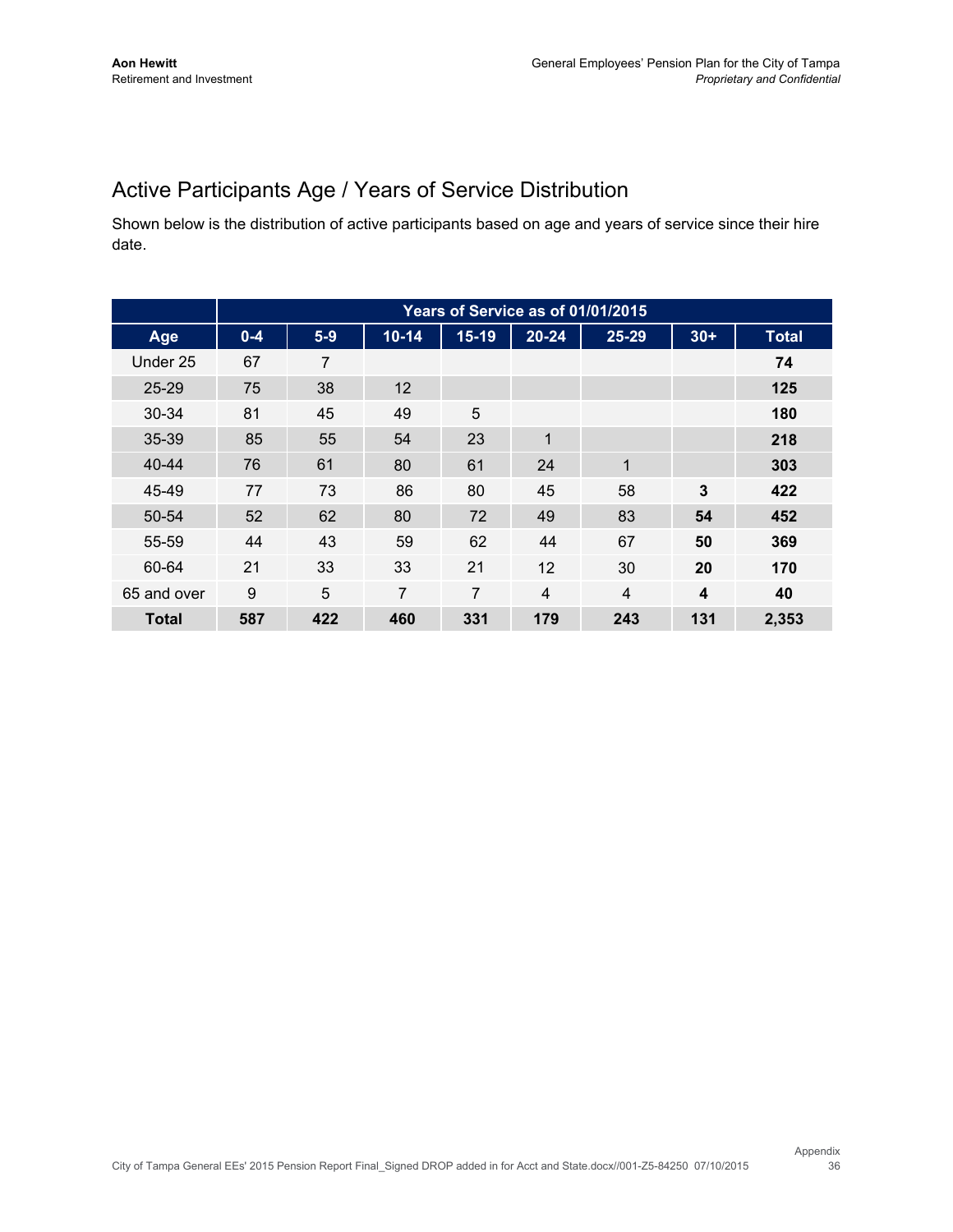### Asset Allocation

The following table illustrates the allocation of the Plan Fiduciary Net Position as of December 31, 2014:

| <b>Asset Class</b> | <b>Total</b><br><b>Allocation</b> |
|--------------------|-----------------------------------|
| <b>Bonds</b>       | 29%                               |
| Equity             | 65%                               |
| <b>Real Estate</b> | 5%                                |
| Cash               | 1%                                |
| Total              | 100%                              |

The following table illustrates the expected rate of return for each of the asset classes in Plan Fiduciary Net Position as of December 31, 2014:

| <b>Asset Class</b> | <b>Expected</b><br><b>Nominal</b><br><b>Return</b> | <b>Expected Real</b><br><b>Rate of Return</b> |
|--------------------|----------------------------------------------------|-----------------------------------------------|
| <b>Bonds</b>       | 4.1%                                               | 1.6%                                          |
| Equity             | $7.4\%$                                            | 4.9%                                          |
| <b>Real Estate</b> | 7.2%                                               | 4.7%                                          |
| Cash               | 2.8%                                               | 0.3%                                          |

#### Five Year History of Asset Returns and Portfolio Percentages

| <b>Year Ended</b><br>December 31, | <b>Assumed</b><br><b>Return</b> | <b>Actual</b><br>Return | Percentage<br>of Bonds | Percentage<br>of Stocks | Percentage of<br><b>Real Estate</b> | Percentage<br>of Cash |
|-----------------------------------|---------------------------------|-------------------------|------------------------|-------------------------|-------------------------------------|-----------------------|
| 2010                              | $8.0\%$                         | 13.7%                   | 28%                    | 67%                     | 5%                                  | $0\%$                 |
| 2011                              | $8.0\%$                         | $-1.2\%$                | 32%                    | 62%                     | 6%                                  | $0\%$                 |
| 2012                              | 8.0%                            | 14.5%                   | 30%                    | 62%                     | 5%                                  | 3%                    |
| 2013                              | $8.0\%$                         | 18.8%                   | 26%                    | 66%                     | 5%                                  | 3%                    |
| 2014                              | $8.0\%$                         | 5.6%                    | 29%                    | 65%                     | 5%                                  | $1\%$                 |

The actual experience figures are the approximate time-weighted rates of return for the particular year. Income includes dividends, interest, and unrealized and realized gains (losses), based upon statements of Fund Balances. The time-weighted balance reflects estimated transaction dates for income, employer contributions, expenses, and disbursements.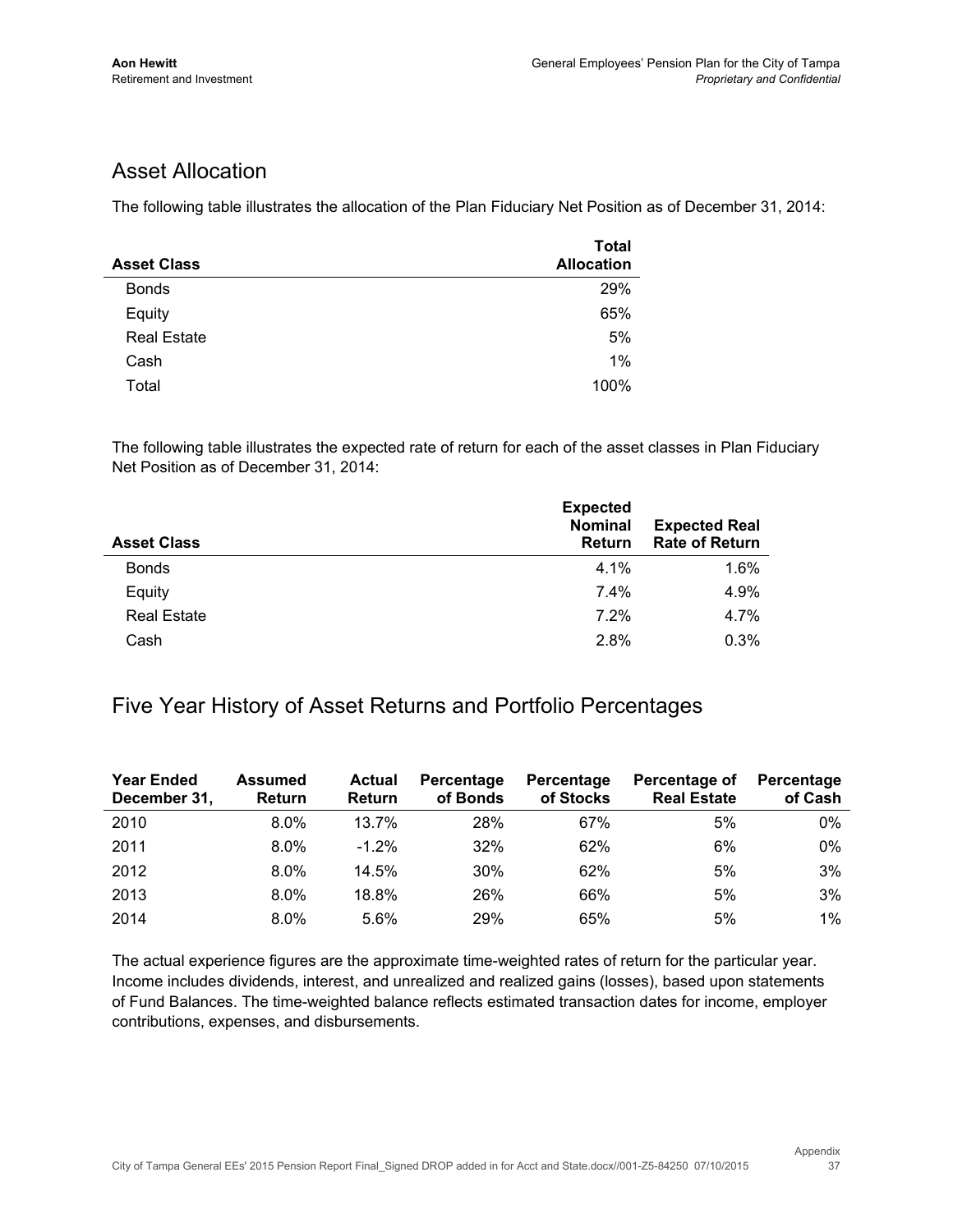.

#### Five Year History of Actual verses Assumed Salary Increases

| <b>Year Ended</b><br>December 31, | <b>Assumed</b><br><b>Increases</b> | <b>Actual</b><br><b>Increases</b> |
|-----------------------------------|------------------------------------|-----------------------------------|
| 2010                              | 6.0%                               | $-1.0%$                           |
| 2011                              | 6.0%                               | $0.7\%$                           |
| 2012                              | 6.0%                               | 3.4%                              |
| 2013                              | 6.0%                               | 2.2%                              |
| 2014                              | Graded <sup>1</sup>                | 3.7%                              |

Each figure is the rate of increase in the average compensation from the prior year ("weighted" by each individual participant's compensation), as reported for the actuarial valuations. The average includes only continuing active employees who have a full year of compensation in both the current and prior years, based on their reported dates of employment.

<sup>&</sup>lt;sup>1</sup> Assumed salary increase is a graded scale going from 10.0% per year at age 15 to 2.0% at age 70.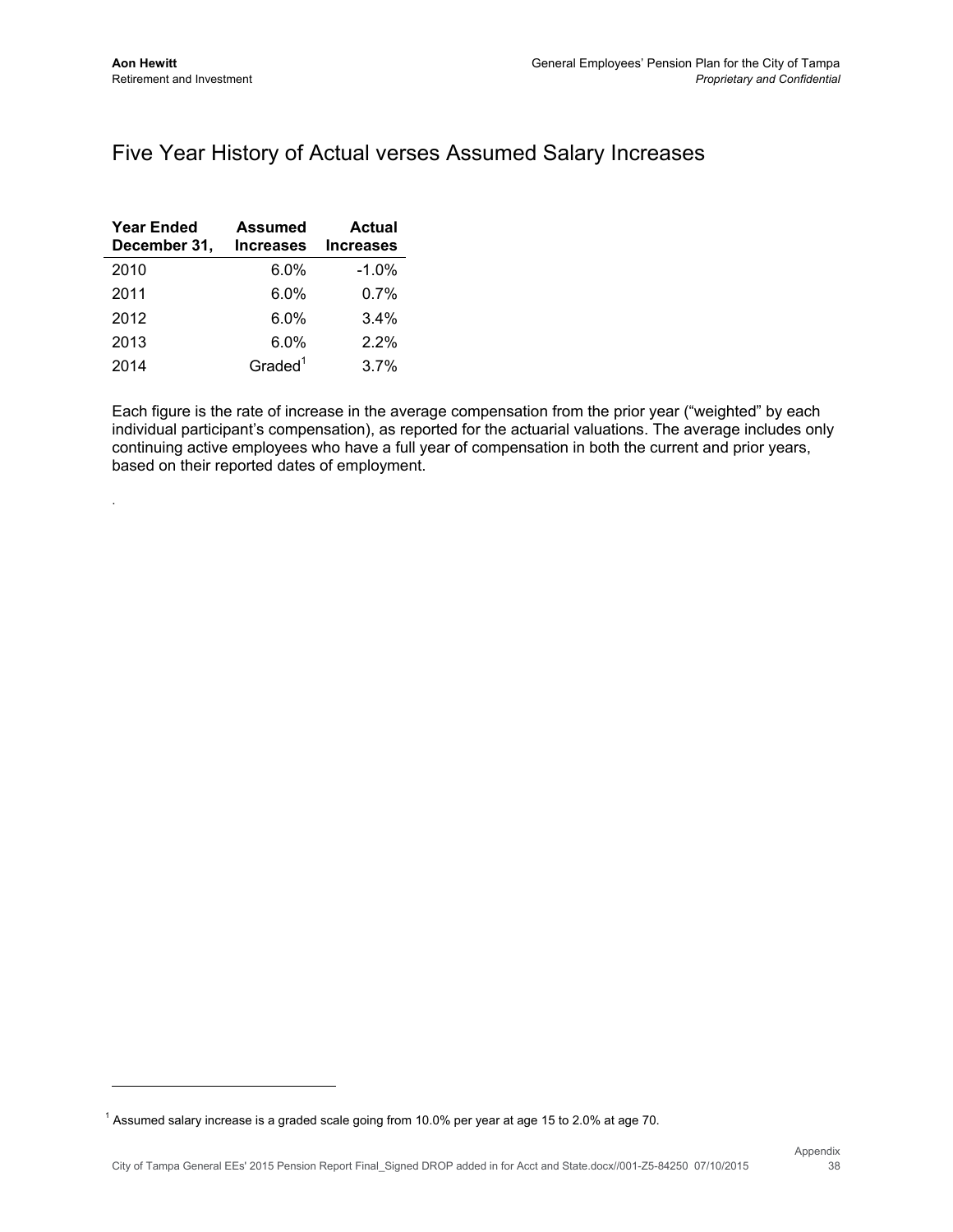## Actuarial Assumptions and Methods

| <b>Expected Return on Assets</b>  | 8.00%.                  |                                                      |
|-----------------------------------|-------------------------|------------------------------------------------------|
| <b>Discount Rate</b>              | $8.00\%$ <sup>1</sup> . |                                                      |
| Salary Increases                  | Sample Rates            |                                                      |
|                                   | Age                     | Rate                                                 |
|                                   | 15                      | 10.0%                                                |
|                                   | 20                      | 9.0%                                                 |
|                                   | 25                      | 8.0%                                                 |
|                                   | 30                      | 7.0%                                                 |
|                                   | 35                      | 6.0%                                                 |
|                                   | 40                      | 5.0%                                                 |
|                                   | 45                      | 4.5%                                                 |
|                                   | 50                      | 4.0%                                                 |
|                                   | 55                      | 3.5%                                                 |
|                                   | 60                      | 3.0%                                                 |
|                                   | 65                      | 2.5%                                                 |
|                                   | 70                      | 2.0%                                                 |
|                                   |                         |                                                      |
| Payroll Growth                    |                         | For purposes of projecting Total Participants'       |
|                                   |                         | Compensation (under maximum assumed                  |
|                                   |                         | retirement age) from the calendar year forward nine  |
|                                   |                         | months to the plan year beginning October 1, a 2%    |
|                                   |                         | increase assumption is applied.                      |
| General Inflation                 | 2.5%                    |                                                      |
| Benefit and Compensation Limits   | N/A.                    |                                                      |
| Maximum Compensation              |                         | Compensation is limited to \$265,000 per year,       |
|                                   |                         | projected to increase at the rate of 4.5% per year.  |
|                                   |                         |                                                      |
| <b>Maximum Benefit</b>            |                         | The maximum accrued benefit payable as a life        |
|                                   |                         | annuity (the value of the Plan's Survivor Annuity is |
|                                   |                         | not subject to this limitation) commencing between   |
|                                   |                         | ages 62 and 65 is \$210,000, projected to increase   |
|                                   |                         |                                                      |
|                                   |                         | at the rate of 4.5% per year.                        |
| <b>Mortality Rates</b>            |                         | RP-2000 Fully Generational Scale AA.                 |
| <b>Post-Disablement Mortality</b> |                         | 80% of the 1965 Railroad Board Ultimate Mortality    |
|                                   | Table                   |                                                      |

<sup>&</sup>lt;sup>1</sup> Based on the employer's funding policy, projected assets are projected to always be sufficient to cover projected benefit payments, so the EROA is used as the discount rate.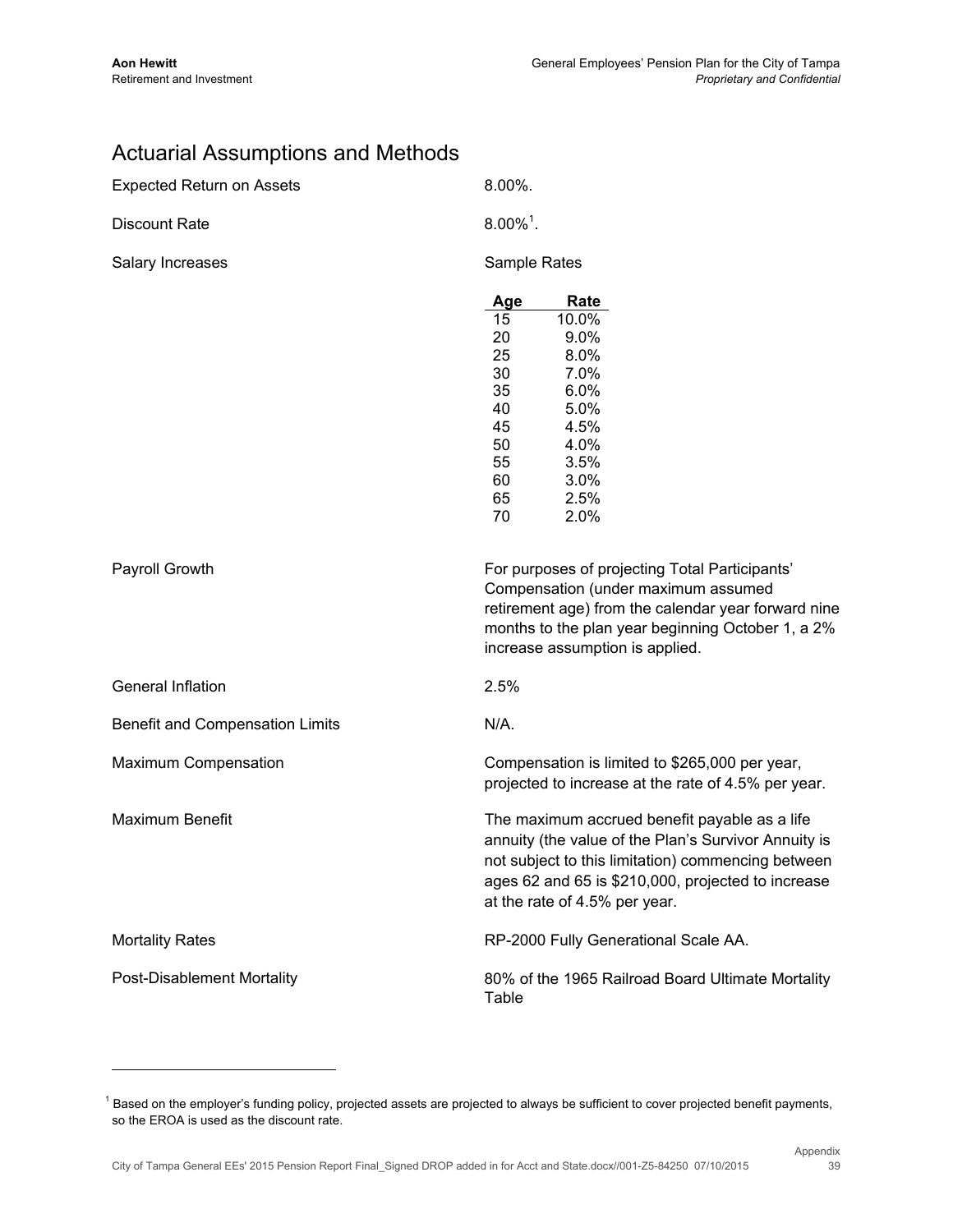#### Withdrawal Rates

#### Sample Rates

| <b>Years of Service</b> |         |         |       |
|-------------------------|---------|---------|-------|
| 1                       | 2       | з       | 4+    |
| 38.6%                   | 38.6%   | 38.6%   | 19.3% |
| 19.4%                   | 19.4%   | 19.4%   | 9.7%  |
| $9.0\%$                 | $9.0\%$ | $9.0\%$ | 4.5%  |
| 10.0%                   | 10.0%   | 10.0%   | 5.0%  |
| 10.0%                   | 10.0%   | 10.0%   | 5.0%  |
|                         |         |         |       |

| <b>Disability Rates</b>          | Sample Rates                                                                                                                                                                                                                                                                                                                                                                      |
|----------------------------------|-----------------------------------------------------------------------------------------------------------------------------------------------------------------------------------------------------------------------------------------------------------------------------------------------------------------------------------------------------------------------------------|
|                                  | Age<br>Rate<br>.09%<br>20<br>30<br>.11%<br>40<br>.15%<br>.33%<br>50<br>1.18%<br>60                                                                                                                                                                                                                                                                                                |
| <b>Actuarial Value of Assets</b> | Assets are valued using 5-year smoothed market<br>value without phase-in.                                                                                                                                                                                                                                                                                                         |
| <b>Decrement Timing</b>          | Middle of year decrements, with 100% retirement<br>occurring at beginning of year.                                                                                                                                                                                                                                                                                                |
| <b>Timing of Contribution</b>    | The contribution is assumed to be made at the<br>beginning of the fiscal year.                                                                                                                                                                                                                                                                                                    |
| <b>Employees Covered</b>         | All Participants as of the actuarial valuation date.                                                                                                                                                                                                                                                                                                                              |
| <b>Administrative Expenses</b>   | Expenses for the current plan year are assumed to<br>equal actual expenses for the second prior plan<br>year. If actual expenses for the second prior plan<br>year differ from the second prior plan year's<br>estimate, a make-up contribution or credit is<br>included.                                                                                                         |
| <b>Marital Status</b>            | 70% of all active male participants are assumed to<br>be married; 55% of all active female participants<br>are assumed to be married. The marital status of a<br>terminated vested participant who has not yet<br>elected a form of benefit payment is assumed to be<br>that reported by the participant at his or her date of<br>termination and recorded in the Pension Office. |
| Spouse's Ages                    | Unless actual data has been provided, male<br>spouses are assumed to be three years older than<br>female spouses.                                                                                                                                                                                                                                                                 |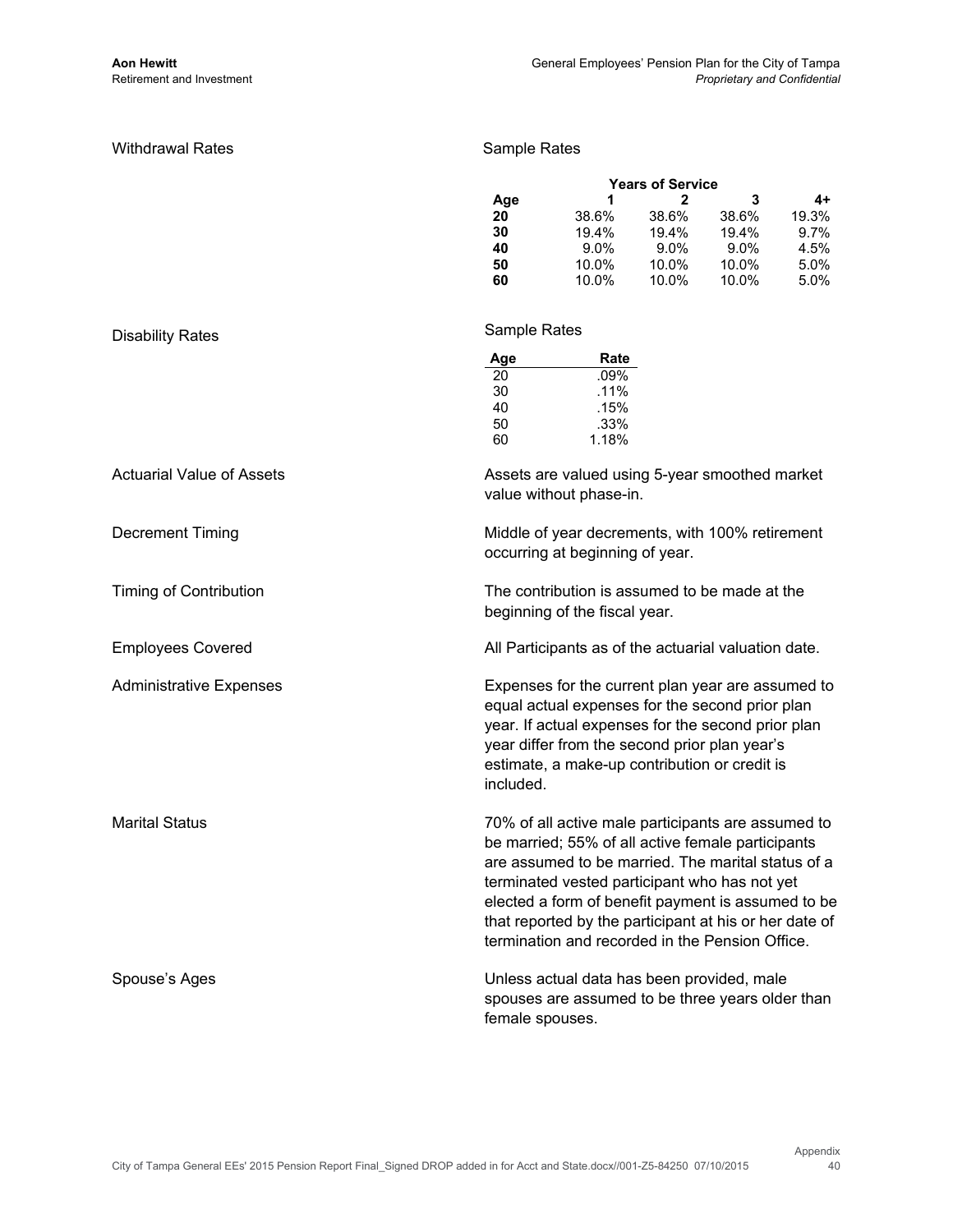Remarriage **Sample Rates** Sample Rates

| Age | Rate   |
|-----|--------|
| 25  | 8.755% |
| 30  | 6.280% |
| 35  | 4.107% |
| 40  | 2.614% |
| 45  | 1.768% |
| 50  | 1.178% |
| 55  | 744%   |
| 60  | .469%  |
| 65  | .290%  |
| 70  | .198%  |

Using the October 1, 2001, valuation results, an analysis was made of the impact of the reduction in the Survivor Annuity from 75% to 50% upon remarriage (Division A). Based on these remarriage rates, the analysis showed that the impact was equivalent to valuing (1) a 73.63% Survivor Annuity for active, terminated vested, retired and disabled participants and (2) a benefit equal to 99.16% of the actual monthly benefit for beneficiaries already receiving the Survivor Annuity.

Normal Costs. Actuarial Cost Method Entry Age Normal with Frozen Initial Liability – Changes in plan provisions, to the extent unfunded, are reflected in a supplemental component of the Unfunded Frozen Initial Liability. Changes in actuarial assumptions are reflected in future

are assumed to discontinue in the future.

|                                    | Normal Costs.                                                                                                                                          |
|------------------------------------|--------------------------------------------------------------------------------------------------------------------------------------------------------|
| <b>Fiscal Year End</b>             | September 30, 2015.                                                                                                                                    |
| Measurement Date                   | January 1, 2015.                                                                                                                                       |
| Measurement Period                 | January 1, 2014 to January 1, 2015.                                                                                                                    |
| <b>Valuation Date</b>              | January 1, 2015.                                                                                                                                       |
| Census Data                        | As of January 1, 2015.                                                                                                                                 |
| <b>Completeness of Assumptions</b> | All benefits and expenses to be provided by the<br>Plan are recognized in the valuation. All known<br>events are taken into account; no current trends |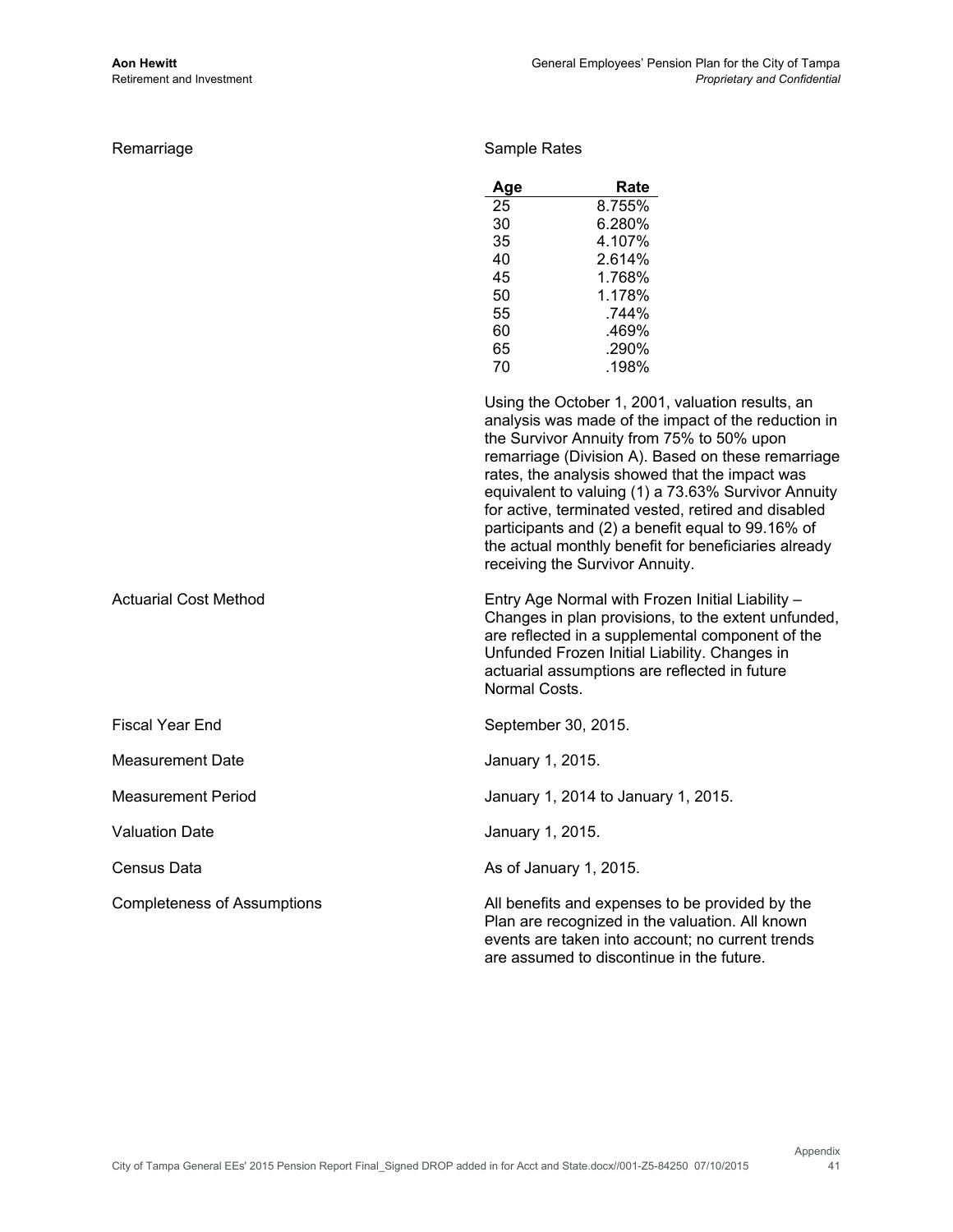#### Changes in Methods/Assumptions Since the Prior Year

#### **Method Changes**

The accounting valuation has been updated to reflect GASB68 starting in fiscal year ending September 30, 2015.

The method used to calculate the past Excess Contributions has been updated. The balance was reset as of September 30, 2014, and it is no longer being subtracted directly from the present value of benefits to come up with the normal cost. Also, now the balance of the account is used to reduce the contribution requirement rather than the change from year to year.

#### **Assumption Changes**

Both the funding and financial accounting valuations used an updated mortality assumption going from RP-2000 updated to 2014 with scale AA to RP-2000 generational with scale AA.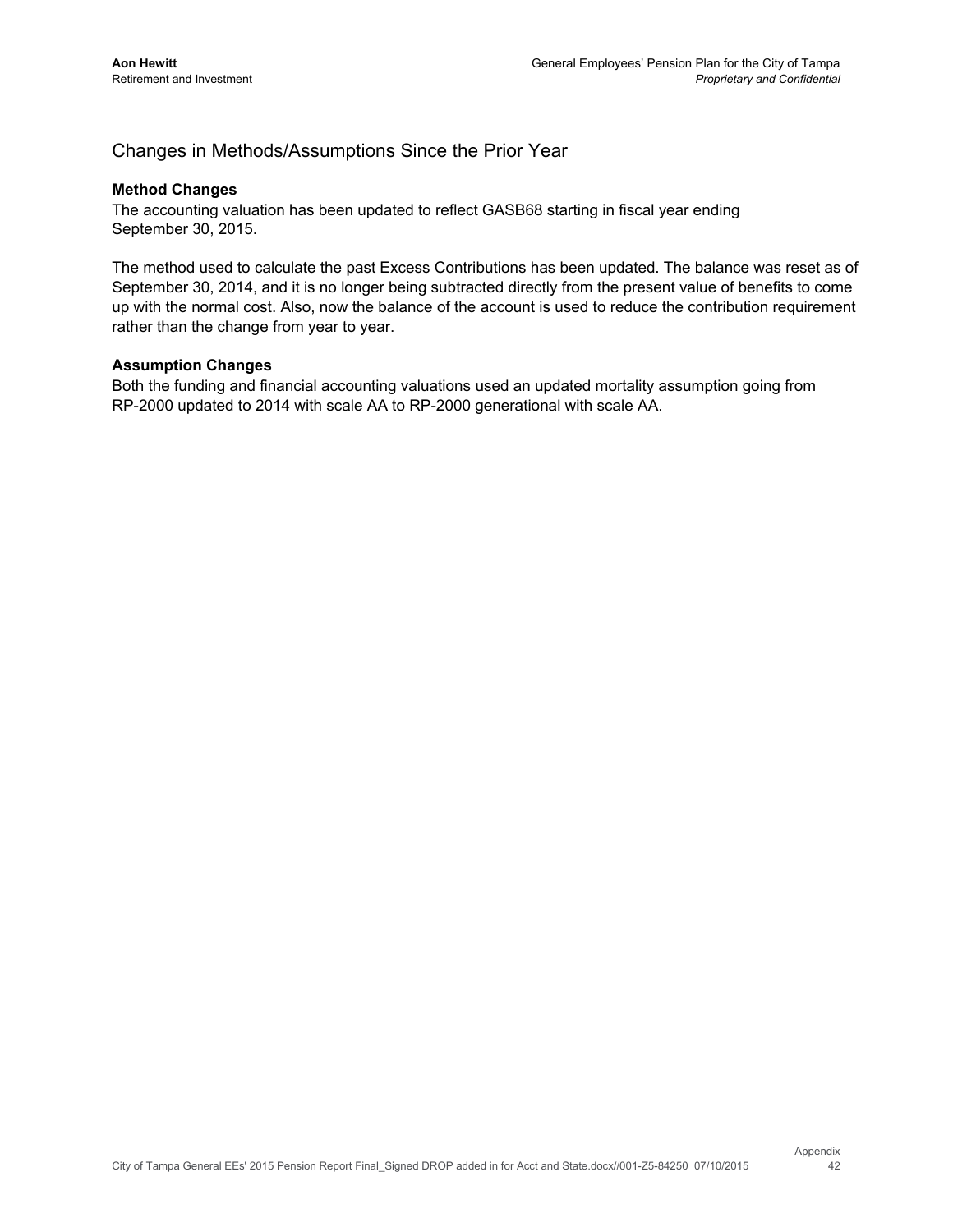## Actuarial Assumptions and Methods

#### Discussion of Actuarial Assumptions and Methods

City of Tampa selected the economic and demographic assumptions and prescribed them for use for purposes of compliance with GASB 68. Aon Hewitt provided guidance with respect to these assumptions, and it is our belief that the assumptions represent reasonable expectations of anticipated plan experience.

#### Calculation of Normal Costs and Liabilities

The method used to calculate the service cost and projected benefit obligation for determining pension expense is the entry age normal cost method. Under this cost method, the actuarial accrued liability is based on a prorated portion of the present value of all benefits earned to date over expected future working life time as defined by GASB. The proration is determined so that the cost with respect to service accrued from date of hire is recognized as a level percentage of pay each year. The Normal Cost is equal to the prorated cost for the year of the valuation.

#### Accounting Information Under GASB 68

Benefit obligations and expense/(income) are calculated under U.S. Generally Accepted Accounting Principles as set forth in Government Accounting Standards Board Statement 68.

The total pension liability represents the actuarial present value of benefits based on the entry age normal cost method as of the measurement date. The service cost represents the actuarial present value of benefits that are attributed to the 2015 fiscal year, reflecting the effect of assumed future pay increases.

The pension expense is the annual amount to be recognized in the income statement as the cost of pension benefits for this plan for the period ending September 30, 2015.

#### Description of Actuarial Cost Method for Funding

The Entry Age Normal with Frozen Initial Liability cost method spreads the funding of a portion of the pension benefits over the future service of all active Members and the balance is funded in a separate amortization schedule.

The Frozen Initial Liability is determined and fixed in the first year the cost method is adopted, although it may be redetermined or a supplemental piece added when the Plan is amended. The Frozen Initial Liability is the excess of the Present Value of Benefits over the sum of (a) the Present Value of Future Entry Age Normal Costs, (b) the Present Value of Future Employee Contributions, and (c) the Actuarial Value of Assets in the Trust Fund. The Entry Age Normal Cost is the annual cost determined by assuming the current Plan was always in effect and calculating the amount needed to produce level funding of benefits for all current Members from the date they would have entered the Plan. The Frozen Initial Liability may be amortized over as many as 40 years.

In each subsequent year, the order of steps is reversed. The Present Value of Future Normal Costs is calculated as the excess of the Present Value of Benefits over the sum of (a) the unfunded portion of the Frozen Initial Liability, (b) the Actuarial Value of Assets and (c) the Present Value of Future Employee Contributions.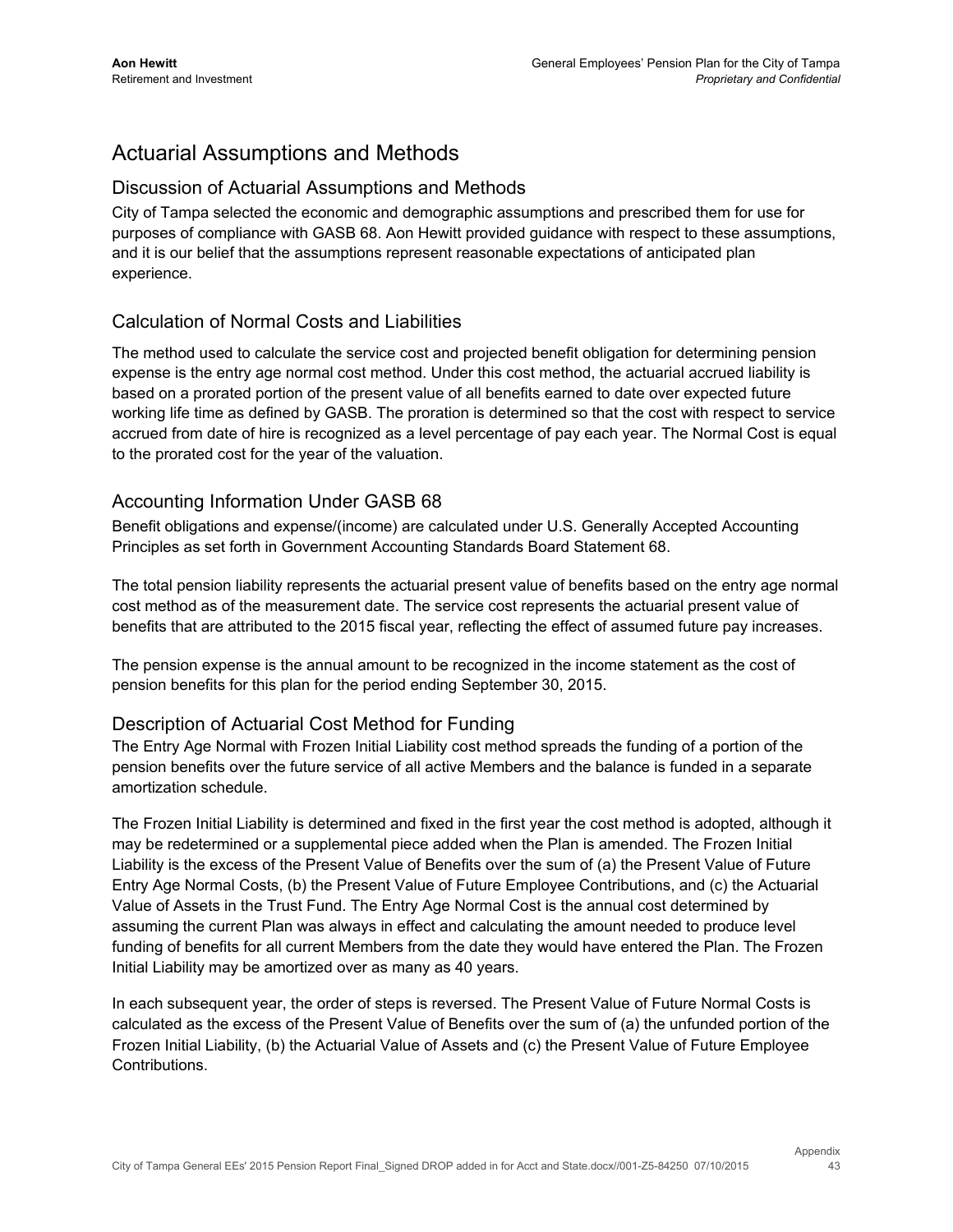The Normal Cost is developed by spreading the Present Value of Future City Normal Costs over the future compensation of all Members as a level percentage of pay, i.e., by dividing it by the Present Value of Future Compensation to get the Normal Cost Rate. The Normal Cost Rate is presumed to remain constant from the January 1 valuation date to the following Plan Year, October 1 through September 30. The Normal Cost is the product of the Normal Cost Rate and the current Members' Compensation, after the latter is projected forward nine months with a payroll growth assumption. Actuarial gains or losses are included in the Present Value of Future Normal Costs, and are reflected in the Normal Cost Rate and thereby spread over the remaining future service of the Members in the Normal Cost. The Frozen Initial Liability is not adjusted for actuarial gains or losses.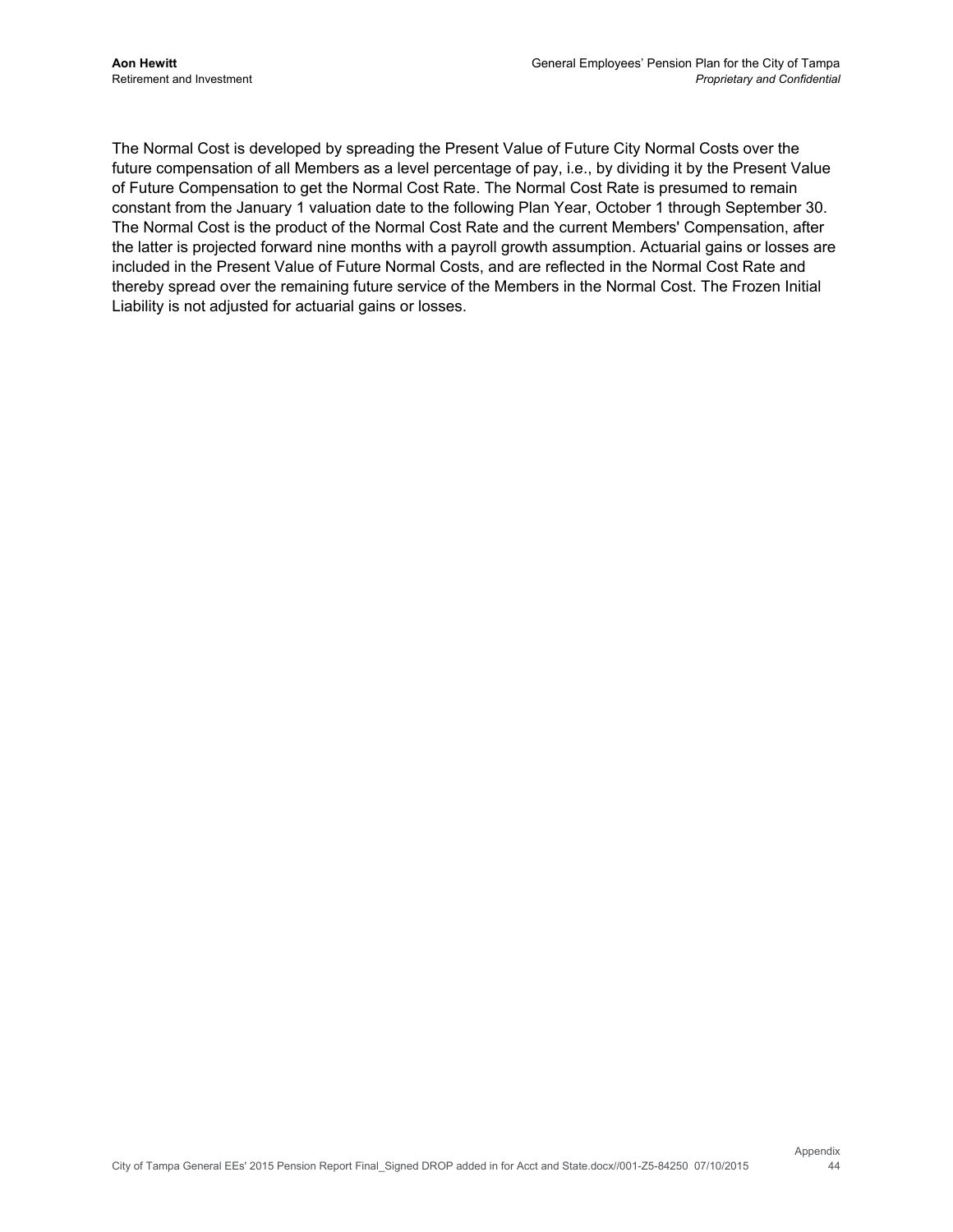## Plan Provisions

| <b>Effective Date</b>                 | Created as Chapter 23559, Laws of Florida of 1945.<br>Restated in its present form as of October 1, 1981.<br>Summary includes all amendments through Chapter<br>2004-431, Special Act of 2004. Summary also includes<br>the amendment passed by the 2005 Florida Legislature,<br>which became effective October 1, 2005, the<br>amendment passed by the 2006 Florida Legislature,<br>which became effective October 1, 2006, and the<br>amendment passed by the 2011 Florida Legislature,<br>which became effective October 1, 2011.                                                                                                                                                                                                                                                                                                                                                                                                                                                                                                                                                                                                                                                                                                                                                                                                                                                                                                                                                                                  |
|---------------------------------------|-----------------------------------------------------------------------------------------------------------------------------------------------------------------------------------------------------------------------------------------------------------------------------------------------------------------------------------------------------------------------------------------------------------------------------------------------------------------------------------------------------------------------------------------------------------------------------------------------------------------------------------------------------------------------------------------------------------------------------------------------------------------------------------------------------------------------------------------------------------------------------------------------------------------------------------------------------------------------------------------------------------------------------------------------------------------------------------------------------------------------------------------------------------------------------------------------------------------------------------------------------------------------------------------------------------------------------------------------------------------------------------------------------------------------------------------------------------------------------------------------------------------------|
| Plan Year                             | October 1 to September 30.                                                                                                                                                                                                                                                                                                                                                                                                                                                                                                                                                                                                                                                                                                                                                                                                                                                                                                                                                                                                                                                                                                                                                                                                                                                                                                                                                                                                                                                                                            |
| Eligibility                           | All permanent employees including elective officers,<br>department heads, and appointive officers, who are not<br>covered by another pension plan. Those hired before<br>October 1, 1981, shall be in Division A. Those hired on<br>or after October 1, 1981, and those Division A<br>employees who elect to change, shall be in Division B.                                                                                                                                                                                                                                                                                                                                                                                                                                                                                                                                                                                                                                                                                                                                                                                                                                                                                                                                                                                                                                                                                                                                                                          |
| <b>Current Employee Contributions</b> |                                                                                                                                                                                                                                                                                                                                                                                                                                                                                                                                                                                                                                                                                                                                                                                                                                                                                                                                                                                                                                                                                                                                                                                                                                                                                                                                                                                                                                                                                                                       |
| Division A                            | 7.00% of Compensation.                                                                                                                                                                                                                                                                                                                                                                                                                                                                                                                                                                                                                                                                                                                                                                                                                                                                                                                                                                                                                                                                                                                                                                                                                                                                                                                                                                                                                                                                                                |
| Division B                            | None after October 1, 1981.                                                                                                                                                                                                                                                                                                                                                                                                                                                                                                                                                                                                                                                                                                                                                                                                                                                                                                                                                                                                                                                                                                                                                                                                                                                                                                                                                                                                                                                                                           |
| Compensation                          | Wages and salaries earned by an employee including<br>regular longevity bonuses, overtime and shift premiums,<br>but excluding other premiums, allowances, special<br>payments or any casual nonrecurring or unpredictable<br>bonuses; payments for unused accrued bona fide sick,<br>vacation, or other leave; payments received by an<br>employee pursuant to a nonqualified unfunded deferred<br>salary or wages plan; and severance pay that is paid<br>after an employee severs employment with the City.<br>However, salaries or wages earned but not paid to the<br>employee by the employee's severance date with the<br>City shall be considered Compensation for Plan<br>purposes. Compensation shall also include elective<br>amounts that are excludible from the employee's gross<br>income under Sections 125 (including amounts that are<br>not available to the employee in cash in lieu of group<br>health coverage because the employee is unable to<br>certify that he or she has other health coverage, but only<br>if the employer does not request or collect information<br>regarding the employee's other health coverage as part<br>of the enrollment for the health plan); 403(b) (tax-<br>sheltered annuity); 457 (Section 457 plan); and 132(f)(4)<br>of the Internal Revenue Code of 1986, as amended, and<br>the regulations thereunder. Compensation shall be<br>limited to the cap under Section 401(a)(17) if the Code,<br>as adjusted by the IRS for changes in the cost of living. |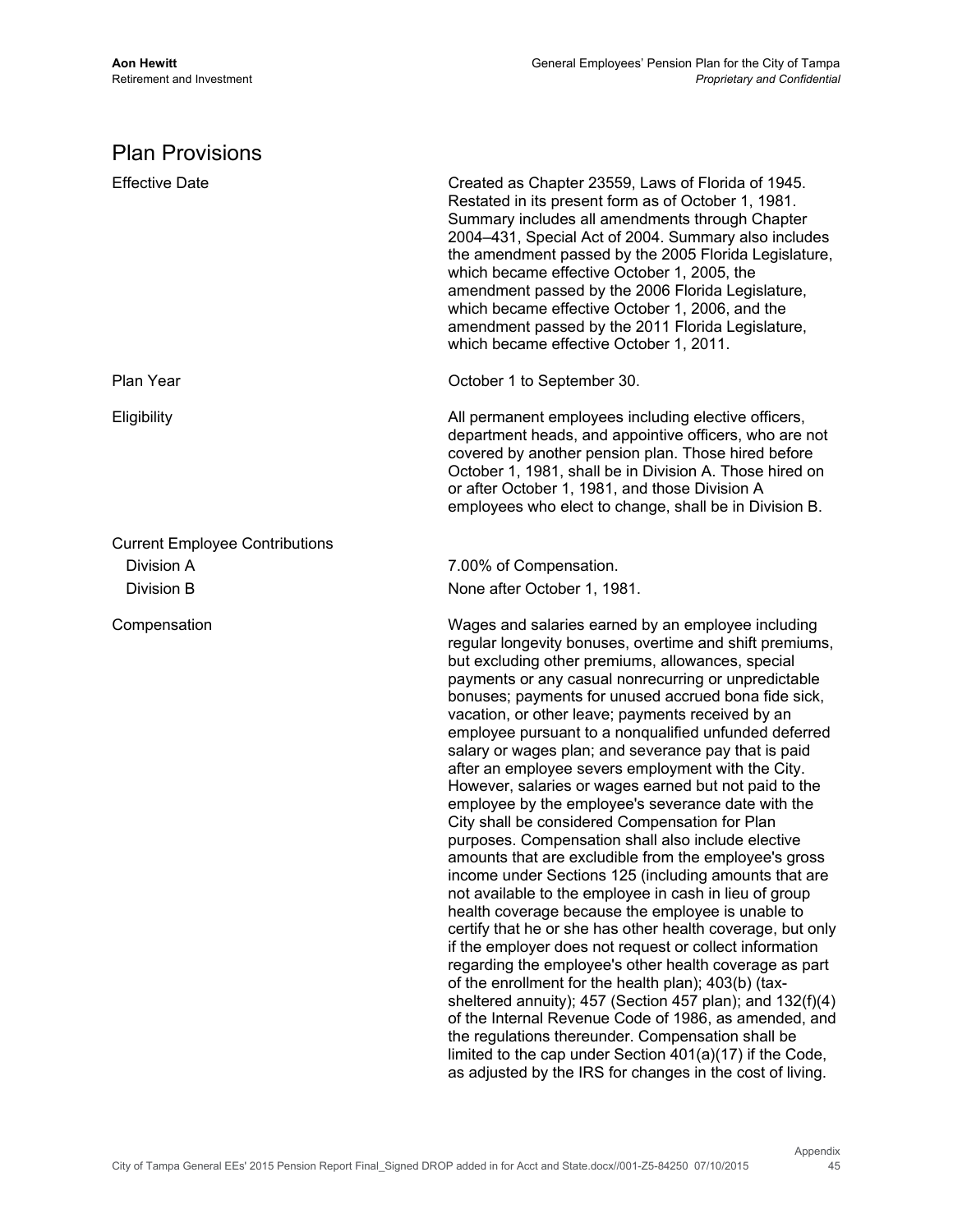| <b>Average Monthly Compensation</b>      | The total Compensation received during the 3 years out<br>of the last 6 years of Continuous Service which produces<br>the highest average, divided by 36.                                                                                                                                                                                                                                                                                                                                                                                                                                                                                                                                                                                                                                                                                                                                                                                                                                                                                                                                                                                                                                                                                                                                                       |
|------------------------------------------|-----------------------------------------------------------------------------------------------------------------------------------------------------------------------------------------------------------------------------------------------------------------------------------------------------------------------------------------------------------------------------------------------------------------------------------------------------------------------------------------------------------------------------------------------------------------------------------------------------------------------------------------------------------------------------------------------------------------------------------------------------------------------------------------------------------------------------------------------------------------------------------------------------------------------------------------------------------------------------------------------------------------------------------------------------------------------------------------------------------------------------------------------------------------------------------------------------------------------------------------------------------------------------------------------------------------|
| Accrued Pension                          | The amount determined by applying the benefit formula<br>to an employee's Average Monthly Compensation and<br>Service at the date of termination of employment.                                                                                                                                                                                                                                                                                                                                                                                                                                                                                                                                                                                                                                                                                                                                                                                                                                                                                                                                                                                                                                                                                                                                                 |
| Continuous Service (Service)             | Unbroken service by an employee. Temporary<br>interruptions of service caused by military service, illness<br>or involuntary severance through no fault of the<br>employee, provided he is reinstated, shall not be<br>deemed to be breaks in continuous service. Also, certain<br>time spent on authorized leave of absence shall be<br>recognized (subject to payment of employee<br>contributions). Under certain conditions specified in the<br>Plan provisions, a terminated or retired employee who is<br>rehired may have his prior Service reinstated.                                                                                                                                                                                                                                                                                                                                                                                                                                                                                                                                                                                                                                                                                                                                                  |
| Retirement and Death Benefits—Division A |                                                                                                                                                                                                                                                                                                                                                                                                                                                                                                                                                                                                                                                                                                                                                                                                                                                                                                                                                                                                                                                                                                                                                                                                                                                                                                                 |
| a. Eligibility (Normal Retirement Date)  | Completion of at least 6 years of Service and the<br>attainment of age 55.                                                                                                                                                                                                                                                                                                                                                                                                                                                                                                                                                                                                                                                                                                                                                                                                                                                                                                                                                                                                                                                                                                                                                                                                                                      |
| b. Normal Retirement Benefit             | A monthly pension commencing on or after Normal<br>Retirement Date payable for life equal to 2% of Average<br>Monthly Compensation times years of Service, plus an<br>additional .5% of Average Monthly Compensation times<br>years of Service in excess of 15 years, for years served<br>after January 1, 1975. A maximum of 30 years of<br>Service is recognized.                                                                                                                                                                                                                                                                                                                                                                                                                                                                                                                                                                                                                                                                                                                                                                                                                                                                                                                                             |
| c. Early Retirement Benefit              | None.                                                                                                                                                                                                                                                                                                                                                                                                                                                                                                                                                                                                                                                                                                                                                                                                                                                                                                                                                                                                                                                                                                                                                                                                                                                                                                           |
| d. Postretirement Death Benefit          | The spouse of a deceased retired participant shall<br>receive a monthly benefit equal to 75% of the<br>participant's benefit, paid as a Survivor Annuity.<br>Dependent children under 18 of a deceased participant<br>shall receive a benefit of \$100 per month. The total<br>benefit payable to the spouse and children shall not<br>exceed the amount being received by the deceased<br>participant. Orphaned children under 18 shall receive the<br>spouse's benefit. The Survivor Annuity ceases upon<br>death of the spouse or upon marriage or attainment of<br>age 18 by the dependent/orphaned children; it reduces<br>to 50% of the participant's benefit upon remarriage of the<br>spouse. Dependent parents shall receive the spouse's<br>benefit, if there is no spouse or children, until their death.<br>Dependent parents may elect to withdraw employee<br>contributions in a lump sum in lieu of the monthly benefit.<br>(Upon the death of a terminated vested participant, the<br>same Survivor Annuity is payable on or after the date<br>age 55 would have been attained by the participant.) If a<br>retired participant dies and is not survived by a spouse,<br>children, or dependent parents, the excess, if any, of<br>such participant's total contributions without interest over |

the total benefits received until death shall be paid in a

lump sum to the legal heirs.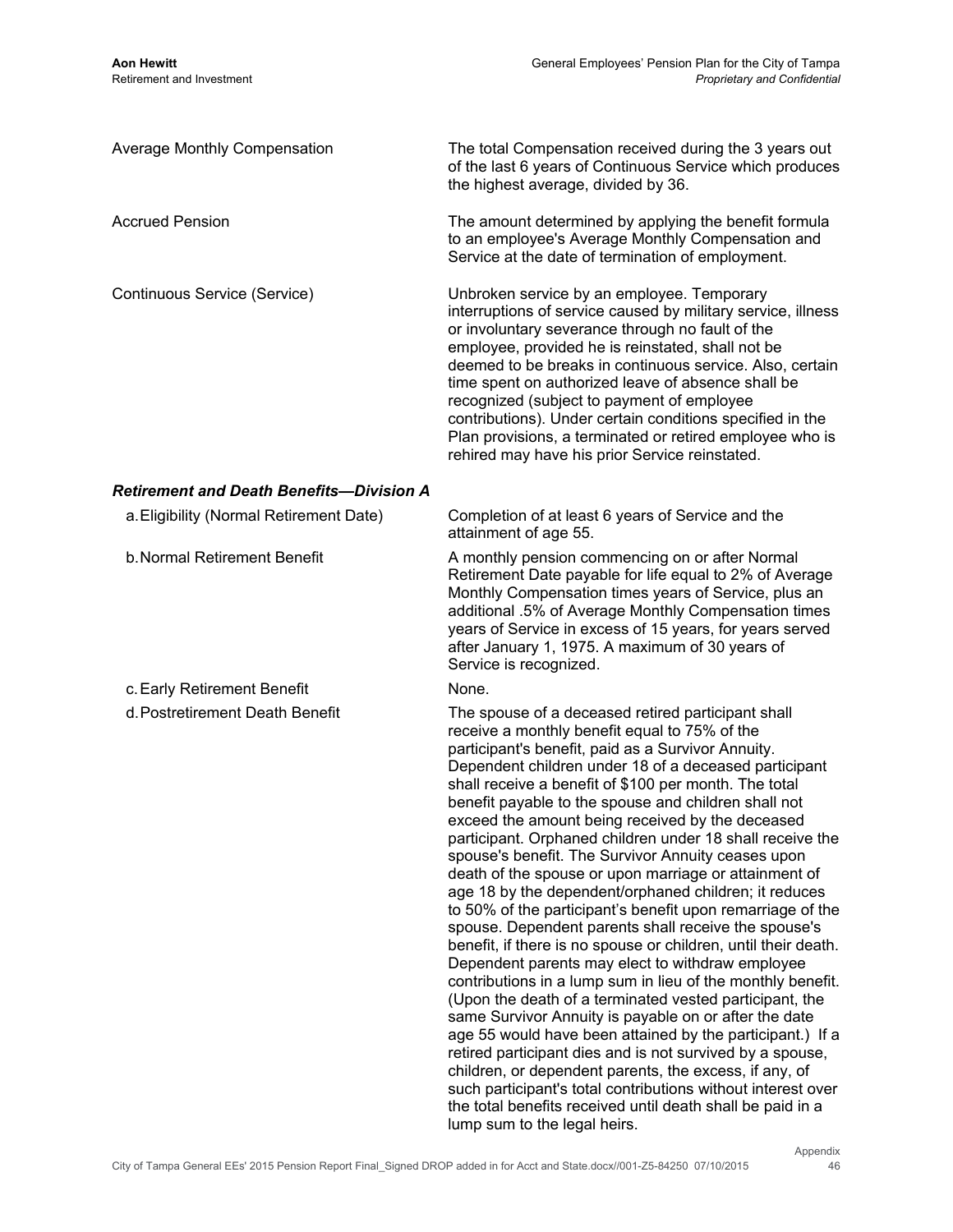| e. Preretirement Death Benefit           | Before completing 6 years of Service, the full amount of<br>the deceased participant's contributions, without interest,<br>shall be paid to the legal heirs. After completing 6 years<br>of Service, the spouse, children, or dependent parents of<br>a participant who dies prior to retiring shall receive the<br>immediate Survivor Annuity described above, payable as<br>of the date of death. However, if the participant is not<br>survived by a spouse, children, or dependent parents,<br>the full amount of contributions, without interest, shall be<br>paid to the legal heirs.                                              |
|------------------------------------------|------------------------------------------------------------------------------------------------------------------------------------------------------------------------------------------------------------------------------------------------------------------------------------------------------------------------------------------------------------------------------------------------------------------------------------------------------------------------------------------------------------------------------------------------------------------------------------------------------------------------------------------|
| f. Cost-of-Living Adjustment             | On January 1, 2005, and each January 1 thereafter, the<br>pension benefit being paid to each retiree or beneficiary<br>(whether attributable to retirement, termination, death or<br>disability benefits) will be increased annually by 2.2%.                                                                                                                                                                                                                                                                                                                                                                                            |
| Retirement and Death Benefits—Division B |                                                                                                                                                                                                                                                                                                                                                                                                                                                                                                                                                                                                                                          |
| a. Eligibility (Normal Retirement Date)  | Completion of at least 6 years of Service and the<br>attainment of age 62.                                                                                                                                                                                                                                                                                                                                                                                                                                                                                                                                                               |
| b. Normal Retirement Benefit             | A monthly pension commencing on or after Normal<br>Retirement Date payable for life equal to 1.20% of<br>Average Monthly Compensation multiplied by years of<br>Service. (The minimum benefit under Section 8(B)(2) for<br>participants who elected to be in Division B is presumed<br>to be no longer controlling.)                                                                                                                                                                                                                                                                                                                     |
| c. Early Retirement Benefit              | After the completion of at least 6 years of Service and the<br>attainment of age 55, an active participant may elect to<br>retire and receive a reduced benefit. The reduced benefit is<br>the Accrued Pension reduced 5/12 of one percent for each<br>month by which the benefit commencement date precedes<br>the Normal Retirement Date.                                                                                                                                                                                                                                                                                              |
| d. Postretirement Death Benefit          | The spouse of a deceased retired participant shall<br>receive a monthly benefit equal to 50% of the<br>participant's benefit, paid as a Survivor Annuity. (Upon<br>the death of a terminated vested participant, the same<br>Survivor Annuity is payable to the spouse on or after the<br>date age 62 would have been attained by the<br>participant.) No Survivor Annuity is payable unless the<br>spouse and the participant were married on the date of<br>retirement of the Participant. Former Division A<br>participants shall also have a lump sum benefit equal to<br>their contributions, without interest, less benefits paid. |
| e. Preretirement Death Benefit           | Upon the death of an active employee after completing<br>at least 6 years of Service, a lump sum equal to the<br>annual salary is paid to the legal heirs. Also, a surviving<br>spouse shall receive a monthly benefit equal to 50% of<br>the participant's Accrued Pension, payable as of the<br>employee's Normal Retirement Date, or as of his Early<br>Retirement Date with the 5/12 of one percent per month<br>reduction.                                                                                                                                                                                                          |
| f. Cost-of-Living Adjustment             | On January 1, 2005, and each January 1 thereafter, the<br>pension benefit being paid to each retiree or beneficiary<br>(whether attributable to retirement, termination, death or<br>disability benefits) will be increased annually by 1.2%.                                                                                                                                                                                                                                                                                                                                                                                            |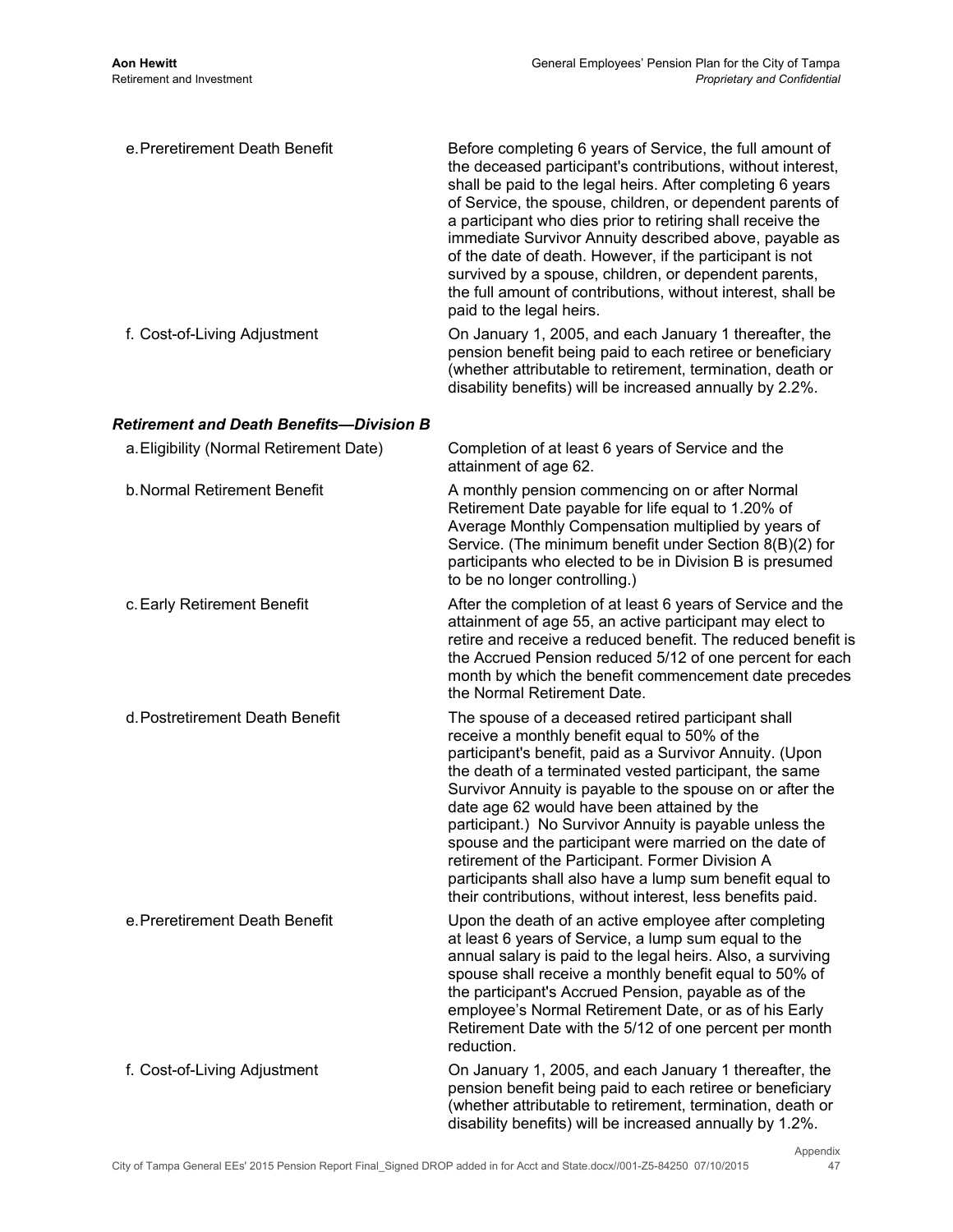| <b>Disability Benefit</b>                 |                                                                                                                                                                                                                                                                                                                                                                                                                                                                                                                                                                                                                                                                                                                                                                                                                                                                                                 |
|-------------------------------------------|-------------------------------------------------------------------------------------------------------------------------------------------------------------------------------------------------------------------------------------------------------------------------------------------------------------------------------------------------------------------------------------------------------------------------------------------------------------------------------------------------------------------------------------------------------------------------------------------------------------------------------------------------------------------------------------------------------------------------------------------------------------------------------------------------------------------------------------------------------------------------------------------------|
| a. Eligibility                            | Total and permanent disability after the completion of at<br>least 6 years of Service.                                                                                                                                                                                                                                                                                                                                                                                                                                                                                                                                                                                                                                                                                                                                                                                                          |
| b. Disability Benefit                     | The participant's Accrued Pension, payable immediately.                                                                                                                                                                                                                                                                                                                                                                                                                                                                                                                                                                                                                                                                                                                                                                                                                                         |
| c. Form of Benefit                        | A monthly annuity for the life of the participant, subject to<br>a requirement to resume employment and discontinue<br>the Disability Benefit in the case of recovery. After the<br>participant's death, a Survivor Annuity is provided as<br>described above for the applicable Division A or B<br>benefit, beginning at the date of death.                                                                                                                                                                                                                                                                                                                                                                                                                                                                                                                                                    |
| <b>Vested Termination</b>                 |                                                                                                                                                                                                                                                                                                                                                                                                                                                                                                                                                                                                                                                                                                                                                                                                                                                                                                 |
| a. Eligibility                            | Completion of 6 years of Service.                                                                                                                                                                                                                                                                                                                                                                                                                                                                                                                                                                                                                                                                                                                                                                                                                                                               |
| b. Termination Benefit                    | The participant's Accrued Pension payable as of his<br>Normal Retirement Date, provided Employee Contributions<br>are not refunded. No Early Retirement Benefit is available.                                                                                                                                                                                                                                                                                                                                                                                                                                                                                                                                                                                                                                                                                                                   |
| c. Form of Benefit                        | A monthly annuity for the life of the participant. After the<br>participant's death, a Survivor Annuity is provided as<br>described above for the applicable Division A or B<br>benefit, beginning at the latter of the participant's Normal<br>Retirement Date or date of death.                                                                                                                                                                                                                                                                                                                                                                                                                                                                                                                                                                                                               |
| Non-Vested Termination                    |                                                                                                                                                                                                                                                                                                                                                                                                                                                                                                                                                                                                                                                                                                                                                                                                                                                                                                 |
| a. Eligibility                            | Any actively employed Division A participant.                                                                                                                                                                                                                                                                                                                                                                                                                                                                                                                                                                                                                                                                                                                                                                                                                                                   |
| b.Benefit                                 | Refund of Employee Contributions without interest.                                                                                                                                                                                                                                                                                                                                                                                                                                                                                                                                                                                                                                                                                                                                                                                                                                              |
| c. Form of Benefit                        | Lump sum.                                                                                                                                                                                                                                                                                                                                                                                                                                                                                                                                                                                                                                                                                                                                                                                                                                                                                       |
| Deferred Retirement Option Program (DROP) |                                                                                                                                                                                                                                                                                                                                                                                                                                                                                                                                                                                                                                                                                                                                                                                                                                                                                                 |
| a. Eligibility                            | Completion of at least 6 years of Service and the<br>attainment of age 55.                                                                                                                                                                                                                                                                                                                                                                                                                                                                                                                                                                                                                                                                                                                                                                                                                      |
| b. Benefit Amount                         | The participant's Accrued Normal or Early Retirement<br>Pension calculated as of the beginning of the DROP<br>period, accumulated annually with interest (whether<br>positive or negative) and annual cost-of-living adjustments,<br>as described above for the applicable Division A or B<br>benefit, during the DROP period. Prior to each Plan Year,<br>DROP Members elect to have interest accumulate<br>annually during the DROP calculation period at either (i) a<br>rate reflecting the Fund's net investment performance, as<br>determined by the Board of Trustees, or (ii) a rate<br>reflective of a low risk variable rate selected annually by<br>the Board of Trustees, in its sole discretion, that minimizes<br>exposure to market fluctuations. The Trustees are<br>expected to select an actual, separate investment vehicle<br>that will provide the return for option (ii). |